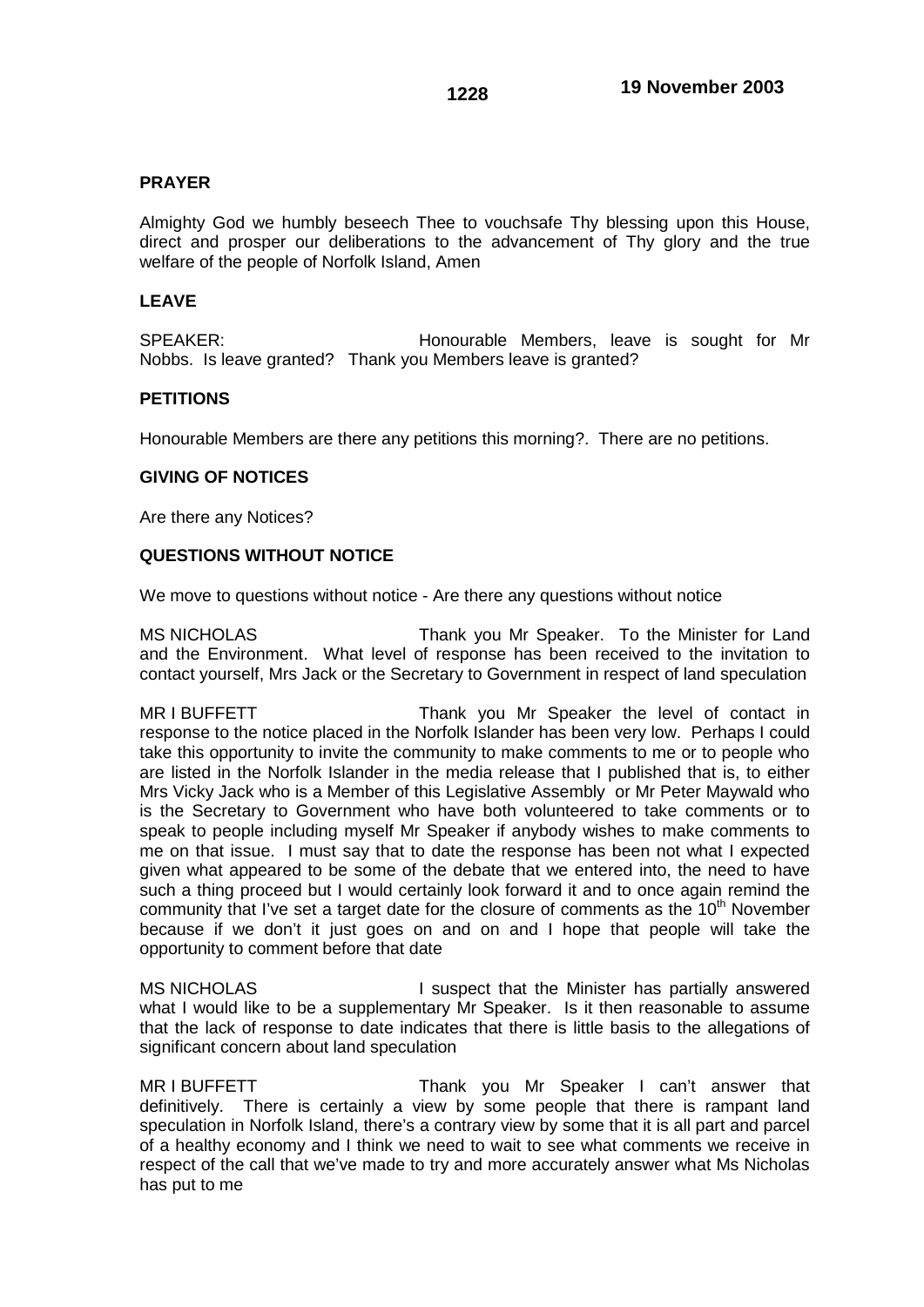MS NICHOLAS Thank you Mr Speaker another question please to the Minister for Land and the Environment, what level of response has been received to those seeking to make comment or submissions in respect of the future of rural or primary industries on the Island

MR I BUFFETT THE THANK you Mr Speaker, similarly the response has been very low. I've certainly had some conversations with people who are what I might call more professional in the industry in terms of what might be available, but the responses generally have been very low. I understand the same situation has been experienced by the Secretary to Government and also Mrs Jack who once again has offered to assist me in this particular project. I again remind the community that the cut off date or hopefully the date that we will receive submissions by is the  $10<sup>th</sup>$  December so that we can make some decisions in respect of that particular motion that was put forward by Mr Nobbs

MS NICHOLAS Thank you Mr Speaker. To Minister for Finance has consideration been given to the implementation of a charge per call on trunking system telephones, and if so, what is the reasoning behind the move

MR DONALDSON Thank you Mr Speaker there has been a proposal put to me by the service to charge for trunking calls. The reason for it is to reduce the use of trunking calls from trunking phones or mobile phones as they are being called, being used for frivolous entertainment type activities. If there is a trunking call charge it will reduce the use of it for that purpose and allow more access to it for other people. There is a problem in it in that the Telecommunications Act has a prohibition in it for charging for local calls on Norfolk Island so there would be required to be an amendment to the Telecommunications Act to allow for charging for local calls before it can go ahead, but I do emphasises that we are only talking about charging for calls on the trunking system, not on the landline system

MS NICHOLAS Thank you Mr Speaker. According to reports from the Minister for Finance, another question for the Minister for Finance Mr Speaker, he has indicated that the financial statements for 2003 show a deficit of \$200,000 rather than the predicted \$3,000,000. Is the Minister able to explain this discrepancy

MR DONALDSON Thank you Mr Speaker the financial statements are available and I understand will be tabled later today. I will be making a statement on them and will be discussing some of the items in it. The \$200,000 that Ms Nicholas is referring to is a deficit of the Revenue Fund. All up on a consolidated basis, the whole of the Administration Undertakings made a \$1,700,000 surplus. That takes into account the profits of the Liquor Supply Service and the Electricity Service and the Airport but I will be making a further statement on that and there will be an opportunity to address it further then

MS NICHOLAS Thank you Mr Speaker. One more to the Minister for Finance, will the Minister provide an update on the runway end safety issue please

MR DONALDSON Thank you Mr Speaker yes. The runway end safety area is a contentious issue. Actually a requirement has come into force last May but we have five years to comply with it, to dedicate 90 metres at the end of each runway to what is called a safety area. It's really a braking area for the plane or a slow down area for the plane should it overshoot the runway. We've got two options virtually. We can comply with it. By complying with it, we either extend the runway out and there's massive earthworks to be done there, or we shorten the usable length of the runway and that has economic impact on the load carrying capacity of the plane and maybe restricts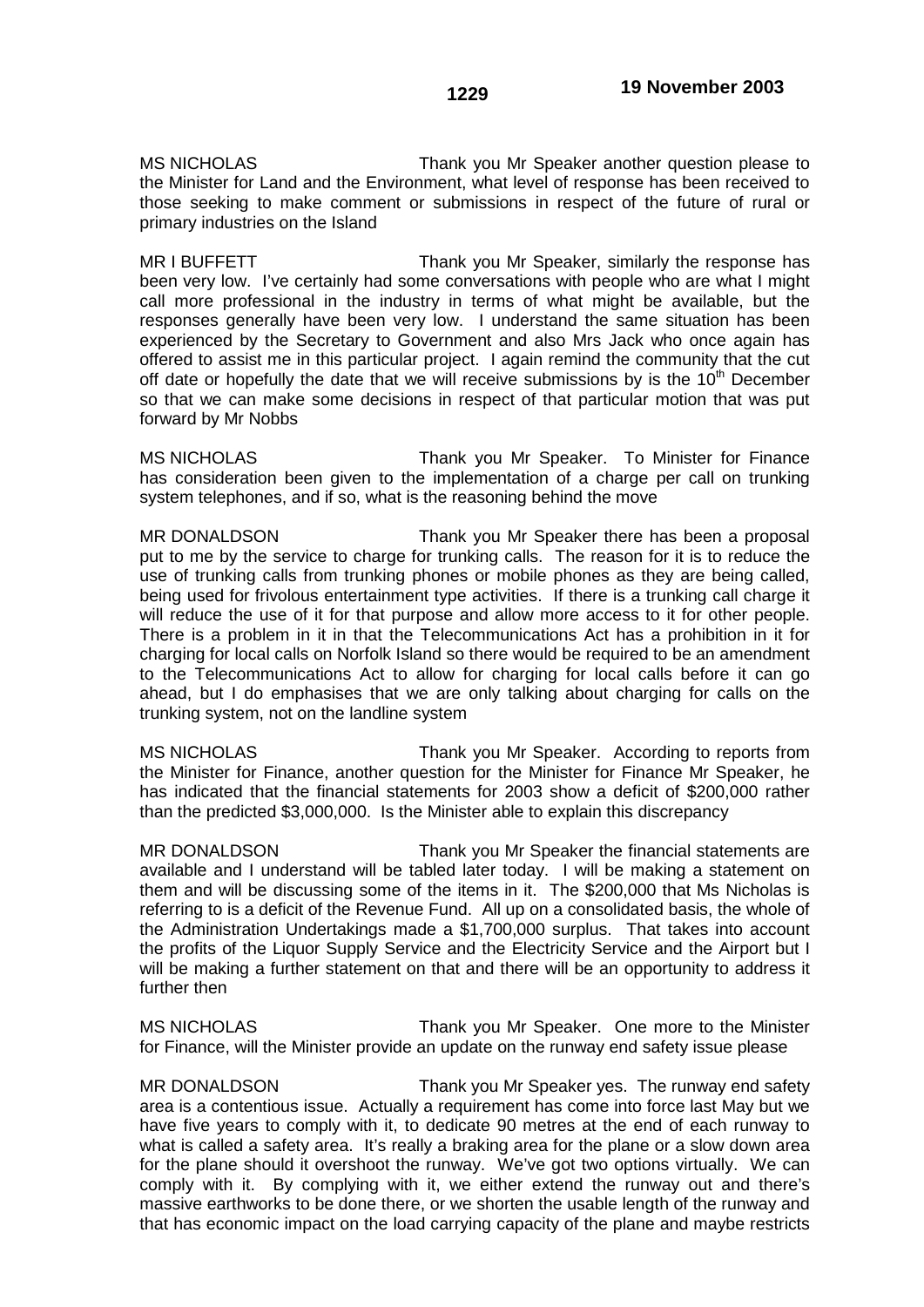other planes from flying here. The other option is to seek a dispensation from it. Now to seek a dispensation from the RISA requirements we need to do a safety case to show that the safety isn't compromised by seeking a dispensation. Originally that safety case was going to be prepared in house by the Airport Manager. It's now been transferred to outside sources. Our project management team for the airport upgrade, GHD, have put in a proposal or really a tender to do it. That tender was received last week and is now being considered. It's probably commercial in confidence information but I really don't know whether we are going to accept their tender or another tender but it will be done by an outside source

MR BROWN Supplementary question Mr Speaker. Can the Minister advise whether the preparation of the submission in relation to the proposed RISA exemption application has been put out to tender or has one company been invited to make a proposal

MR DONALDSON **At this stage one company has been invited to** make a proposal. There was uncertainty as to what quantum amount the tender process would be. Now that is known, a decision can be made as to whether to seek additional tenders or go with the one we've got

MR BROWN Further supplementary question, can the Minister confirm that in the even t that the RISA compliance is not complied with by way of an extension of the available area, some or all of the aircraft presently flying to Norfolk Island will simply be unable to continue to fly here and if that is the case why is it that the Government is not getting to grips with the need to comply with this safety requirement

MR DONALDSON I have no specific information as to whether planes can or can't fly here should the runway have to be shortened to comply with the RISA requirements. That is all part of the overall project that we are doing at the moment to investigate these matters and find out. Like I said before, we have a five year time frame to do it in. We are not expecting to take up five years. We hope to have it all resolved very shortly and answers to the sort of question that Mr Brown is raising, will come out of those investigations

MR BROWN **One further supplementary question if I may Mr** Speaker, can the Minister advise the RISA distance which is presently available at the airport, that is, is there a present RISA requirement and if so what distance is that requirement and if there is such a requirement, how much of that distance is presently being provided

MR DONALDSON Thank you Mr Speaker that's a good question because it's one that's been very difficult for me to find the exact answer to. One of the reasons for it is I understand that there is currently a 90 metre RISA requirement but the commencement of the measuring point is virtually on the turning point of the runway not as it will be under the new system, where it is from the end of the grass strip, so what we are actually doing is moving the commencement of the measuring point for that 90 metres. That certainly will result in an additional length of runway being required

MR BROWN Could I clarify one further thing Mr Speaker, would the Minister please advise us then whether he is talking of an additional distance of 90 metres at the end of each runway or are we in fact talking of considerably more than 90 metres being required at the end of each runway in order to comply with the requirements. If the latter is the case, why have we not been advised about the problem prior to today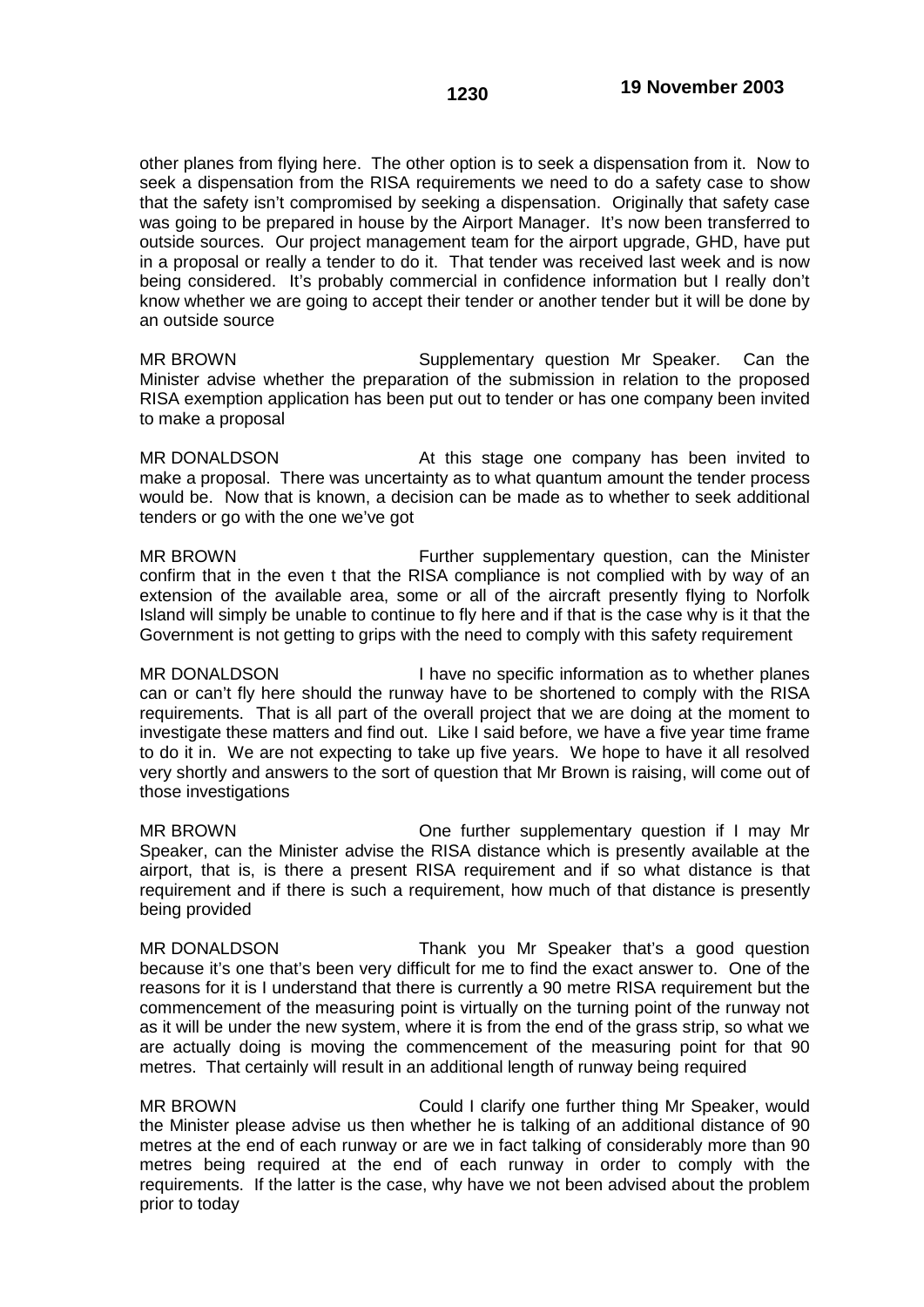MR DONALDSON Thank you Mr Speaker my understanding is that there is an additional 90 metres required at the end of each runway which translates in practical terms to 90 metres additional land fill and 90 metres additional capacity for the runway to be extended. As to the second part of the question, why we haven't been advised of the problems to date, I was under the impression that this problem has been discussed since last May when it came up and it has been then worked on and openly aired with all Members and it has been openly discussed

MRS JACK Mr Speaker can I ask a supplementary to that. Why is it that at one stage this report was going to be done in House and then it was changed to be that our contractors be asked to deal with it and how much time has this added on to the delay of the process being carried out. Why was it allowed to happen

MR DONALDSON Thank you Mr Speaker originally the proposal was that it be done in House with outside assistance. That outside assistance is growing in size to asking someone with expertise to do it. I think it was realised that it was a bigger job then we thought. Originally when it was being done in house there was a time frame to do it that was equivalent to the resealing of the runway, so it was six to twelve months out. Because of a delay in the commencement of the runway being resealed due to shortage of materials it was thought that GHD could undertake it in the intervening time and have it all done and completed in that time. We are looking at commencing within a month. I understand the surveyor has been approached to come over here by the next month or over the Christmas period so that gives some idea of the timeframes which the RISA proposal will be done

MR BROWN Mr Speaker bearing in mind that no decision has yet been made as to whether the consulting project in relation to preparation of the exemption application is to be put out to tender can the Minister please advise how it is that he is making arrangements for a surveyor to come to the island. Has in fact a wink and a nod been given to one firm without the proper tender process being complied with

MR DONALDSON Thank you Mr Speaker. My reference to the surveyor was a reference that was made to me in a correspondence fro GHD that they had approached a surveyor to come across here as part of their package to do it. The decisions as to whether they actually get the project or not is yet to be made

MR BROWN I wonder if the Minister could help me by answering one further suppletory question. Minister do you expect us all to accept that GHD has not been given a wink and a nod that they have said, well has part of our package we'll send a surveyor over but the surveyor is coming either December or January but that no wink and nod has been given

MR DONALDSON It's a colloquial term, a wink and a nod. I'm not sure what it means. We have had discussions with GHD from the Service point of view and there has been discussions as to what is actually required in the RISA proposal and they've had discussions back with officers of the Administration as to how they would approach the problem. The final decision has not yet been made. That will be made through the normal tendering process. There has been no as Mr Brown puts it, wink and a nod or slap on the back or mates rates or anything like that done to my knowledge and if there is, then it certainly would call for an enquiry or investigation into it because that's simply not the way things should be done

MR BROWN **I** direct this question to the Chief Minister. Is the Chief Minister aware that certain business premises in Norfolk Village have been painted with a name to the effect Norfolk Island Cybercentre. If that is the case can the Chief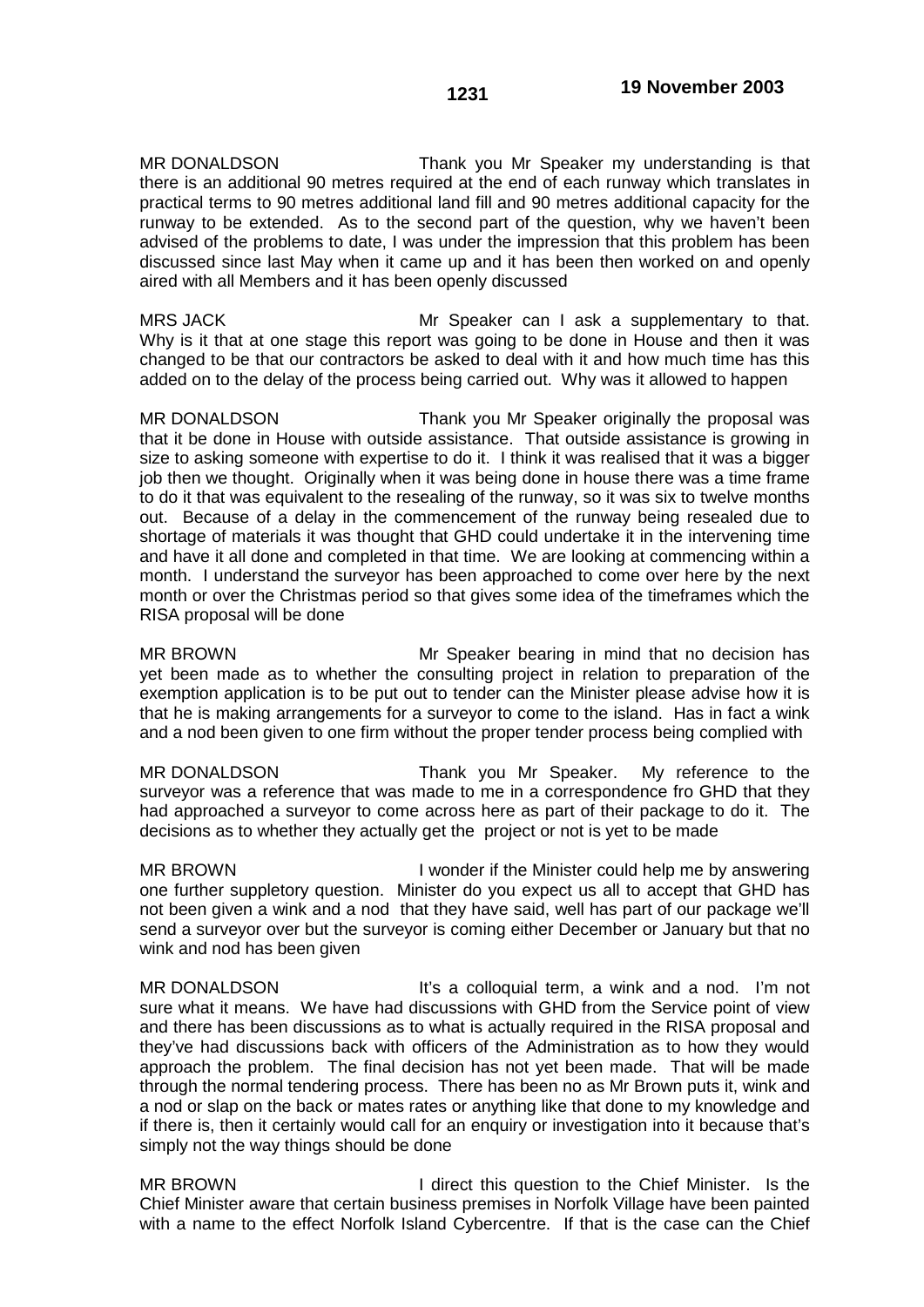Minister advise what the Government intends to do in order to protect the intellectual property in the various work that has been done to date by and on behalf of the Norfolk Island Government in relation to the potential offshore finance centre which has been referred to for quite some time by the Norfolk Island Government as the Norfolk Island Cyber Centre

MR GARDNER Thank you Mr Speaker I wasn't aware that there had been a business that was promoting itself as the Norfolk Island Cyber Centre. I am conscious of the fact as Mr Brown has quite rightly pointed out, that Norfolk Island through the Government has been looking to establish an offshore finance centre and utilising the name Cyber Centre. I don't believe that, that name was registered through companies or any other form or fashion. The question of the intellectual property rights I would obviously have to receive advise on and I'm happy to take that on board and report back to Members

MRS JACK Mr Speaker I ask of the Chief Minister in his role as Minister for Immigration, are there currently on Norfolk Island two prescribed persons and what procedures or lack off allowed this to occur and was it a once only glitch or does it imply something far more reaching in concern

MR GARDNER Thank you Mr Speaker I had some discussion with Mrs Jack yesterday on this matter having been bought to my attention about mid afternoon yesterday which was a most disturbing matter for myself. I would have expected in circumstances such as this to have the matter raised with me immediately. However I was able to do some investigation into the matter and Mrs Jack's question is right on the mark. There were two prescribed persons that are currently on Norfolk Island in other words, persons that are by the nature of being prescribed persons, prohibited immigrants on Norfolk Island, in other words they are persons who are neither Australian passport holders or New Zealand citizens with a…

MR BROWN Point of Order. I wonder in the event if this is a matter which will be considered by the Court whether it is appropriate for us to be discussing it in this forum

SPEAKER **It would not be if it is a matter that is either before** the Court or prospectively before the Court but I have no knowledge of that situation however, unless there is some information that might be made available that will assist the process

MR GARDNER Thank you Mr Speaker just to clarify that point for Mr Brown. As the executive Member responsible for the administration of the Immigration Act it is only myself I understand that is able to undertake any proceedings or pursuit of any offences against the Immigration Act. It is not my intention to do that in this case and therefore it is not my intention to take the matter before the court. If I can continue, and certainly the facts Mr Speaker will come to light and hopefully I'll be able to quell any concerns that may be around this table or before Members of the community in relation to this matter. When it was brought to my attention yesterday afternoon Mr Speaker I immediately investigate the matter and spoke to a number of persons including Customs Officers, Immigration Officers, the Office of the Administrator and also put a call through to the Australian High Commission in the Fiji Islands in relation to the provision of Australian entry visas. I was satisfied in my mind following those discussions particularly with the Australian High Commission that the persons that were on island were here, not through a mistake that they themselves had entered into but merely an administrative error that had occurred within the immigration processing section of the Australian High Commission in Suva. They have given me a clear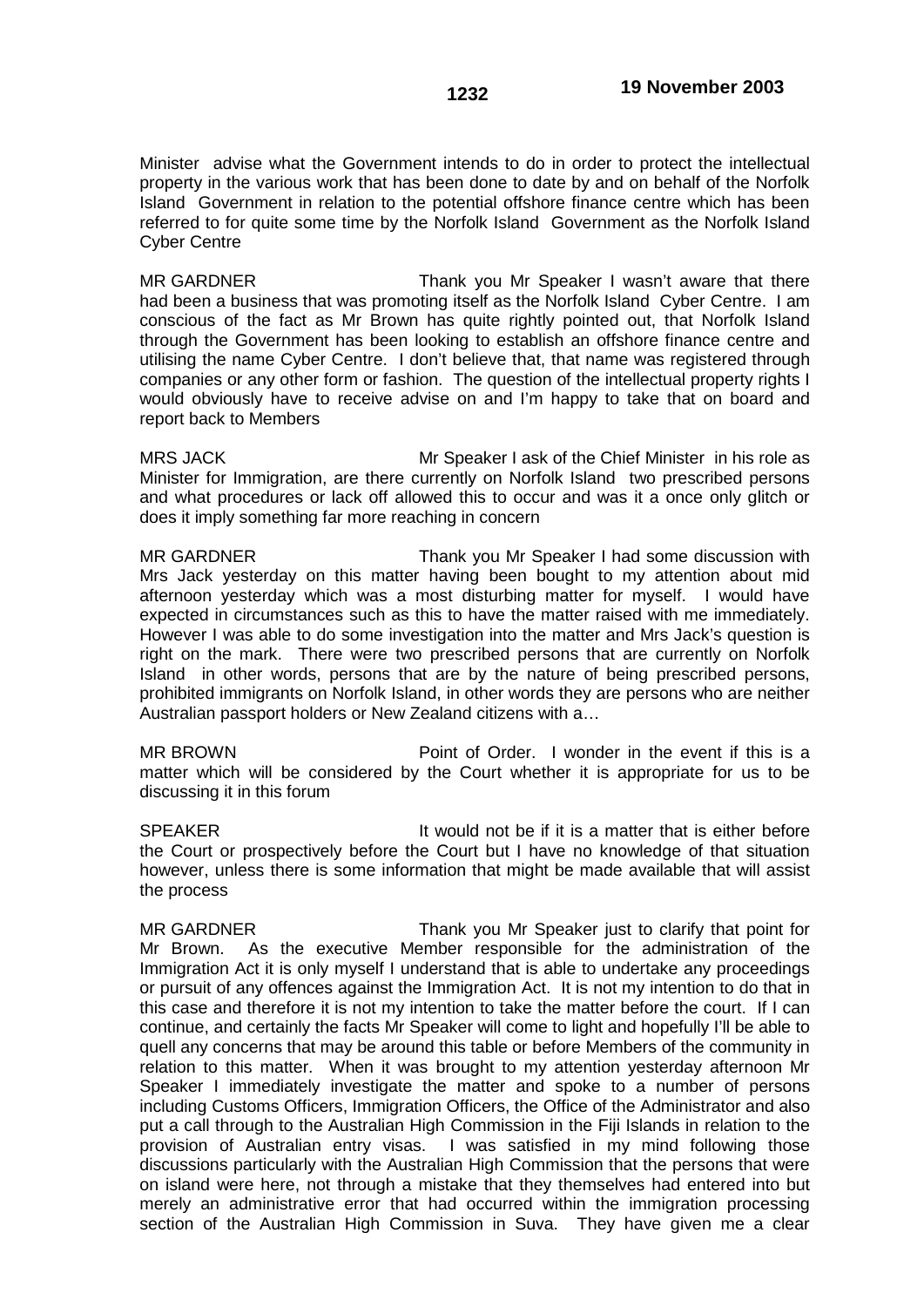undertaking that they will rectify that error and that those persons on Norfolk Island will be provided with the appropriate visa. In the immediate timeframe therefore removing them from that prohibited list and therefore setting them outside of the definition of a prescribed person. In that instance they will then be provided with the appropriate visa which I understand is a three month multiple entry transit visa into Australia. unde5rstand they then will be applying for a temporary entry permit and that temporary entry permit if it was approved will allow those persons to work only after they have been given the appropriate visa plus thirty days for re-entry into Australia above and beyond the terms of the permit they have sought and then only after the temporary entry permit has been issued so I am satisfied that the alarm bells have rung, the matter has been dealt with appropriate and efficiently by Members of the Service. I do have a concern that the Migration Series Instruction that is issued to the ports in Australia may have in this instance not been given appropriate consideration. It is my view that the airlines should not have transported those persons to Norfolk Island and at the gate or the frontier post Mr Speaker that the advise was sought from the Manager of Immigration and Customs who on the advise that had been provided to him was of the same view that I was yesterday afternoon that these persons were going to be provided with the appropriate visa at an appropriate time, thank you

MRS JACK Mr Speaker thank you. Just one to the Minister for Land and the Environment and I refer to two recent articles placed in the local newspaper regarding dogs in out of bounds areas on the golf course and I just ask, what caused this notice to be placed in the paper; who are the authorised officers who can deal with any infringement and what process was used that decided on the fine being \$1000 or is it a flat rate for the infringement

MR I BUFFETT THE THANK YOU Mr Speaker I need to take that on notice. There's a couple of matters involved in that. One is the effect of the Public Reserves Act and authorities under that. The other one is the question of a stand alone piece of legislation that governs the use or the handling or the access of dogs generally to the beach areas in Norfolk Island. I think its best if I took that on notice, put the answer together and let Mrs Jack know the answer to the question she's asked

MR BROWN **I** ask this question of the Minister for Community Services and Tourism, can the Minister advise whether he is satisfied that the Tourist Bureau has an adequate early warning system in the event of a downturn in visitor bookings firstly. Secondly can the Minister advise what marketing plan the Tourist Bureau is undertaking in respect of the period from now until March

MR D BUFFETT THE THANK you Madam Deputy Speaker the Tourist Bureau has had difficulties in being able to erect an early warning system in terms of respective bookings and bookings that are in place. This is significantly changing already but the difficulty has been this. That in the competitive market place those who are in the various industry elements are somewhat reluctant to share information. Obviously in the competitive environment, information may give a competitor an edge which they are reluctant to give. However in some significant areas that has changed remarkably in the last month or so. For example, with the airline arrangement we have moved from two airlines to one airline. Now whilst that has some competitive difficulties on its own account it does address this particular problem in that when there is only one airline in the marketplace there is a greater willingness to share some forward information because there is not a competitor in that context and the present airline has shown a very ready willingness to share that information and has already commenced to do so. Commenced to do so with significant discussions with the Tourist Bureau and with myself and I compliment them on that. The earlier efforts have been with other players in the industry such as tourist accommodation houses, and that has had some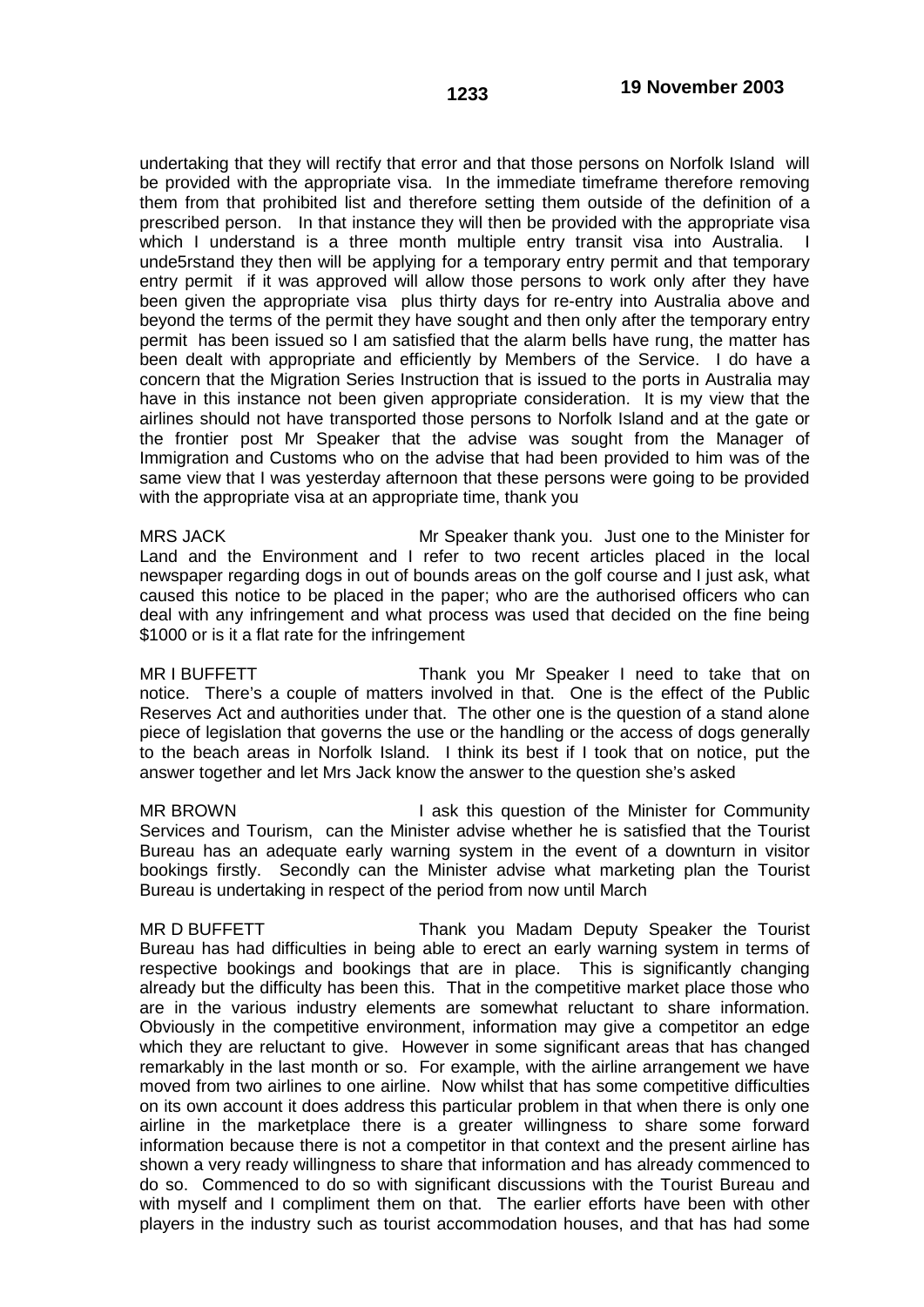degree of success but not a continuing degree of success. I know that an establishment that Mr Brown is associated with has been a willing player with that an I compliment him and that organisation n that willingness. But there is a continued effort to make it a team effort. So as a result of the airlines, and obviously that is a significant benchmark, because from the Australian scene, the visitors that we experience from that quarter come by that particular airline so they are good indicators as to how we are travelling, however it must be recognised that people book with less of an advanced time frame then they used to and so we don't necessarily have good and accurate figures a fair way

in advance. People are booking more on the spur of the moment with less time frames attached to it and so what may seem a difficult period in say a month or a couple of months, sometimes will still fill given the present trends. However that doesn't mean that we shouldn't try and follow trends and if we are concerned about prospective drops in the graph, that we shouldn't be doing something about it. The Tourist Bureau also maintains a graphed situation about movement of visitors over the past four or five years and there are traditional peaks and there are traditional troughs. We are approaching a time of a fairly tradition trough, that is immediately before Christmas. It remedies after it, but there is that trough and I have provided that graph to Members and it is more widely available if there is a want to do that. I also mention in the context of bookings, and I will table some figures when we come to that appropriate part of the meeting, that we are maintaining our position on this graph in comparison with other years and the overall figures of attracting people to the island are respectable in the total sense at this moment but yes we are at this moment moving into a trough situation. Given some of the warning signs that we have so recently been able to share with the airline that is, in the past few weeks, the board is considering a proposal for some more intensive advertising arrangement both in a generic situation accompanied by product advertising in principle, newspapers and prospectively couples with radio arrangements to be able to tackle some of the indicators that are available to us at this moment, but it's in the context that I earlier described and I anticipate that there might be some definitive answer to that within the next couple of days. In terms of the Marketing Plan for the next few months, there is a variety of arrangements already in place on an ongoing basis and whilst I have earlier provided to Members some further detail about the activities I will try and just give an overview at this moment. Firstly we have engaged on a full time basis a Marketing Consultant to be in the market places principally in Australia but also in New Zealand to make visits where prospectively our visitors might be drawn. That is a significant plus in terms of our marketing plan. We also have arrangements for journalists to visit the island from both newspapers and magazines that might be read by those we might want to attract and I mention whom we would want to attract because we are in the Tourist Bureau endeavouring to target our marketing plans towards those who might provide a greater field of economic wellbeing to the totality of the Norfolk Island community. That means that we are endeavouring to advertise, make the Norfolk Island product known in both magazines and newspapers where people would read it and have a greater disposable income than we might have experienced in other times and that's an ongoing programme and I can't quote you chapter and verse at this moment but we certainly have had a couple of magazines and journalists in the last couple of weeks if I remember correctly and that is to continue in this period until march. It goes beyond march but it includes the period until march of next year which I think is the question that Mr Brown asked me, how is it going until March of next year. There is in the programme also the visit to both trade and public exhibitions and a range of co-operative advertising in a number of quarters. I could be more fulsome of those in chapter and verse but not at this moment. Not because I don't want to but because they are not necessarily in front of me at this minute but for Mr Brown or other members of the Legislative Assembly I can certainly be more fulsome about that. I'm trying to demonstrate Madam Deputy Speaker, that there is a range of marketing arrangements for this place in a tourism sense and in terms of what has been seen by many in the industry as a prospective difficulty period, a difficult period which we similarly experienced I might say two years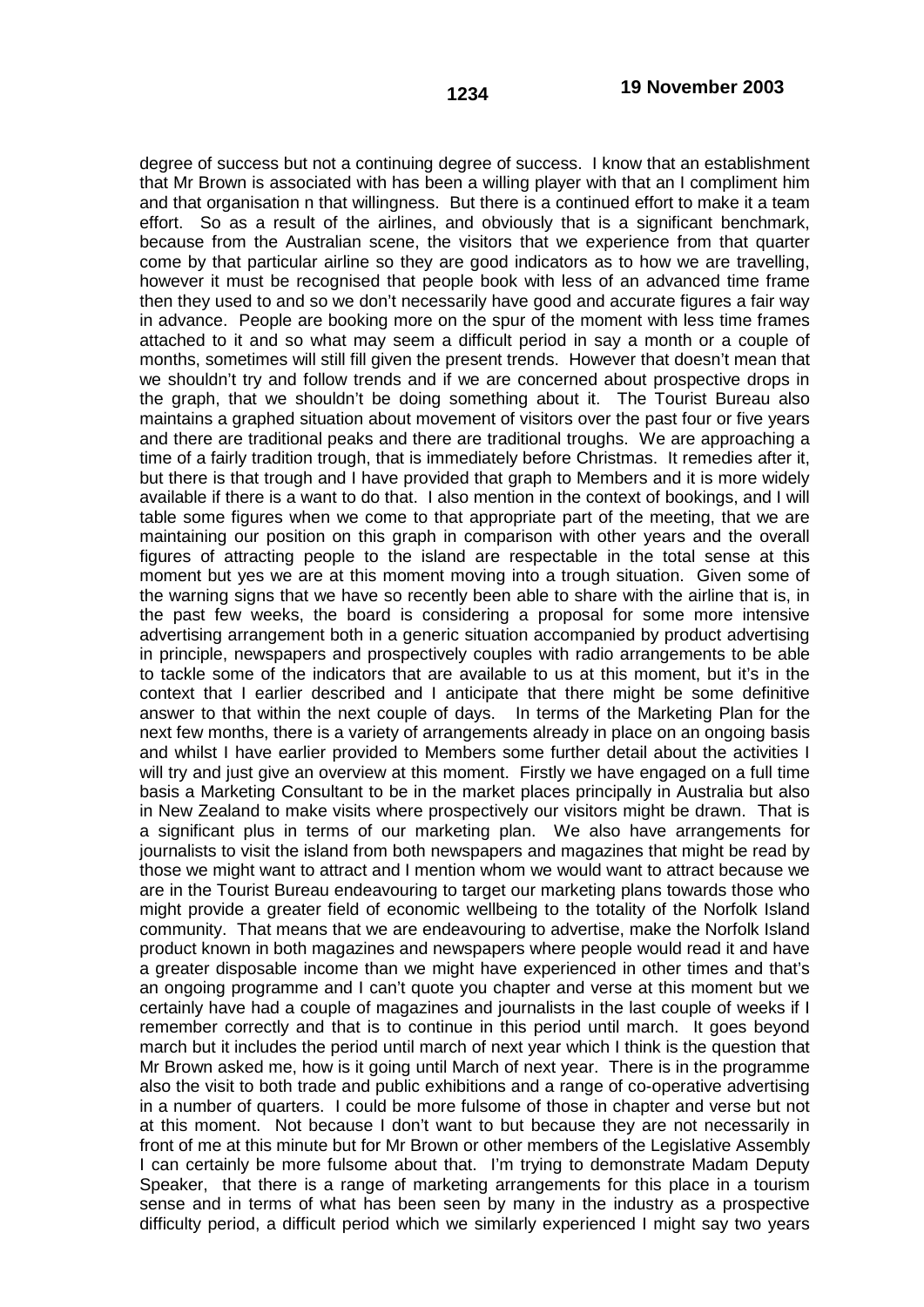ago, I think in 2001 and our response to that was to put in place a similar plan to that which is being examined at this moment. I hope that is helpful to the situation

MR BROWN Could I ask this question of the Minister with responsibility for the Public Service. Minister a number of senior positions in the Public Service has recently been advertised. Can the Minister advise whether those advertisements are for advertisements sake only or are those advertisements intended to genuinely be put out to contest the various positions to which they relate. Finally, if it is intended that those positions be put out to contest will the primary focus be on experience in which event an incumbent person should not need to fear that he will be replaced or will there be some form of merit selection process which does not focus entirely on performance in the same position by an applicant

MR D BUFFETT THE Thank you Madam Deputy Speaker there are two general areas that are presently being advertised within the Public Service. There may be some advertisements that are going beyond that but I think in response to Mr Brown's question there are two areas and I'll explain those. We have just put in place a head of the Public Service, a Chief Executive Officer and we have done that over the last couple of months, and that is a decision that we make amongst ourselves where and it is the result of a formal motion of this house and the executive Member acted upon that formal motion. That has all been done. The next stage or level within the pyramid is the appointment of two executive directors. Both of those two positions are vacant. One has become vacant because there had been earlier resignations and people moving on. The other has become vacant as the present Chief Executive Officer occupied one of them and has now been promoted so the result is that there are two vacancies and there are only two executive directors under the present structure so we are recruiting in terms of those two positions. They are senior positions. They are important positions of course. There is a process that there will be a recommendation to the Legislative Assembly Members in terms of those two positions when that time comes and so they are progressing. If I remember correctly, don't hold me to this but I think my memory serves me right that the applications have now closed for those two positions. The next group that is being advertised and I've just got to say that I'm not sure whether these advertisements have appeared or whether they are about to appear, are for some people who are in the managerial level which are immediately below those two executive directors and I think that there are about three to five vacancies in a formal sense. They too need to be filled in terms of the most recent establishment structure that we have given approval to. Now that's some background more then anything else, but to come to the real question now, are these positions, as to whether they've been advertised or are about to be advertised as advertisements only, in other words are they all preordained. No they are not preordained at all. There is a process which is prescribed by the Public Service to fill positions and it is certainly my understanding that this has been adhered to. The legislation provides for a merit selection process. It specifies that in the legislation. If we are to move away from that then we are to adjust the legislation but that is what it says at this moment.. I understand that there is a range of considerations given in the merit selection process that applies to both qualifications and to experience. It's not for me to make any prejudgements about those positions but that overview in terms of how it is at this moment might be useful. All of that of course is under the control of the head of the service and he has both a Human Resources Section that oversees it and there are selection panels drawn from various parts of the service which need to participate in the evaluation process. I mention the panel arrangement because it's not just one person, there is a group of people who have particular skills in terms of a) the job and b) the processes. Hopefully that might give some information as to where we stand in those positions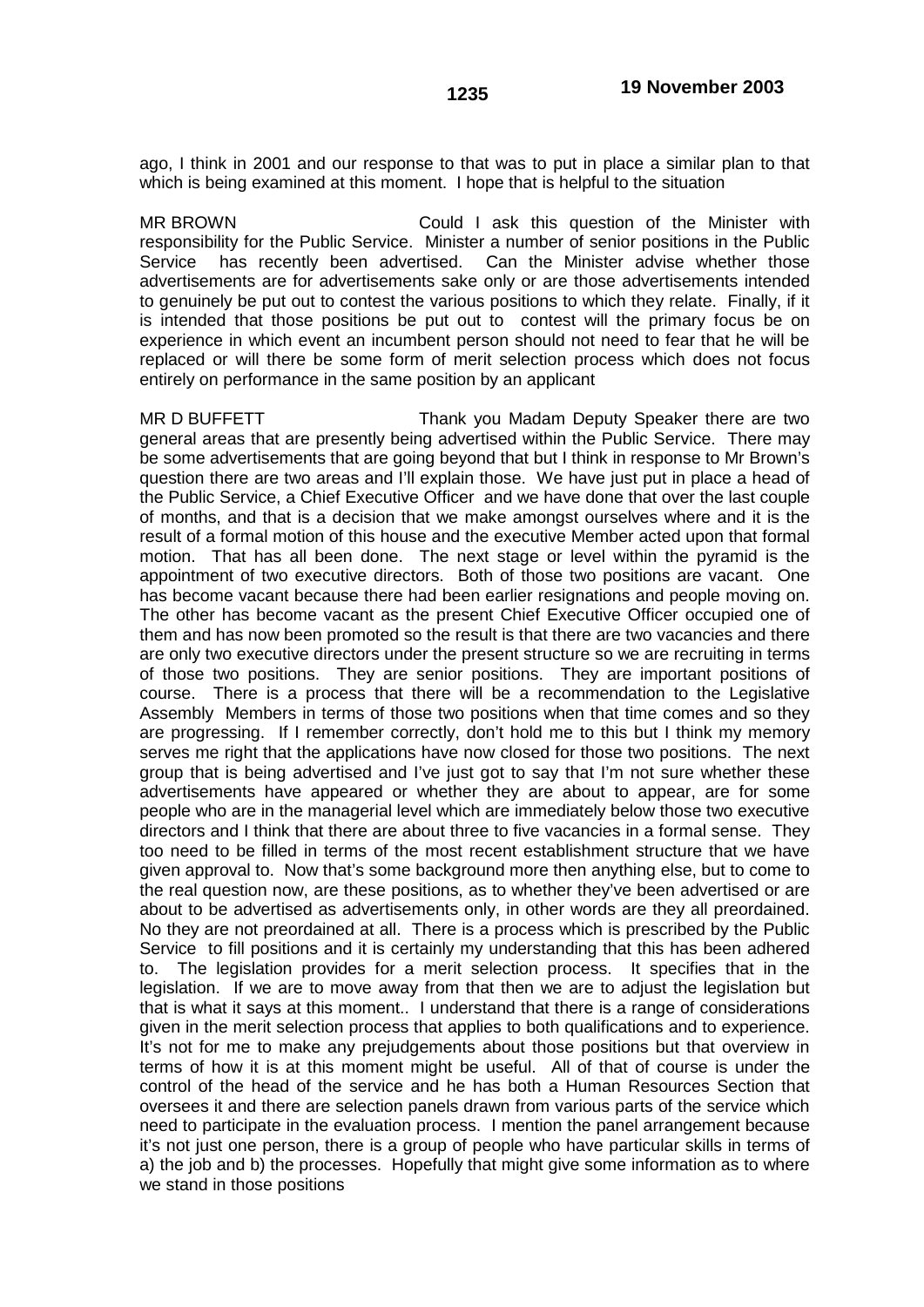Members? No. then we move on

DEPUTY SPEAKER Any further Question Without Notice Honourable

## **ANSWERS TO QUESTIONS ON NOTICE**

Are there any answers to Questions on Notice Honourable Members

MR DONALDSON Thank you Madam Deputy Speaker, I've been given a set of questions on notice from Mrs Jack to do with the Employment Act. I will read out the question and then answer each one in turn. There's actually about six questions. The first question is will the Minister advise approximately how much money is currently raised in Workers Compensation levies each year? The answer to that is In the last financial year the levies amount to \$251,000 in Workers Compensation Levies. It's been around the \$250,000 mark for the last five years. I haven't gone back further than that, but that seems to be the level it's stuck at, at the moment. The second question is, how much of this goes in insurance payments; and has this amount increased sharply in the last year? Out of the \$251,000 that we raise we last year paid \$107,000 in reinsurance which actually covers us for the payment of wages for the person who was injured in the workplace, or payment of a lump sum should they lose an arm or a leg or become incapacitated or actually die so that \$107,000 that doesn't cover out of interests sake, the medical costs incurred by that person or the travel expenses incurred by that person. They are actually paid out of the \$251,000 premium, they are paid by the Employment Scheme itself. The second part of the question, has this amount increased sharply in this year. The premium for the current year, and the premium period is November to November, is \$150,000 so yes there's been a 40% increase in premiums which is in line with general insurance movements across the rest of the world. Question three is, what use is made of the remaining monies? For example, in payment of authorized officers to check that safety equipment and procedures are being adhered to in the workplace; in education within the community of safety within the workplace for those self employed, etc? After the premium has been paid there remains about \$150,000. Of the remaining monies \$20,000.00 is paid to the Administration for a management fee, for the work the revenue fund does, in the Accounts Branch, the Legal Branch, the Internal Audit and secretarial area. \$6000 is paid to the revenue fund for payment or contribution towards the salaries of the safety inspectors who have to go on safety inspections under the Employment Act. In the last year \$130,000 were actually paid in compensation benefits to people who made claims under this scheme that is, the medical and travel cost side of things and they are the major expenses. Apart from that there's telephones, printing of stationary and minor stuff. After those expenses are paid the Employment Scheme or Workers Compensation Scheme made a \$42,000 surplus. The fourth question is, what measures can be brought to bear on employers who have ongoing claims made for the "same type" of work place accidents? For example, increasing the amount of levy paid per hour per employee and at the same time enforcing that correct procedures/equipment are in place. The answer to that is, the Workers Compensation Section of the Employment Act is currently being reviewed with regards to a possible increase in the levy. Those possible variations relate to changing the existing structure which is 15 cents per hour per employee to recognise that some form of employment pose a greater risk to the employer then other sections and varying the 15 cents up or down according to the type of employment and it's also a review of the Employment Act for setting minimum standards in relation to workplace procedures and safety equipment in the work place. Question five, if an employer fails to pay the workers compensation levy, is an injured employee still covered under the Scheme and how will unpaid levies be recovered? Section 39 of the Act deals with this and it says all employees are covered by the Public Workers Compensation scheme for workplace accidents. If their employer has not paid the levy or is not a member of the Scheme then any payments made to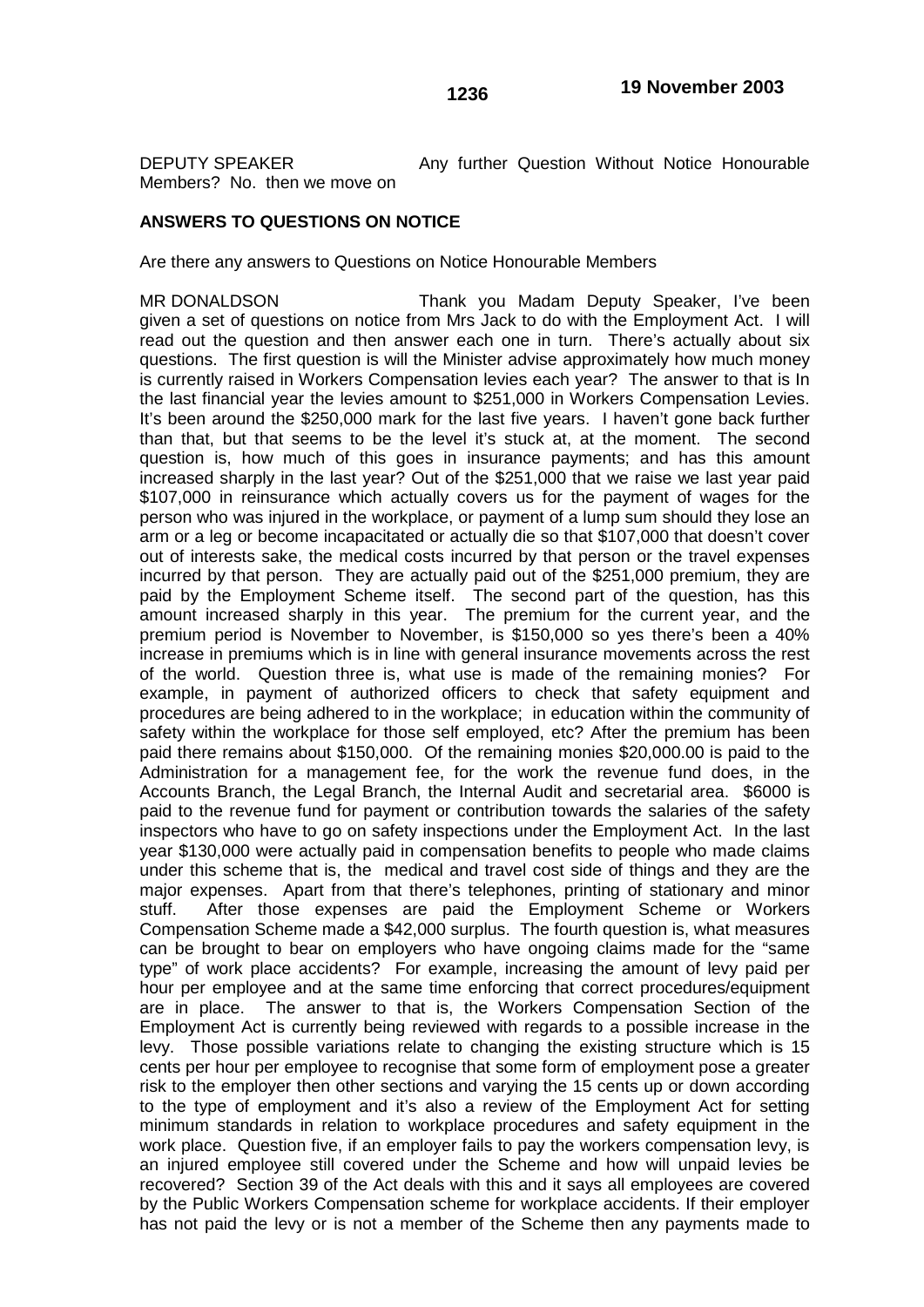their employee by the Administration may be recovered by the Administration and the employer is liable for prosecution under the Employment Act. The final question is, have there been any upward changes in the level of claims made against the Scheme over the past five years? I can only give an answer to this one in the number of claims, not the dollar value because some of the dollar value is taken place of by the reinsurance by in 1999 there were 114 claims, in 2000 133 claims, in 2001 148 claims, 2002 115 claims and 2003 102 claims, so there's actually a decline in the number of claims in the last two or three years, and that completes the answer to the question I was given on notice

MRS JACK Thank you Madam Deputy Speaker can I have a supplementary on that. In your answer to the fifth question Minister you said that it is within the ability of the Act, under the Act the scheme can seek compensation from the employer

#### MR DONALDSON That's right, yes

MRS JACK If it was a large accident, are procedures in place to stop the employer declaring bankruptcy and avoiding any payment

MR DONALDSON That's a curly question. I understand that there's no bankruptcy legislation on Norfolk Island. It's really a legal opinion that's required on this one. If it's a corporate employer such as a company then they could go into liquidation and possibly the only recourse to that, that the Administration would have to a claim would be to extend to the assets of the company. If it's a private individual, well I think the debt hangs around forever and a day under the existing lack of bankruptcy laws

MRS JACK Well then could I ask again to have that area looked at under the review of the Workers Compensation Scheme, across the Act to make sure that one supports the other

MR DONALDSON That hasn't been discussed at yet but it could certainly be part of the agenda for future discussions which are actually starting this week and those discussions I'm talking about, are of a review of the procedures and shortcomings that have been identified within the Employment Act over the last few years

DEPUTY SPEAKER Thank you. We move on

## **PRESENTATION OF PAPERS**

MR D BUFFETT THANK you Madam Deputy Speaker I table a number of statistics relating to inbound passengers into Norfolk Island for the month of October 2003. Just to draw some highlights from these figures for the month of October we had a monthly total of 3980 visitors to the island and that means that the year to date has been 13057. We again continued to draw significant numbers of people in terms of percentages from both Queensland and New South Wales. Queensland in this month was just on 33% and 29% from New South Wales. Victoria was the next State with something like 15% followed again by New Zealand. I don't mention that in terms of New Zealand being a state but New Zealand being New Zealand. The figures I therefore table in that context Madam Deputy Speaker,

MR D BUFFETT THE Thank you Madam Deputy Speaker I table in a formal sense both the Annual Report and the Financial Statements of the Hospital Enterprise for the year ended  $30<sup>th</sup>$  June 2003. Madam Deputy Speaker, these are audited accounts. The audit has just been concluded in the last couple of weeks so in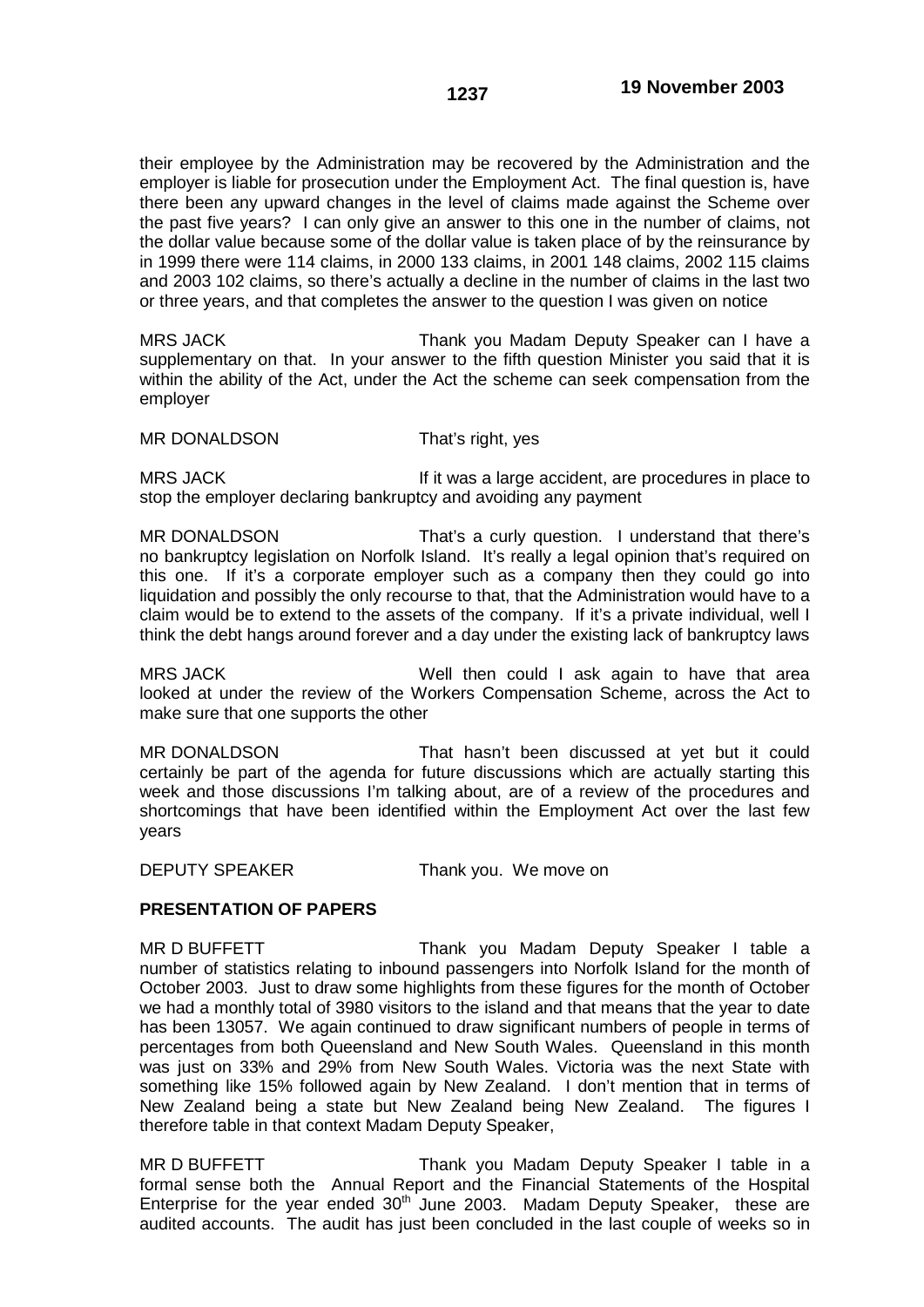that context that has been the time of availability and I table the financial reports in terms of their audited capacity as soon as practical thereafter. In terms of the Annual Report, this report is for the year which ends on the  $30<sup>th</sup>$  June of this year. The Report provides details of how the audit management has been structured and I pay acknowledgement to Mr Larry Quintal who was the Chairman at the commencement of this particular year and to Ms Chloe Nicholas who was Chairperson towards the end of this particular year that has been under review and I acknowledge the Board Members who have been participants in the process during the time. The Report covers details such as staff and aged care, telemedicine, donations given to the Hospital and I too would like to acknowledge those who have generously given to the Hospital during this particular financial year. There have been a number of people, though not necessarily numerated in this report but they have been people who have done a number of things to make life at the Hospital for those who need to go to the Hospital, because they are ill and those who might work in the Hospital, make the arrangement there a much more easy one. I particularly in terms of donations, would want to again pay acknowledgement to Mr Toni Redstone for his generous donation of the Ahstyk Dental Clinic which is now operational and we have two dentists now there in that particular activity. The report gives an overview of the various other services that are available and makes acknowledgement of the volunteer organisations that are associated with the Hospital, the Hospital Auxiliary, St Johns, Red Cross, White oaks and a number of other supporting organisations and I do thank them on your behalf. Just again as an overview in terms of outpatients, there are something like 11,000 plus outpatients at the Hospital last year. The turnover of the hospital was just over \$3m last year and this set of financial accounts, again as I say which has been audited, gives the detail of the various components of the Hospital in terms of their financial and other arrangements. I formally table that document and I formally table that document. I'm happy to move that the paper be noted

MRS JACK Thank you Madam Deputy Speaker. The auditors report, does it mention bad debt at the Hospital Minister and how it can be curbed. Is it still high or above expectations

MR D BUFFETT THE THANK you Madam Deputy Speaker the audit report in itself doesn't make any comment about the bad debt situation, however, I can give you some detail about it which is more up to date necessarily than that particular report. There is acknowledgement that, you use the word bad debts, I would just use the word debtors. The debtors figure at the hospital continues to be significantly high and I've reported to the House from time to time on that particular arrangement and yes in conversation with the auditors they too acknowledge that that is a high figure but they also acknowledge that there are arrangements in place and particular emphasis on trying to reduce the figure. Let me just give you the last couple of months in terms of those two figures. At the end of October that just passed, so this is beyond the financial year so it gives a more up to date figure, the debtors figure stood at \$430,000 and the 90 day figure within that component stood at \$289,000. Now the month before that, that is the September figure, was \$520,000 with the 90 day figure \$284,000 so in terms of the overall it has dropped by \$100,000 however the 90 hasn't moved a great deal. I'm just demonstrating that it does fluctuate and there are continuing efforts to reduce that figure. Some of the efforts are these. That there is an encouragement for people to pay at the time of treatment but I also have mentioned that people go to the hospital when they are ill, not necessarily when their bank balance allows it and notwithstanding that, there are efforts to ask people, those who can, to pay at the time that they attend and there is continuing effort with those who have outstanding accounts to seek settlement and payments so hopefully that will give you an overview of those situations

DEPUTY SPEAKER Thank you Mr Buffett. Any further debate? Then I put the question that the Paper be noted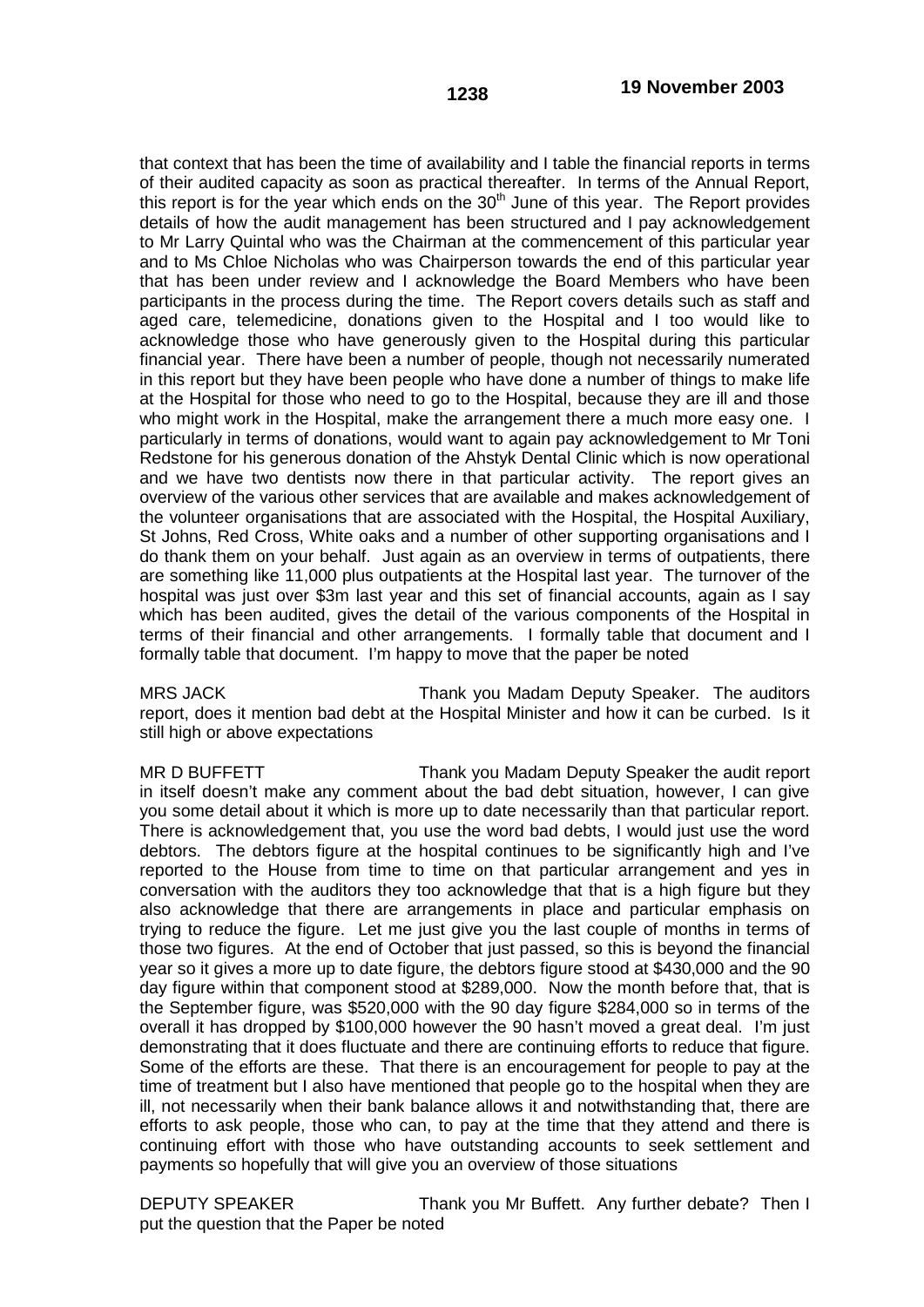## QUESTION PUT AGREED

That Paper is noted

MR DONALDSON Thank you Madam Deputy Speaker I table the Revenue Fund financial indicators for the four months of the year ending 31<sup>st</sup> October 2003 and move that the Paper be noted. The financial indicators for the first four months of this financial year reveal that the revenue fund is, when compared to budget, performing favourably. It's performing favourably in that it's in a net surplus situation of \$631,000. the budgeted position of the first twelve months had it been achieved would have been a deficit of \$278,000. Income to date is \$4,314,000 which is \$30,000 above budget. That's not a significant amount in that total but at least it's on the right side of the ledger and all categories within the financial indicators are up on the figures as displayed this time last year. All categories are also up on the budget figure for this year with the exception of customs duty which is running at 84% of budget, however the customs budget included an additional \$510,000 this year from increased duty on tobacco and alcohol and this duty has only been in place for three of the four months of the financial year. Additionally importers were given ample warning of the increase to stock up before the increase took effect. Expenditure is running at 84% of budget or in dollar terms, a saving of \$693,000 and that's where the savings or the favourable result is in the lack of expenditure for the first four months. No categories of expenditure show any alarming trends at this stage although it should be remembered that the approved expenditure for this year was a heavily pruned list of expenditure and over \$2,8m of the requested expenditure for the year, and that requested expenditure was \$15.8m, \$2.8m of that was denied and deferred for further consideration at the half yearly review. In summary Madam Deputy Speaker, the revenue fund is heading towards a balanced or surplus budget for the current year but is only doing so by trimming the expenditure to the point where some expenditure on infrastructure and other essential items is being withheld. Measures are currently being taken to rectify the situation and these measures include the commencement of a revenue based investigation which actually commenced with the re-examination of the previous GST proposals that were out in 1999 and we also sought assistance from the Federal Treasury Offices who specialise in indirect taxation to provide commentary and assistance on various options for raising alternative revenue. A report from the Treasury office is due shortly and is expected to make comment on the feasibility of alterative revenue options for Norfolk Island. Additionally on the revenue side there continues to be ongoing scrutiny and justification of all expenditure before it is incurred. Madam Deputy Speaker, I table the financial indicators for October 2003

MR SMITH Thank you Madam Deputy Speaker just a question of the Minister. It refers to revised 2003/04 budget. Has there been a revision of the budget for supply for the 2003/04 year or has it always been called the revised 2003/04 budget

MR DONALDSON Thank you Madam Deputy Speaker I did look into the difference of that figure. I haven't got my papers with me, but one of the differences was in appropriation carried forward from the previous year for expenses that had occurred in the previous year. That was to the extent of \$62,000 but regrettably I can provide Mr Smith with that information because I have done the reconciliation between the original appropriation that we provided in the last sitting and the expenditure that's shown here and it does reconcile but I haven't those figures here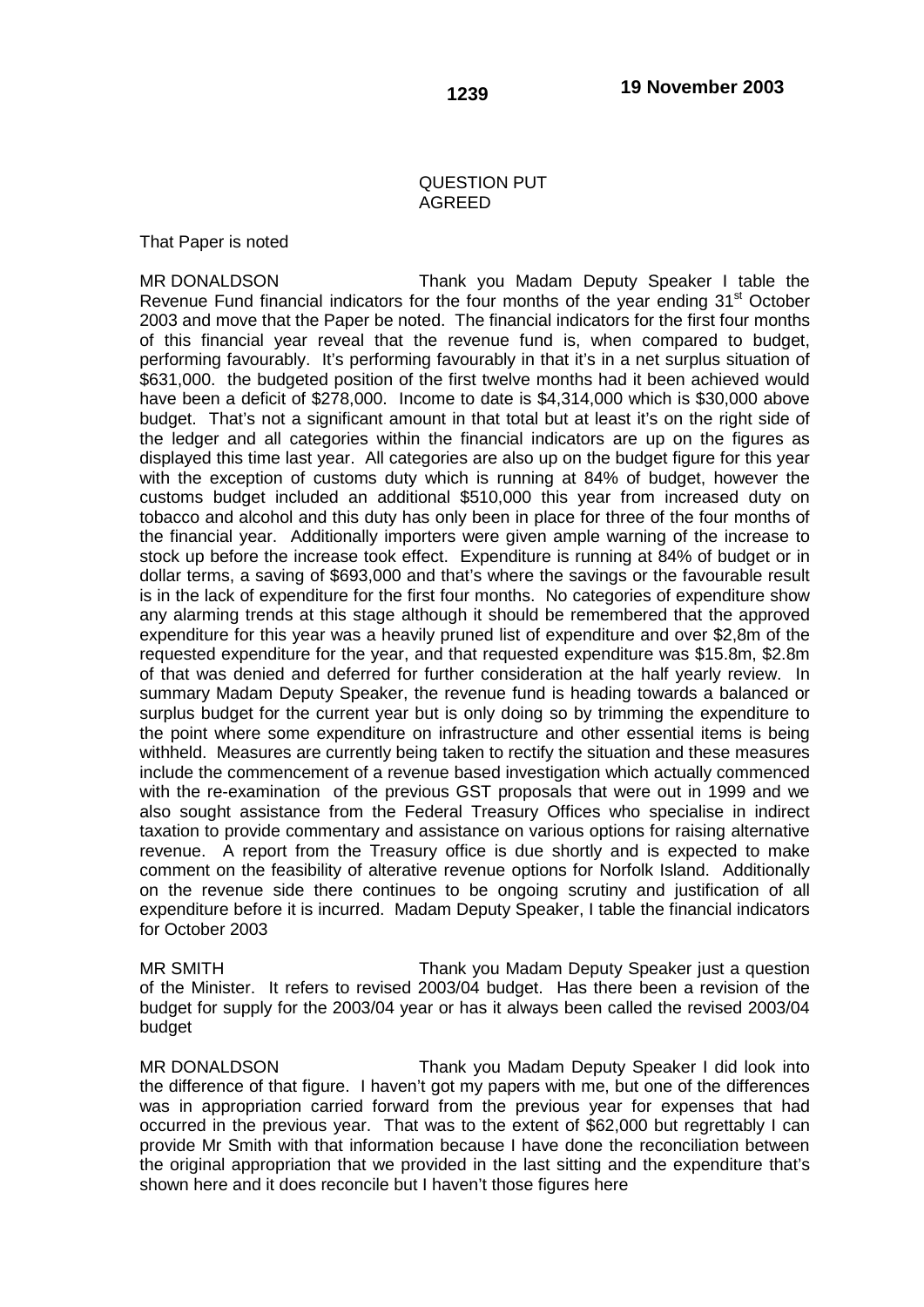MR SMITH Thank you Madam Deputy Speaker so money that was spent in the last year is showing up in this years budget or are you saying it's the other way around and it was allocated in last years budget and being spent in this financial year

MR DONALDSON Thank you Madam Deputy Speaker the situation is that June this year we allocated so much money to be spent in the Appropriation Act. In addition to that there was some money that had expenditure incurred against it in the last financial year but was unexpended at the last financial year and under section 32(a) of the Public Moneys Act that money can be carried forward into the current year and spent as if it was appropriation provided for this year so the appropriation is available this year but was what was provided this year plus the money carried forward from the previous year

MR SMITH So therefore the amount that we supplied at the beginning of this year has actually increased, is that what you are saying. We supplied \$11.7m for the revenue fund this year and you are saying that this revision will add on to what we already supplied. The reason I'm raising this is that this occurred a year or so ago when we suddenly found that money from the previous year was being spent and it was really a \$500,000 deficit. I'm asking if we are doing the same thing again

MR DONALDSON Yes we are doing the same thing again but to a much lesser extent. Two years ago there was \$1.4m carried forward from one year to another year. Last year there was a request to carry forward \$511,000 but that was denied as I needed the money for the school and \$229,000 only was carried forward. This year all they requested to carry forward was \$62,000 worthy of appropriation so there has been a tightening up on what qualifies for appropriation carried forward

MR SMITH Thank you Madam Deputy Speaker I wasn't saying that there's anything wrong with it I just wanted to make sure that we don't have the same situation as we did with that \$500,000 occurrence because even thought it's only \$60,000 next year we really need to be careful that it doesn't become a \$500,000 figure again. I just think it makes it really difficulty for you as Minister when you are budgeting when you find out about this extra find that in this year if we allow \$11.7m and you've added on another \$60,000 but if it were another \$500,000 then next year you would be looking at the base line of your budget at the original supply plus what wasn't spent the year before and that's what happened last year and it's actually made some of the figures in the current financial year a little unusual

DEPUTY SPEAKER Thank you Mr Donaldson. Any further debate? Then I put the question that the Paper be noted

## QUESTION PUT AGREED

That Paper is noted

MR DONALDSON Thank you Madam Deputy Speaker I have one more paper to table. It's for the virements that come through each month. The virements I wish to table are virements that have been made between the period  $17<sup>th</sup>$ September 2003 and the  $6<sup>th</sup>$  November 2003. Madam Deputy Speaker, the Act requires under section 32(b) that I table any virements made in the House. Such virements are an internal reallocation of appropriation and not an increase in expenditure approvals and accordingly I table this list of virements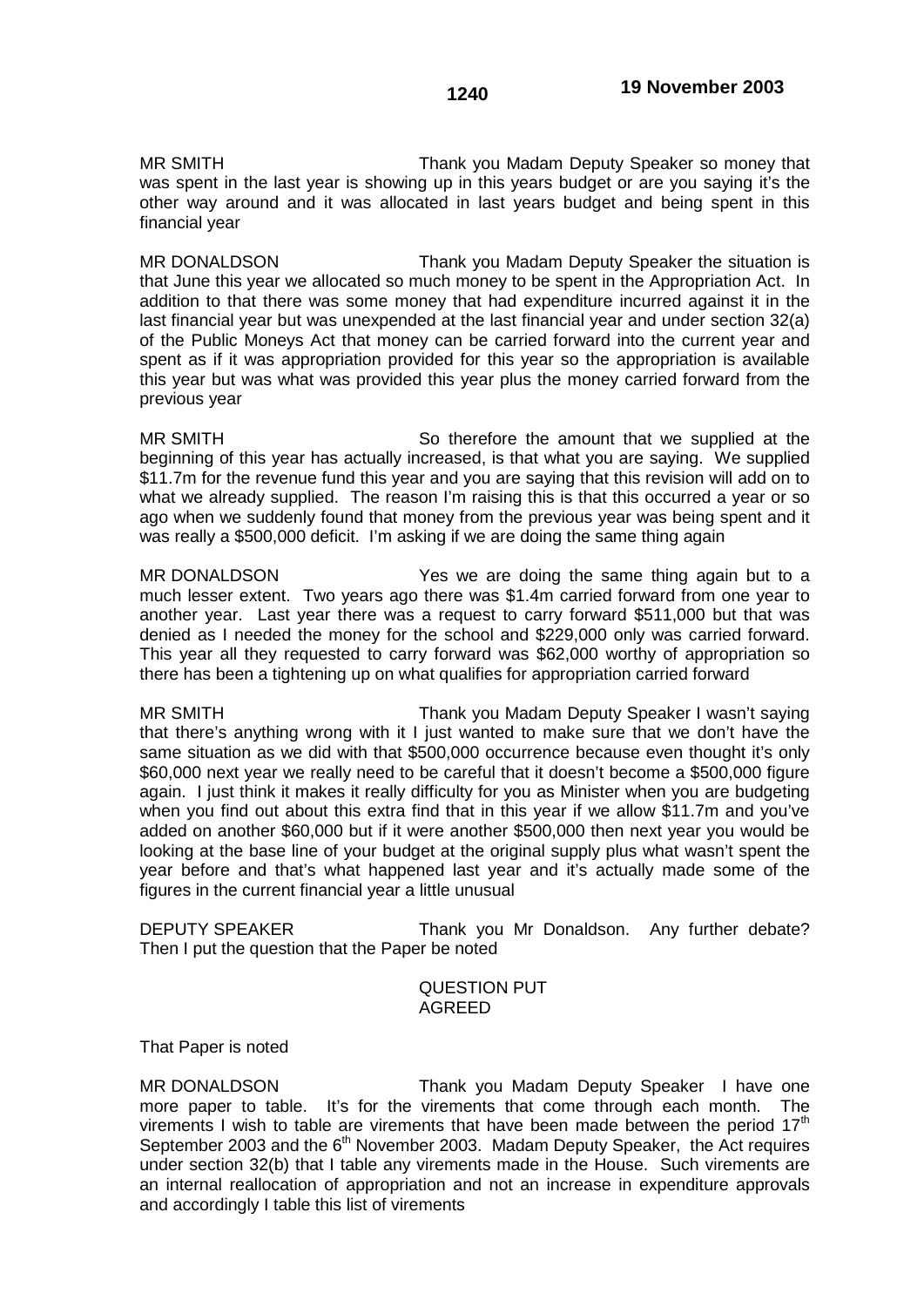DEPUTY SPEAKER Thankyou. Are there further papers? No. In accordance with the Norfolk Island Act the Administration financial statements for the vear ended  $30<sup>th</sup>$  June 2003. I hereby table

MR DONALDSON Thank you could I move that they be noted. In moving that those papers be noted it gives me an opportunity to make a brief comment on them. Those financial statements actually run to 130 pages and they are quite extensive and quite hard to comprehend but I'll just give some key information out of them and some key information as to how they are structured. The Administration financial statements for the year ended 30<sup>th</sup> June 2003 tabled by the Deputy Speaker covers four sections. Those sections of the Administration are the revenue fund, the administrative services fund and within the administrative services fund there's fourteen Government Business Enterprises, the Trust Fund and the Loan Fund. Combined, these four funds form the Public Account of Norfolk Island. Separate balance sheets, income expenditure statements and statements of cash flow are prepared for each fund and additionally prepared for each Government Business Enterprise within the Administrative Services Fund. The consolidated balance sheet, the income expenditure statement and statement of cash flows is also prepared. The consolidated income and expenditure statement shows the financial performance of the Administration as being assessed as one entity with a surplus for the year of \$1.72m. this was contributed to in the main by the Government Business Enterprises. The Liquor Supply Services made a profit of \$1.36m, the electricity made a profit of \$457,000, the Telecom made a profit of \$1.9m. Other smaller ones were the Healthcare Fund which had a surplus for the year which is pleasing of \$129,000, the Gaming Enterprise which I think we only have two players in at the moment with a surplus of \$114,000 and the final comment I'll make is that as at the  $30<sup>th</sup>$  June the consolidated cash position of the Administration from its revenue fund bank accounts, administrative services fund accounts the loan fund and trust fund is that we have \$10,183,000 in the bank. The financial statements are available in hard copies and can be ordered from the Finance Manager at the Accounts Branch of the Administration at the cost of \$10. Electronic copies are also available by email free of charge and an abridged version of the financial statements will shortly be gazetted in the Norfolk Island Government Gazette

MR BROWN I wonder if the Minister could confirm that all of the legislative requirements in relation to the Administration's finances have been appropriately satisfied and in particular can the Minister confirm that all requirements in relation to the Legal Aid Fund being held in a separate account are being satisfied

MR DONALDSON Thank you Madam Deputy Speaker this is an ongoing issue that we are resolving at the moment. All the material requirements have been satisfied. There are some lesser compliance requirements that have not been satisfied in my opinion. Mr Brown has identified one of them as being the Legal Aid Fund. The monies belonging to the Legal Aid Fund are kept in the same bank account as the revenue fund monies; the monies of all the other trust accounts are kept in the same bank account as the revenue fund monies; in fact all monies are kept in the same bank account. What is kept separately is a ledger account with each one showing what the ownership of that money is. That's my opinion that the trust money should be kept separately titled and controlled bank account. There are other minor issues in the presentation of the accounts that are being improved on a daily basis almost but in general the material requirements of the legislation have been complied with

MR BROWN **I** have read through these documents with interest Madam Deputy Speaker. They are certainly a detailed set of documents. If one has nothing to do for a few weeks of an evening they make wonderful reading while you wait for the news to come. One of the things that interest me about them though is we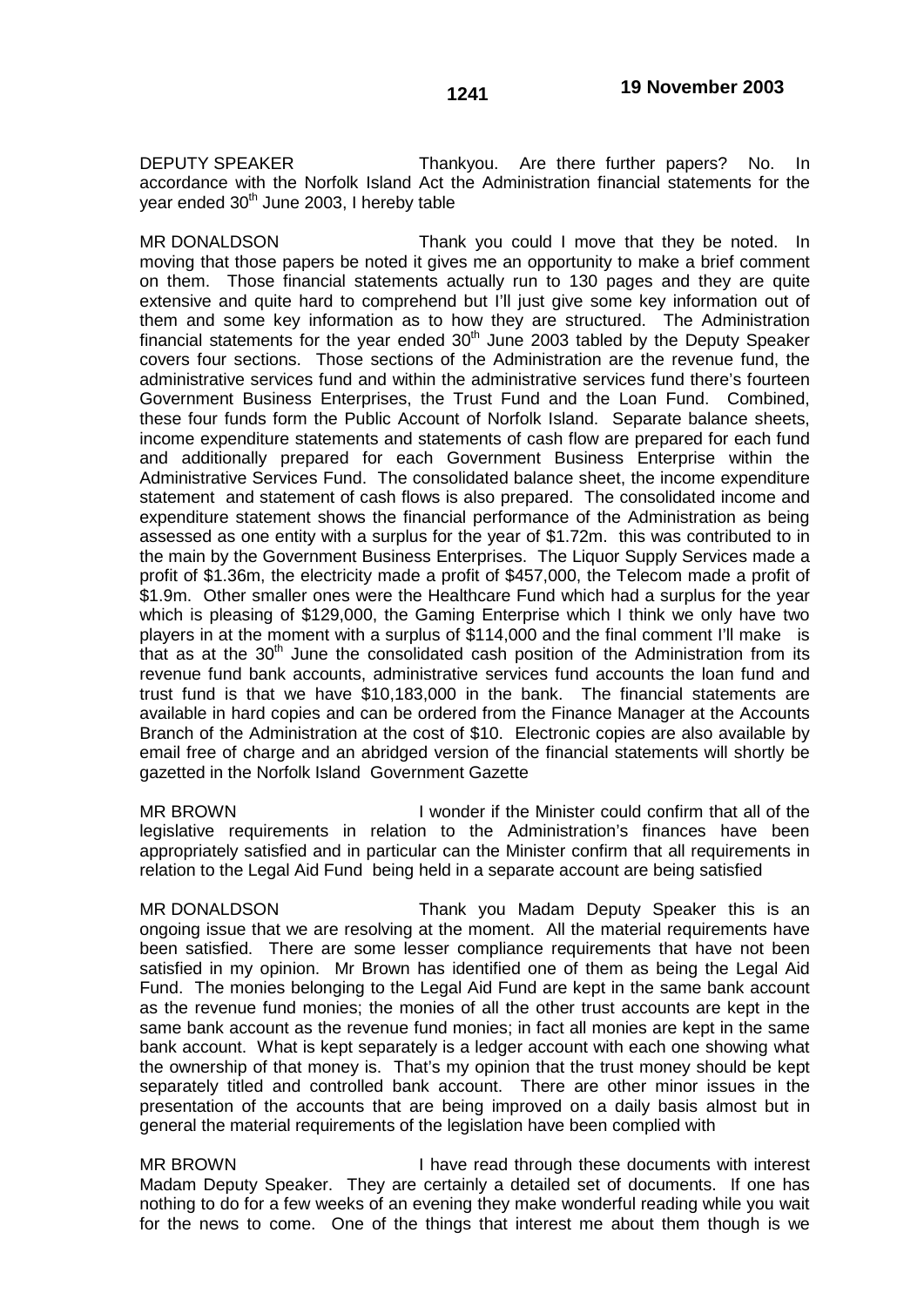changed the accounting system with the intention that it become an accrual accounting system. We recognised that valuing a road and valuing other things of that nature to put them into the accounts may be a complex task and there's plenty of the Administration's assets that have been allocated a value for the purpose of the financial statements. Now as long as we all know how that exercise was done, it is not a concern, but what concerns me and obviously it concerns the Minister because he mentioned it today, and that is that in successive years the books are being balanced or were achieving a small surplus as a result of not properly maintaining our infrastructure. If we get to the end of a particular year, we should have spent \$2m on the infrastructure or if we were going to depreciate say our roads, then we should have put \$2m of depreciation on our roads, then are our financial statements accurate if they do not include the depreciation on the road which has not been maintained and therefore which has genuinely depreciated or alternatively a creation of some form of sinking fund in that the work hasn't been done and set aside the money and that is one of my major concerns when I look at these financial statements. They are a great record of what was spent, are a partial record or deprecation but the very large issue which they do not tell us about is the extent to which the infrastructure has depreciated during the year as a result of adequate funds not being spent on maintaining them. I don't expect the Minister to have an answer to that because I do expect it's something that he's concerned about himself but I do think it's something very important to bear in mind. We should look at these financial statements and we should be very reluctant to pat ourselves on the back as a result, thank you

MR DONALDSON Thank you Madam Deputy Speaker I would just like to reinforce what Mr Brown said. There's another dimension to performance measuring, other than financial impact and financial statements and that is just having a look around the place and having a look at the work that needs to be done, has it been done, and for example, we should have done works on the roads and had we done that work the financial statements would show a significant additional amount of expenditure

DEPUTY SPEAKER Thank you Mr Donaldson. Any further debate? Then I put the question that the Paper be noted

## QUESTION PUT AGREED

That Paper is noted

Mr Smith, you have sought leave to make a statement of a personal nature

MR SMITH Thank you Madam Deputy Speaker I do seek your leave to make a personal statement. Madam Deputy Speaker, I will shortly be taking up a position in the Public Service. The position is the Broadcasting and Communications Manager at the Radio Station. At the time I applied for the position it was on the understanding that if I was the successful applicant I would be able to carry out that job as well as be a Member of the current Legislative Assembly. Even though I still believe that under the legislation there is no bar to that continuing, I have been given advise that may be contrary to that. Therefore I regretfully advise the House, my colleagues around the table and those in the community who have supported me, that I will be leaving the Legislative Assembly shortly. In a nutshell it will be a resignation. I say regretfully because I enjoy being on the Legislative Assembly and enjoy being able to contribute to the community at this level. It has been a major part of my life since 1989 when I was first elected. However, I resigned from the Minister early in the term of this Legislative Assembly due to my health deteriorating to a point where it was affecting my ability to carry out the role as Minister as I was at that time. That was caused by the extreme weight that I experienced at the beginning of this Tenth Legislative Assembly. Since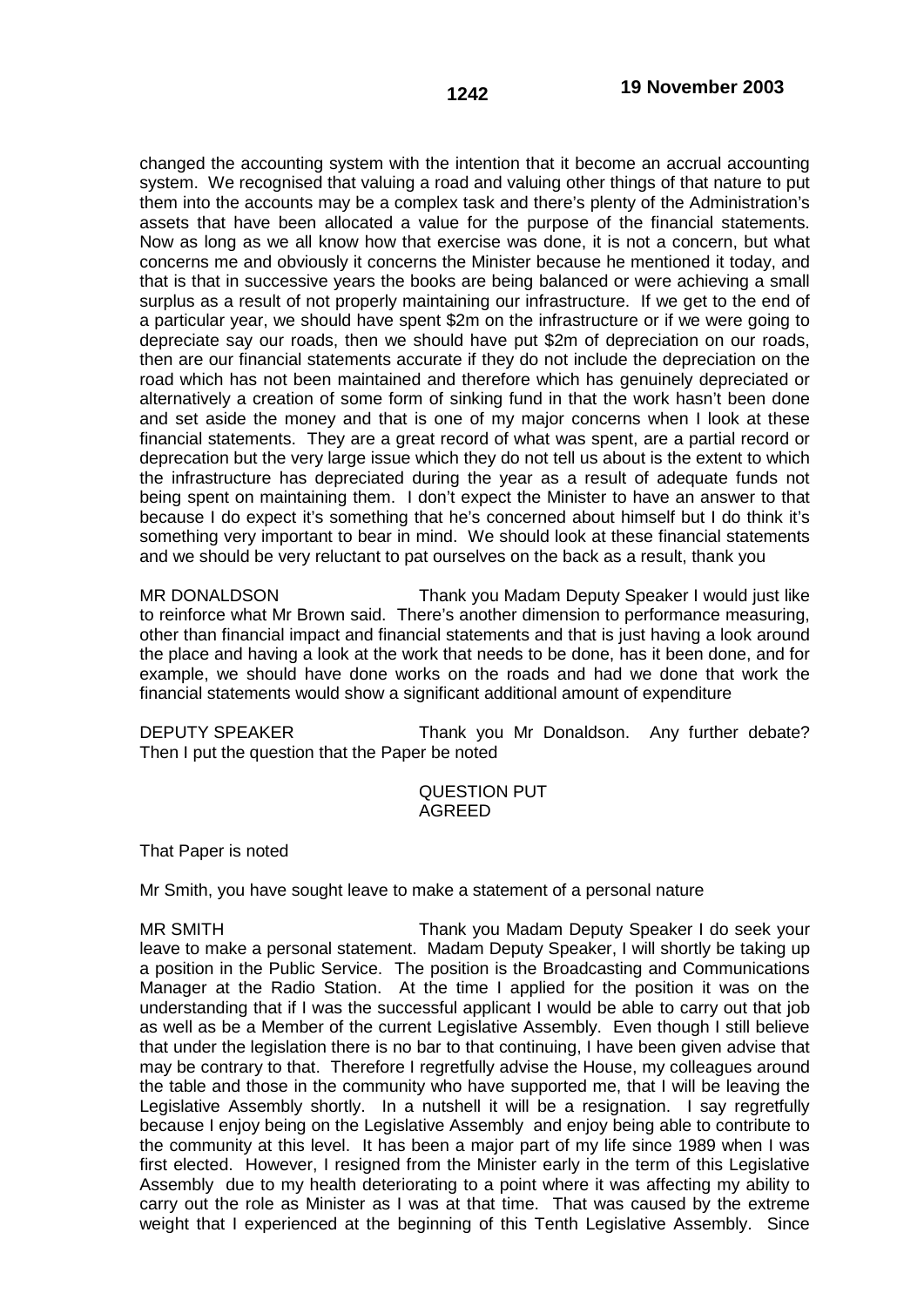then I have tried to adjust to exist on the \$200 per week that we get as backbenchers as our remuneration but I find that very difficult to do. It makes it very difficult with the high cost of living that we have here now. Hence my application for the job. It is a little unusual and I think it's the first time that there's not a transition from the Public Service to the Legislative Assembly , I'm actually doing it in reverse which is from the Legislative Assembly to the Public Service. I have not as yet set a date as my last day in the Legislative Assembly and I'm still having discussions with the executive of the Public Service on that, but expect that it will be shortly. Of course that will be a trigger for a byelection to the Legislative Assembly. I've been trying to carefully date it so that a byelections wouldn't occur right at Christmas. When I was advised that I had been the preferred application, if I had resigned at that time a by-election would possibly have fallen right in the week before Christmas, which I don't think is appropriate. I've been trying to delay that to the point where, for the community's sake, a by-election would happen at a time after the festive season, however I can't advise what that date would be at this time. I still will be taking an active role in Norfolk Island's politics as much as I can outside of the House as well as carry out the community tasks that I do now, and regretfully I will be finishing up before the end of this year for sure with the Legislative Assembly. I made that choice after a major dilemma for me, when I found out that I couldn't do both and yet I had learnt that I had become the preferred application for the position. It has been pointed out to me that when we introduced the legislation to prevent a Member of the Public Service at a certain level being not able to be in the Legislative Assembly at the same time, it was pointed out that I should have been aware that this particular position fell into that category and I agreed with what was being said and I don't want to cause any embarrassment to the Legislative Assembly or to the Public Service by sticking it out and saying well, I think the legislation clearly states the case. It's not clear. However, I've made my choice and I thank you for allowing me to

MR BROWN Madam Deputy Speaker, I wish to move that so much of standing orders be suspended as w3ould prevent debate on Mr Smith's statement

leave granted. Leave is granted

make that choice

DEPUTY SPEAKER There is a motion to set aside standing orders. Is

MR BROWN Thank you Madam Deputy Speaker, George is one of our longest serving Members. As he said he's been a fixture around this place since 1979. To me he's a great friend and he's been a great foe at times too and at the times that we've disagreed it's always been done in good spirit. Members might not realise it but George and I can have a large barney and go straight off to lunch and have a very pleasant time together. I understand what George has said about remuneration for a backbencher. The present remuneration is inadequate for someone to restrict himself to his Legislative Assembly duties and that is something that really does need to be looked at but I want to commend George for all that he has done in his time on the Legislative Assembly. Everything he has done he has done because he believe in it. It doesn't matter whether I agreed with him or someone else agreed with him. If he believed with him he fought for it and I've no doubt he will continue to do so, and even on the present issue when he first considered applying for the job, he believed that he would be able to hold both positions and when you look at the legislation certainly it is difficult to understand what the legislation says. It takes a long time to understand it and George could have simply gone along, sought to be appointed, and argued with everyone that the legislation didn't prevent what he was wanting to do but he has not chosen that course. He has adopted a view that he should do what people think he should do, that is, he should do the right thing whether it be in his interests or contrary to his interests and for that reason he's told us that he has decided that he will step down from the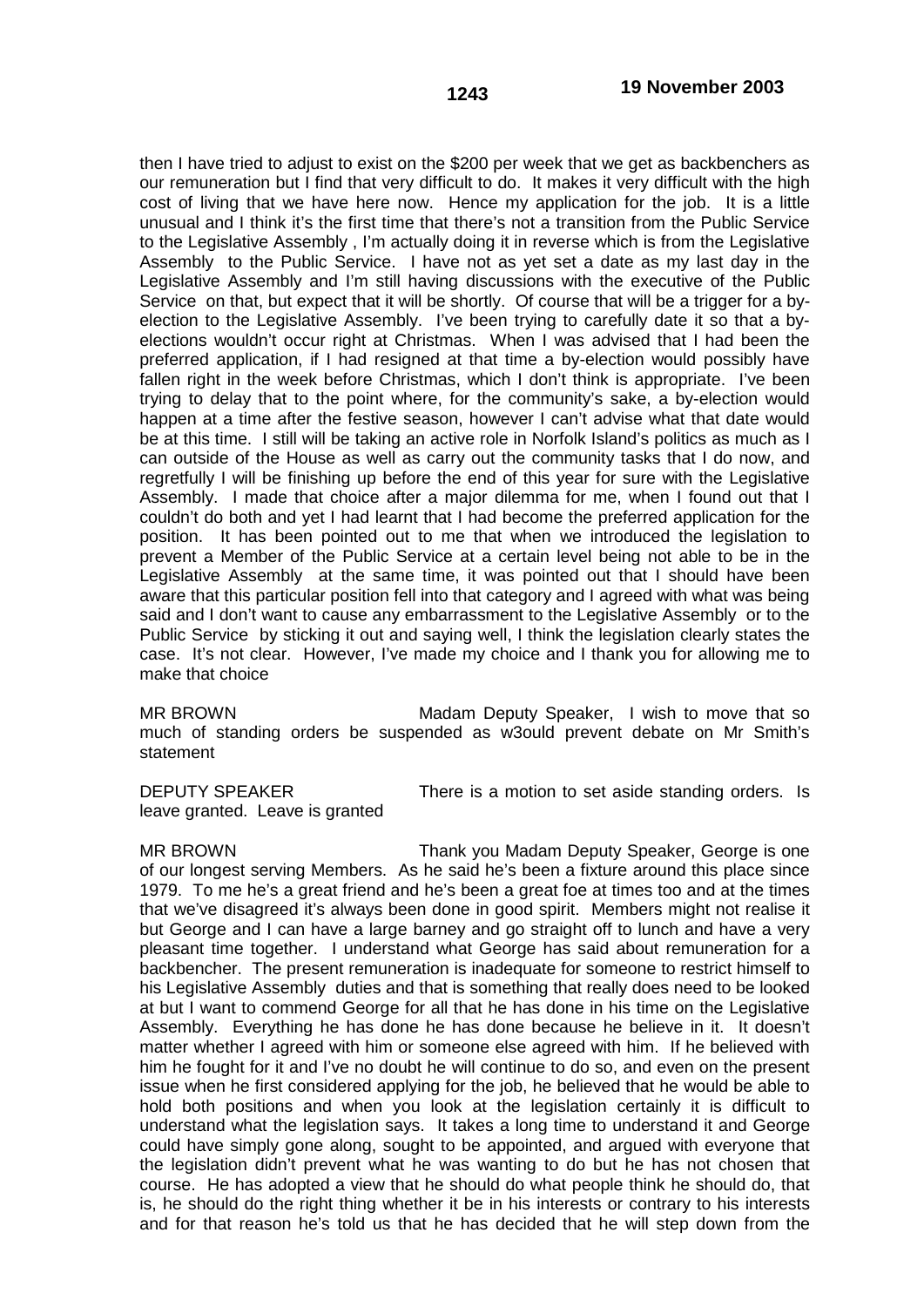Legislative Assembly to take that position. I think he is to be commended for that and I certainly commend him. I certainly thank him for our years together here. I'm sure that our friendship will continue but I do believe that he needs to be thanked for all the efforts that he has put into this place, particularly as he said at the beginning of this Legislative Assembly when he fought to the extent that his health actually deteriorated so good on you George. Thank you for everything and good luck in the new position

MR D BUFFETT THE THANK you Madam Deputy Speaker. I would like to offer complements and best wishes to Mr Smith on taking up his new position. He obviously has a long period of experience with radio and broadcasting in this place and in other places, and I know that he will perform well in that task. Mr Brown has very fulsomely and I compliment him, acknowledged the role that Mr Smith has played in this forum. He has been a long serving Member. He has been Chief Minister he has been Speaker and he has been a person who has earned our respect, including mine. I would want to offer him words of appreciation at that time. There may be another opportunity before the time concludes and I'm not too sure of that so I'm not too sure to what extent I should try and say some words now or otherwise, but on the chance that there may be not another opportunity, I would want to say what I'm saying now. The role for Members here in this forum despite what may be said both in the community and elsewhere, is not an easy one, and indeed the reasons that Mr Smith has explained to us that he might need to leave which has some financial connotations, is a vexing one for us. I do have a view that we should try and make a more substantial remedy to that but that's something that will have to be discussed maybe at another time but when it draws this conclusion to a particular term of office then we see it in a light that maybe we have not seen it on other occasions and therefore might deserve re-evaluation and I commend that that happens. I don't necessarily want to go on to politics at this moment, this more acknowledgement to Mr Smith. The experiences that we have had with George whilst we will not always see eye to eye and sometimes quite vehemently not eye to eye, there has never been the skerrick of doubt that there has been good will in the process with Mr Smith and I compliment him on that because he has continued to engender goodwill amongst his colleagues in this Legislative Assembly and I have valued that and I continue to value that, and I know that we all do. Thank you for the time you've spent with us George. It has been very pleasurable times, notwithstanding the difficulties of times. I wish you well in your new task

MR I BUFFETT THANK you Madam Deputy Speaker yes, I won't choke up but it remind me of a song, George has been associated with music for a long while and it starts off, You picked a fine time to leave me loose wheel. Having sort of just got into politics being berated by George in another place over goodness knows how many years, get into politics, go and do something meaningful, and here he is. He's off. Madam Deputy Speaker, I think it would be remiss of me, having worked in the other place, not to acknowledge that George and all the work he's done in the political field and the fact that he's always respected the Public Service of Norfolk Island so having said that, I too wish him well. I understand the decision that he's made, and who knows in the future. Thank you

MR GARDNER Thank you Madam Deputy Speaker, if I could just add to the words of who I regard as two of the oldest statesmen of the Legislative Assembly, Mr Buffett and Mr Brown, I think George isn't too far behind but certainly I would like to offer my support to those words. As Members are aware Madam Deputy Speaker, I've been in the last three Legislative Assembly's with George, in the first in his role as Chief Minister and myself as a non executive Member in the early days and then moving to the executive portfolio and I must say that George was tremendously supportive, as were all Members of that Legislative Assembly in my role as executive Member in the Government and I certainly have appreciated the guidance and the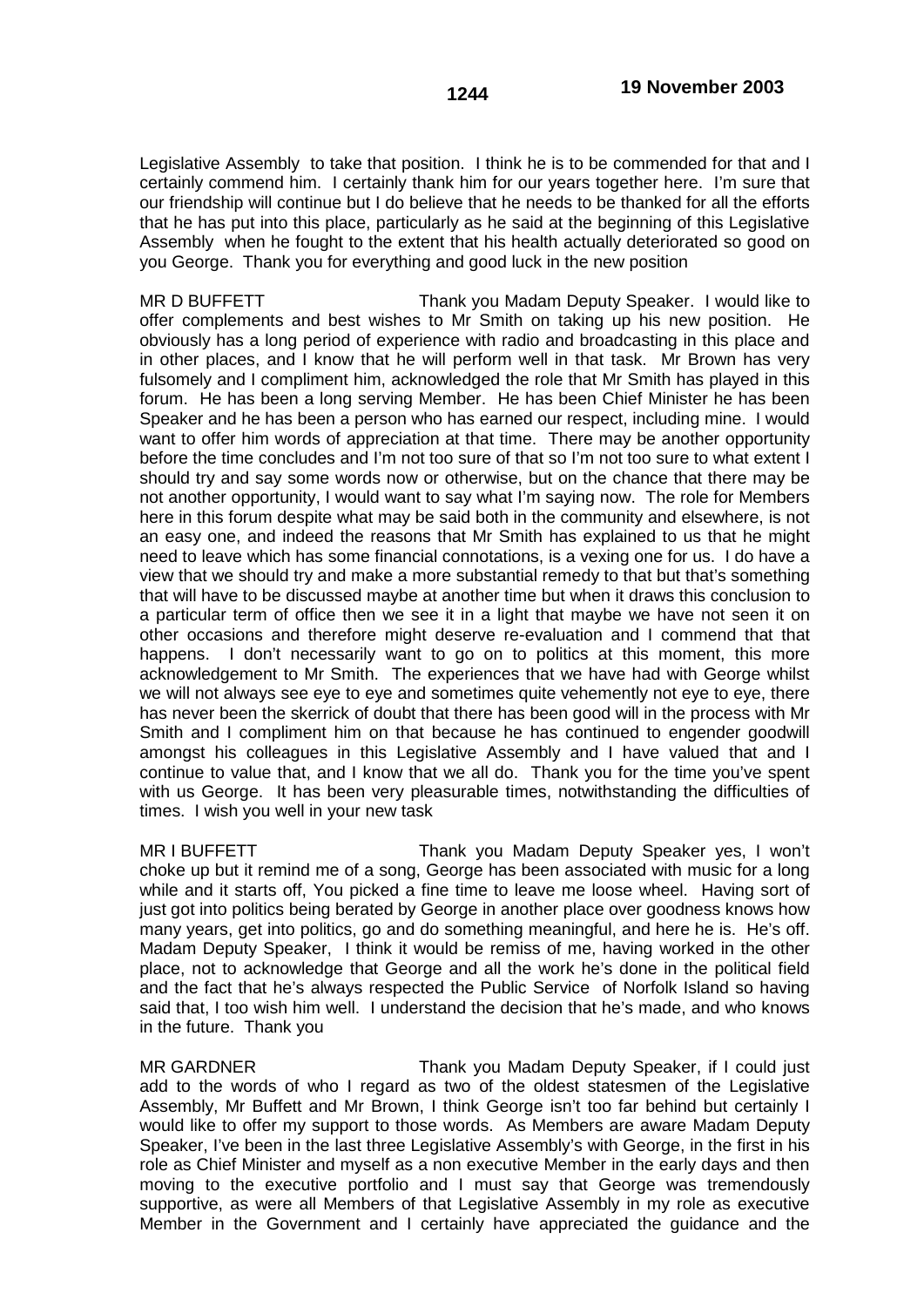advise. Sometimes I haven't agreed with it, as I know Mr Buffett pointed out that he too have disagreed with Mr Smith at times, but that's what this job is all about. It's trying to work out the best way forward for the Island and I think it's been done in the appropriate spirit and I thank George very much for that guidance, especially in those early days. I have thoroughly enjoyed my service with George in those three Assembly's as executive Members, in the Ninth Legislative Assembly he and I were colleagues in Government on that Legislative Assembly as Members would be aware, again we had our differences but again we both respected each others position and George was again a tremendous tower of strength in ensuring that the best outcome was sought and at times achieved for Norfolk Island and I thank him again for that and for his support early in this Legislative Assembly in my role as Chief Minister and he as one of the Ministers of Government up until his time of departure from the Government, again, I have valued his support and friendship in that time, even the occasional ventures to Point Hunter for a site inspection of the reserves of Norfolk Island again have been a standout of our relationship and I hope that those will continue into the future. I certainly do wish him the greatest success in his new role. He has the skills that he will be taking there, that have been honed in his previous experience on the Island not only with radio but his experience in the musical field. No doubt we will l see him perched down here sometime when there are meaty matters to discuss and I'm sure he's going to be champing at the bit to sit where the recorder sits to listen in on those and maybe raise the occasional eyebrow from time to time but we look forward to that and I can't say any more other than what other Members have said. It's been tremendous working with you George. Thank you very much for that and for your valued and trusting friendship over the years and I hope they endure, thank you

DEPUTY SPEAKER Then I think Mr Smith that we can say there is consensus. We wish you well. We move to Statements

# **STATEMENTS**

MR I BUFFETT THANK you Madam Deputy Speaker a short statement on fisheries. The Norfolk Island Fisheries Consultative Committee met on<br>Island Island in Norfolk in the second stand in the second stand in the second in the second in the second in  $\mathbf{I}$ September and the extracts of the matters discussed at the meetings have only just been made available to myself as the Minister responsible and I thought I would just let the community know of some of the key issues that took place. There were many issues raised during the course of the meetings but the key issues were, Future directions of the inshore fishery; responsibility and coordination of data collection and concerns over long term jurisdictional issues. Now these addressed the area known as the box. These issues will all need attention over the next twelve months. As part of the meeting AFMA reiterated the policy adopted for fishing activity in the inshore waters surrounding Norfolk Island. Just to refresh the memories of the people who live here, I just briefly mention what it does. It recognised that fishing activity is undertaken by residents, using small boats, which are launched from the island. All of the catch is consumed on the island, mostly by the fishers themselves although small quantities are traded or sold to other residents of the restaurants on the island. AFMA have indicated that they are seeking to implement a formal agreement with the Norfolk Island Government and possibly with the Norfolk Island Fishing Club to provide AFMA with information on the level of fishing activity, catch sand effort in the box. What was made clear, is that the policy and the way the box is fished by local fishermen is up for review at the end of 2004 and what has also been made clear is that the review outcomes will rely significantly on the collection of data in Norfolk Island in relation to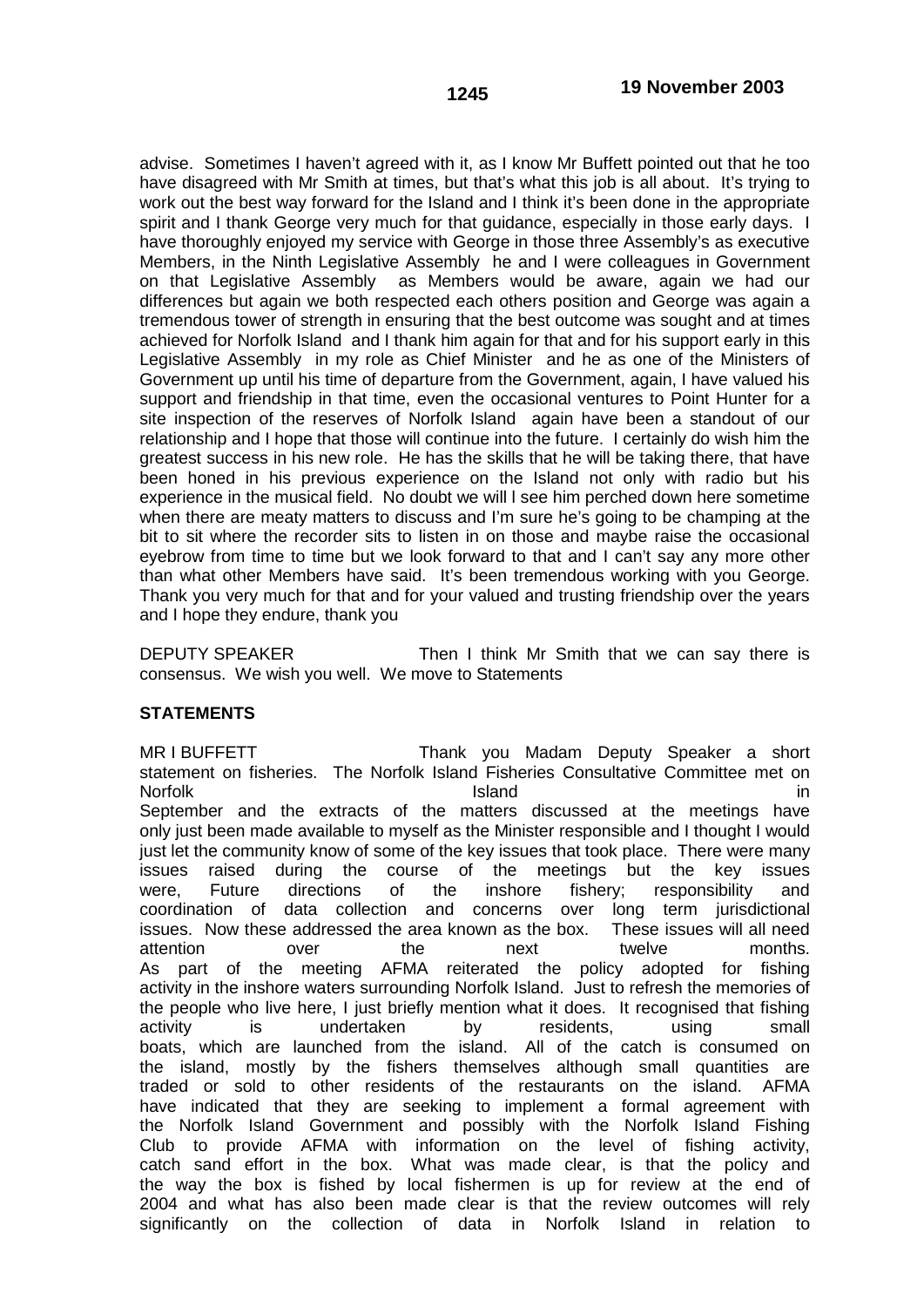catch and effort. The question of the methodology used to collect the data is yet to be confirmed and it is hoped that his will occur shortly to allow the process to commence. For information of those who may not know the NIFCC is made up of the following membership and observers. Representatives from the Australian Fisheries Management Authority (AFMA), Representatives from the Department of Agriculture, Fisheries and Forestry (AFFA), Staff of the Administration of Norfolk Island; Norfolk Island Minister responsible, representatives from the Norfolk Island Fishing Club NIFC and Customs Officers involved on that consultative committee. Madam Deputy Speaker, the community will hear more about this over the next few months as we work to complete the matters in the next twelve months in respect of fisheries in Norfolk Island and the question of outstanding local legislation to be dealt with. We have the question of the data collection that forms part of the review and one of the important things that was raised at the session was that we need to ensure that we do some of the things that we promised in the past like addressing the question of local legislation and management issues because there is the question of the application of the EPBC Act, that is the Environment Protection and Biodiversity and Conservation Act in respect of some fisheries issues in Norfolk Island. I make that statement simply to let people know what is happening in respect of that, it's back on the agenda and given the twelve months we have left as an Assembly between now and next November it would be my intention to progress some of those issues in that period, thank you

MR GARDNER Thank you Madam Deputy Speaker just a brief statement if I might regarding my recent attendance at the Standing Committee of Attorney's General held in Hobart on the days of  $13<sup>th</sup>$ ,  $14<sup>th</sup>$  November. Madam Deputy Speaker, Norfolk Island has for some time attended the Standing Committee of Attorney's General. They usually meet on three occasions each year and Norfolk Island has attempted in the past to attend at least one of those meetings on an annual basis to ensure that we are within the loop so to speak of legislative change and matters before SCAG that are occurring in the wider Commonwealth sphere and also within the boundaries of New Zealand as New Zealand are a participant at that Standing Committee. Although we are not a full member we do enjoy observer status and we have certainly in my experience and times that I have attended, been extended full participatory rights in that forum which has been useful and has allowed us the opportunity to put forward Norfolk Island's point of view on those matters before SCAG. There were a number of matters of interest raised, I won't ago into depth at this stage Madam Deputy Speaker, I look to make a more fulsome report to Members on that and matters before SCAG that may impact on Norfolk Island in the future but they did include the cross border agreements for forensic investigations; for transfer of prisoners, those types of matters, legal profession, model laws project, so that there is some uniformity of matters throughout the Commonwealth and certainly in this part of the world. They are matters of interest to us and matters that we are keenly pursuing. At the same time that SCAG is held, the similar arrangement of participants also participate in the Ministerial Council on Corporations and also the Censorship Ministers Council is held. Again we are not Members of those but we are invited to attend as observers and again are extended full participatory rights in those areas. One matter that did raise it's head at the Ministerial Council of Corporations was I believe a need for us revisit the provisions of the Financial Services Reform Bill and the amendments that the Commonwealth have made and are planning to make in relation to that to ensure that we aren't unduly affected by the provisions of that legislation if it were sought to be extended to Norfolk Island. Madam Deputy Speaker, I'm also pleased to provide information to Members and the listening community that we have been successful in bidding to hold the next SCAG meeting and the Ministerial Councils here on Norfolk Island in March next year. There will be up to one hundred participants here for that occasion and those participants are the Attorney's General of all the States and Territories of Australia, the New Zealand Minister for Justice and also includes the Commonwealth representatives,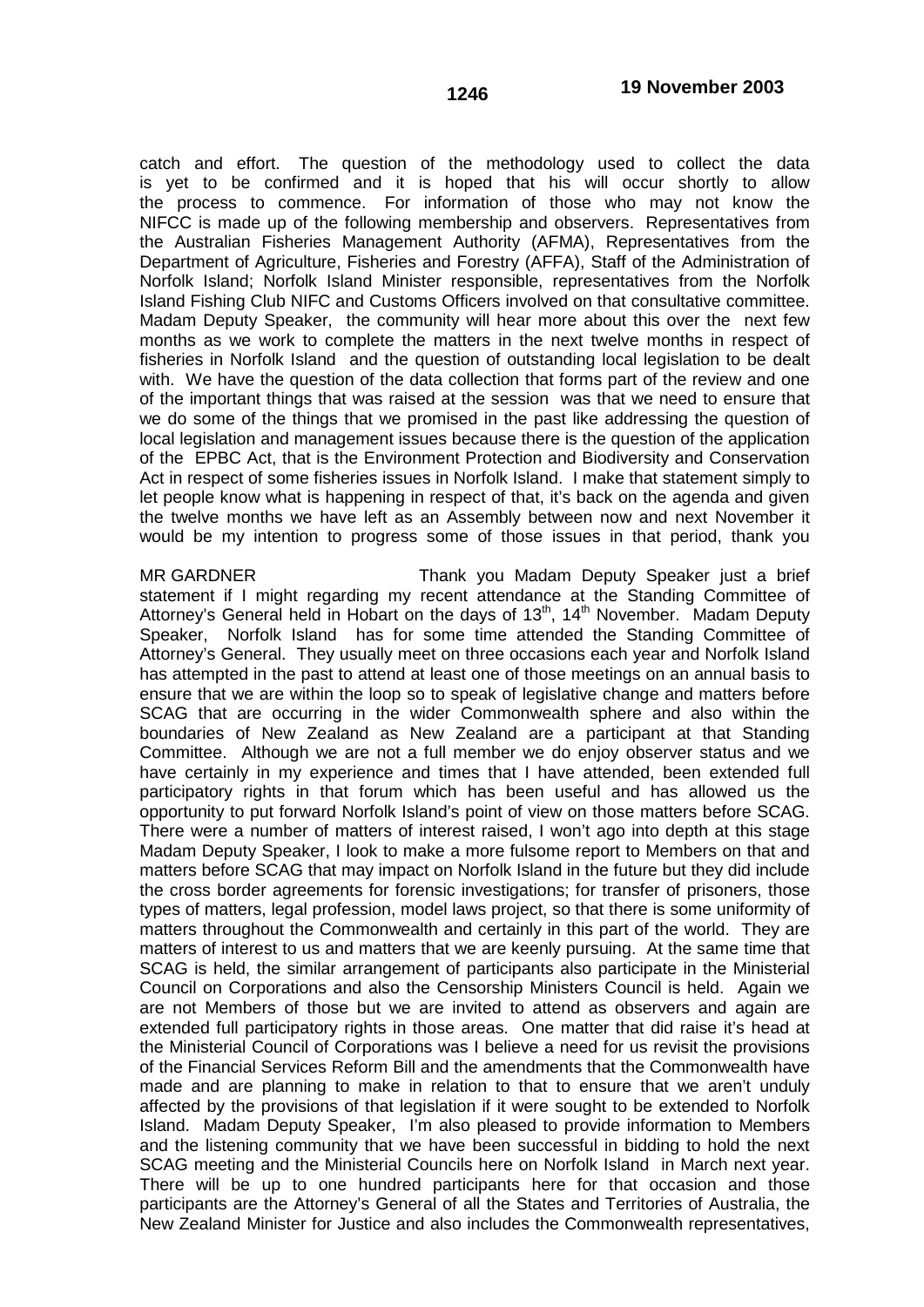the current Federal Attorney General of the Commonwealth Minister Phillip Ruddock and as far as the Ministerial Council on Corporations and his participation in the Standing Committee for Attorney Generals and also the Minister for Justice who at the moment is the Senator the Hon. Chris Ellison and I had the opportunity whilst at SCAG to discuss with Senator Ellison the policing arrangements, he is also the Federal Minister responsible for police, the policing arrangements that extend between Norfolk Island and the Federal Police and a number of security related issues particularly in relation to immigration on Norfolk Island of which there will be further officer to officer discussions in due course. Thank you Madam Deputy Speaker

MR D BUFFETT THE THANK YOU Madam Deputy Speaker I wonder if I could just make a statement which relates to Emergency Managements. I would like to place on the record my appreciation, and the thanks of the Norfolk Island Government, for the service to the community performed by Peter Evans. He has recently resigned as Deputy Controller of Norfolk Island Emergency Management to take up an employment opportunity in Australia. Peter Evans has been involved for so long in emergency and disaster management on the Island, in fact when I tried to put some detail together I think it's fair to say that his service predates our written records so what I am saying has some element of recollection as well as what is actually written. But he's been involved in hands-on work in rescue and emergency situations, resource acquisition and management and operation of heavy machinery for a long period of time. He has also been a key member of teams responding to cyclone warnings and other natural disaster situations. In more recent years, he has been an important leader in Norfolk Island Emergency Management, including two years as Island Controller and a further three years as Deputy Controller after he relinquished that senior role because of the pressure of other work. He undertook significant training to enhance his already strong knowledge and skills. He went for example to the Emergency Management Training College in Mount Macedon, Victoria. Madam Deputy Speaker, I really want on behalf of all, to commend him for his tireless contributions to the Norfolk Island community, and particularly for his timely and excellent emergency services work and I am sure that the Members of the Assembly will join me in wishing him well in his new task.

MR I BUFFETT THE THANK you Madam Deputy Speaker could I move that the statement be noted. Madam Deputy Speaker, having done that, I do so for this reason. Prior to coming into politics in Norfolk Island I was the chairperson of the Emergency Management arrangement in Norfolk Island and on advise I retained that position. I would like to confirm the words that Mr David Buffett has said in respect of Peter, to officially and in this public place thank him for the support that he has given me during my few number of years now as chairperson in emergency management, to thank him for the pushing and the prodding that he's done to other Members within the Emergency Management Service in Norfolk Island and perhaps to sum it up by saying that Pete was always there, and I would just like to say thank you and wish him well in his future

DEPUTY SPEAKER Thank you Mr Buffett. Any further debate? Then I put the question that the Statement be noted

## QUESTION PUT AGREED

That Statement is noted

MR D BUFFETT THE THANK you Madam Deputy Speaker this is about the Hospital Enterprise, just some updates in some areas that may be of interest. Firstly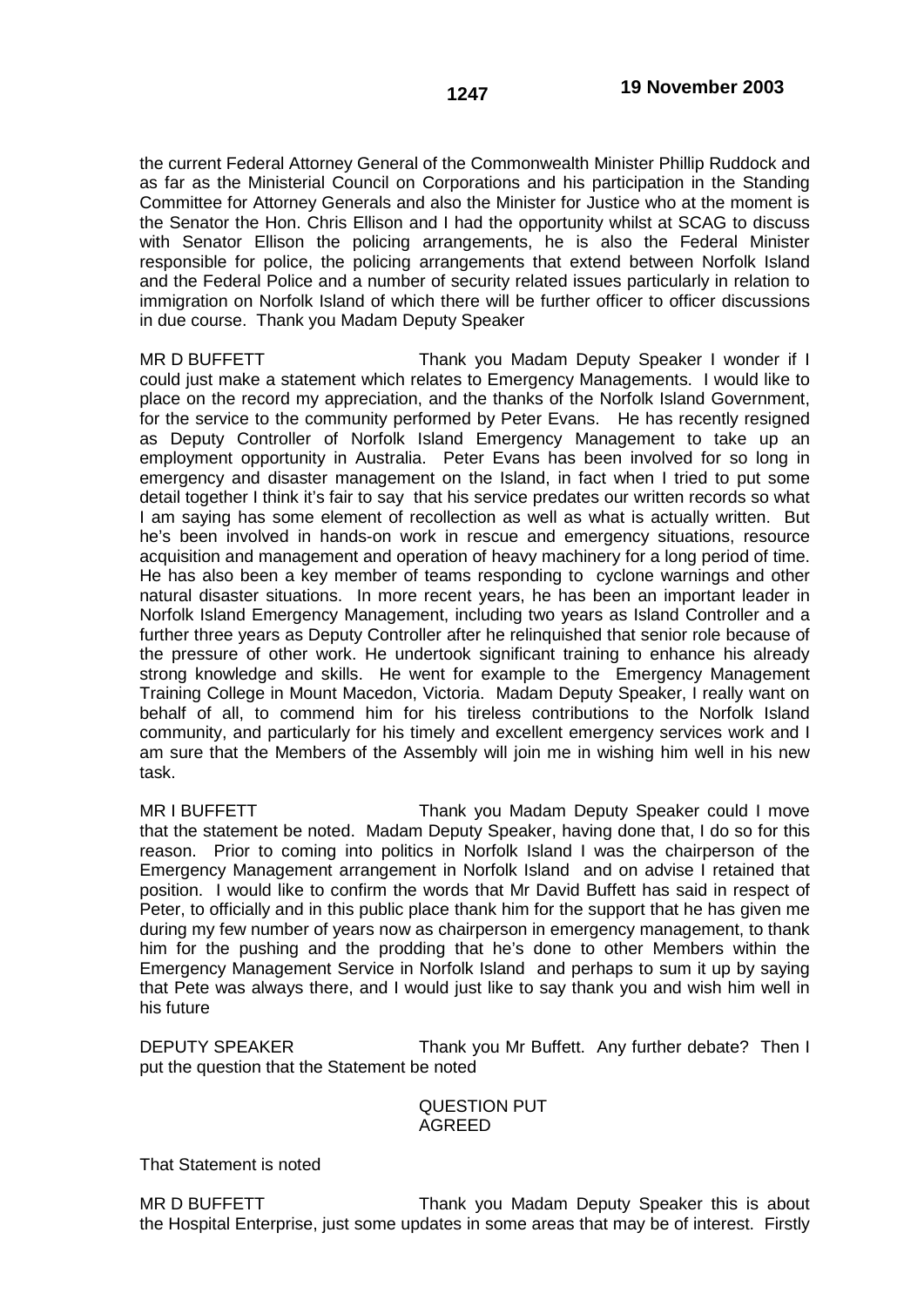about medical staff at the Norfolk Island Hospital. We have two new medical officers who have been recruited and appointed to the Hospital Enterprise, Dr Ann Marie Van der Walt who has commenced, she commenced in October as a GP Surgeon with obstetrics and Dr Van der Walt also has skills in anaesthetics and interests in telemedicine and women's health and she'll certainly be able to seek to improve hospital services in a number of these areas. Dr Gary Mitchell will be commencing duties on the 1<sup>st</sup> December. Dr Mitchell is a GEP surgeon with obstetric skills, he has an interest in telemedicine and has qualifications in public health which will also be invaluable in setting up preventative health programmes. Both of these medical officers have extensive experience in their fields and their employment does provide the hospital now with three full time doctors or will when Dr Mitchell commences at the commencement of next month. One of the benefits of this of course, is not only will there be a broader range of medical experience available but it will alleviate in a cost sense the need to seek locums for relief purposes. In the dental area, Dr Norayun has commenced and he is now accompanying Dr Colin White at the dental clinic and he will be there for a period of twelve months to ascertain the benefit of two dentists and the effects on waiting times and levels of treatment. In terms of specialists, including visiting specialists and specialist in the broadest view, Dr Elizabeth Pritchard has retired as a dermatologist to the Norfolk Island Hospital and to this community and she has been undertaking this task as a dermatologist for a number of years. She has given wonderful service and made many friends in the context of that and other spheres in Norfolk Island and I do on behalf of the Government and the community thank Dr Pritchard for her invaluable service to the hospital and the community over those years. In terms of visiting specialists over the next couple of months, there are ones beyond but I'll just cover the period from now until February. Dr Brent Waters Psychiatrist will be available on the island on the  $24<sup>th</sup>$  to the  $31<sup>st</sup>$  January, Dr Chris Benness who is a gynaecologist will be here from the 17<sup>th</sup> to the 20<sup>th</sup> January and Dr Mery Thomas who is a gastroenterologist will be here from the 21<sup>st</sup> February to the 28<sup>th</sup> February. That's just some advance indicators of visiting specialists at the community hospital thank you

DEPUTY SPEAKER Thank you Mr Buffett. Are there any further Statements. There being no further Statements Honourable Members we move on

### **REPORTS OF STANDING AND SELECT COMMITTEES**

MR BROWN Madam Deputy Speaker, the Select Committee into Electoral and Governance Issues has almost completed its Draft Report. That Report as has been said previously, will be made available for brief public comment, the Report will then be finalised and hopefully we will be able to table the final report in the December meeting of the Legislative Assembly

### **NOTICES**

### **NORFOLK ISLAND HOSPITAL AMENDMENT NO. 2 BILL 2003**

MR D BUFFETT Madam Deputy Speaker I present a Bill for an Act to amend the Norfolk Island Hospital Act 1985 and move that the Bill be agreed to in principle. Madam Deputy Speaker, is to address the matter of alternate Members to the Norfolk Island Hospital Board. I made mention of this on a number of other occasions and this is now a task to introduce the legislation to give effect to it. It's not planned to do anything but introduce it today and then give it some further consideration and endeavour to reach some finality to it when we come together at another occasion, probably in December. The idea is that we obviously have three Members of the Board, substantive Members, they may or may not be available at all times, the plan is that we have the capacity to appoint people to be deputies to them and that's what this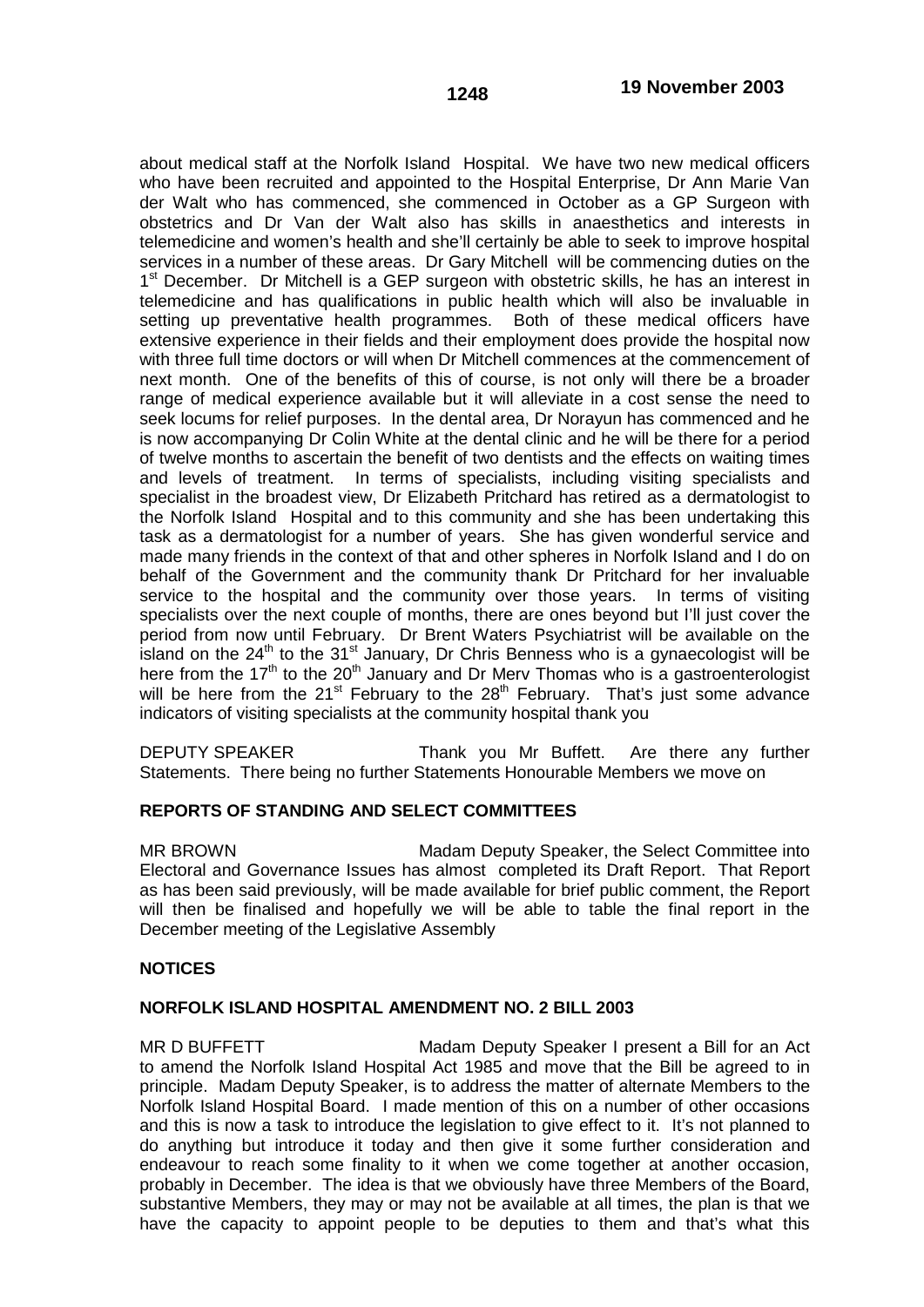legislation is all about. I made mention of this when I introduced the more substantive amendments to the Hospital Legislation at another time. I explained that I would give some further thought and with your advise would progress to that stage and that's where it's at now. I commend the legislation for further examination by Members

DEPUTY SPEAKER Any further debate Honourable Members

MR D BUFFETT THE THANK you Madam Deputy Speaker, I move that this matter be adjourned and that resumption of debate be made an Order of the Day for a subsequent day of sitting

DEPUTY SPEAKER There being no further debate I put the question is that this matter be adjourned and that resumption of debate be made an Order of the Day for a subsequent day of sitting

## QUESTION PUT AGREED

That matter is so adjourned

# **ORDERS OF THE DAY**

## **AMENDMENT TO ROAD TRAFFIC ACT**

DEPUTY SPEAKER We resume debate on the question that the motion be agreed to and Mr Smith you have the call to resume

MR SMITH Thank you Madam Deputy Speaker at the last sitting of the House Mr Brown actually listed this motion but he had to leave the House and asked me to take carriage of them at that time which I willingly agreed to do. This motion refers to an amendment to the Road Traffic Act so as to prohibit the carriage of children on the backs of trucks and utilities; the carriage of children while standing in motor vehicles and the driving of a motor vehicle while any part of the body of the driver or any passenger is protruding outside the vehicle. I might just defer to Mr Brown to carry the motion from here though I do say at this time that I support what he is attempting to do here

MR BROWN Thank you Mr Speaker and thank you Mr Smith. This was intended to be simply a very basic road safety motion. I shudder when I see young children bouncing around on the backs of trucks unrestrained, I shudder when I see young children standing in motor vehicles and I shudder when I see people driving around the Island, sometimes with arms and I've seen it with legs, hanging out the windows of vehicles. If any of those limbs were hit by a passing vehicle they would be lost without the slightest doubt. I'm aware that Ms Nicholas proposes to move an amendment to this.to this Motion to add a clause in relation to seatbelts. It may be that the seatbelt provision would in fact do away with the need for the first 2 parts of my Motion. But there is no reason why the whole Motion shouldn't be passed including Ms Nicholas' amendment and how to then handle the Motion can be dealt with at a drafting stage. As I said Mr Speaker it's a road safety Motion, while we are speaking of introducing compulsory third party motor vehicle insurance it's essential that we get some of these other areas into line with modern concepts about road safety and I seek Members support in that regard. Thank you.

MS NICHOLAS Thank you Mr Speaker. I've certainly been around long enough to recall the death of a child who fell from the back of a truck and I support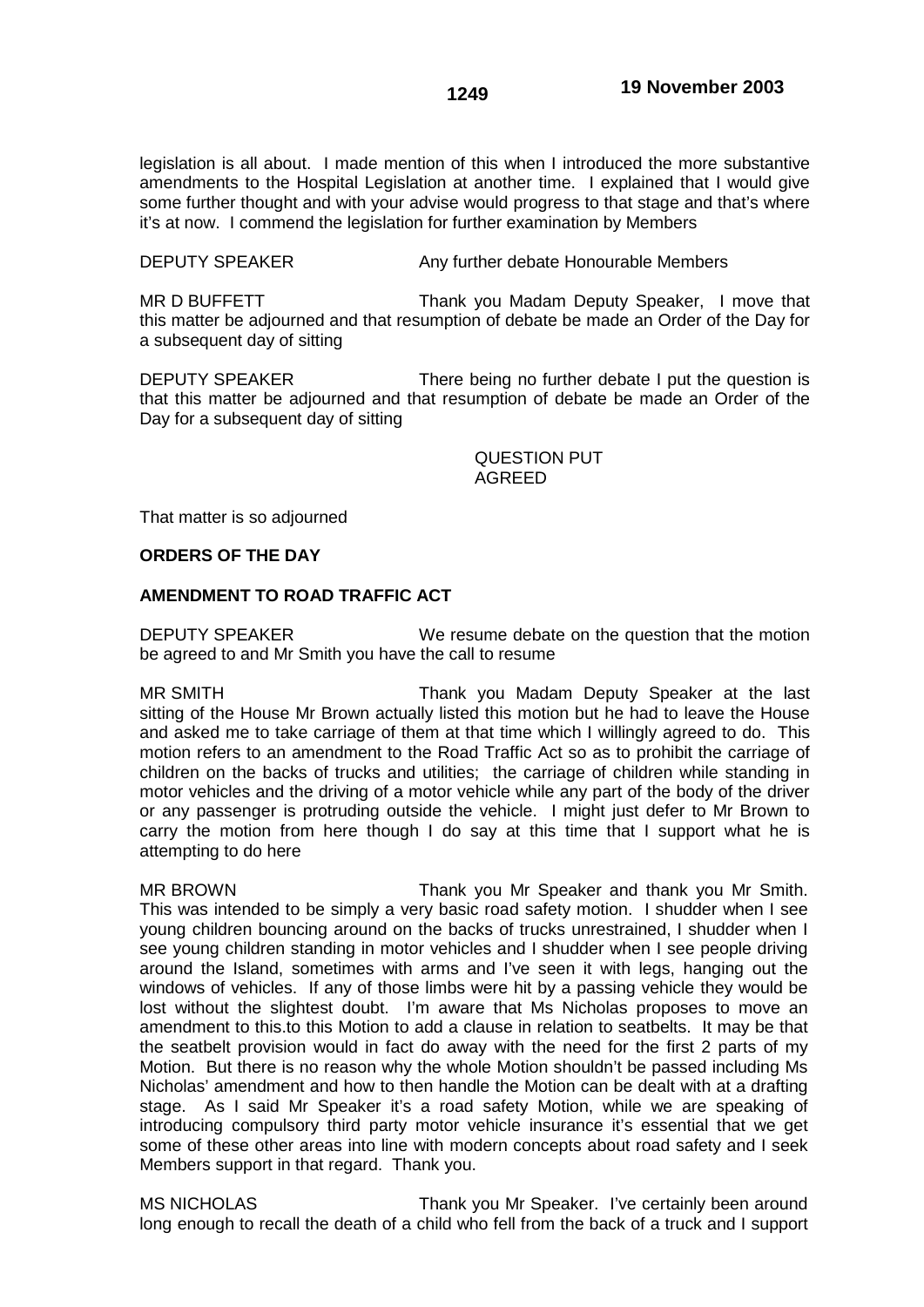the concept that's been put forward. On that basis I also support the second point raised by Mr Brown in respect of children standing in motor vehicles, and point 3 which deals with remaining inside the confines of the vehicle in my opinion is simply common sense and I support that. But as Mr Brown has kindly mentioned I do seek to make an amendment to this Motion.

MR SPEAKER Thank you. Is leave granted.

# AYE

MS NICHOLAS Thank you. I propose that a new Clause 4 be added at the end of the Motion and the Clerk has been kind enough to circulate copies of the amendment and I do apologise because there are a few additional words which I'd be pleased if you'd not when I come to them. I propose that a new clause 4 be added at the end of the Motion 4) A motor vehicle from being driven on a public road without the driver and all passengers in the vehicle wearing the prescribed seatbelt or other safety device, subject to appropriate transitional provisions, are the additional words I would ask you to write in.

MR SPEAKER Thank you.

MS NICHOLAS Thank you Mr Speaker. I have tried in the last period of time to wear my seatbelt because I knew that I supported the idea of seatbelts on Norfolk Island and I put myself to the test and thought I'd put my money where my mouth is if you like, if you'll pardon the expression, and I also sought as a mark of respect to the youngsters that we lost, and I think at the moment I'd like to read straight from the Coroners Report to the Court. He speaks of a number of issues but he says and this is the transcript from the Coroner. There is further evidence to suggest that if seatbelts were being worn lives could have been saved. It's been a Norfolk tradition that we on Norfolk Island are not compelled to wear seatbelts but circumstances change, highlighted by this accident. We have many more vehicle registrations and consequently road usage is considerably higher both day and night. Registration have also shown a move for much larger vehicles being used on our roadways in some parts of the island we have deteriorating road surfaces. Our roadways have become more dangerous places. We need to reconsider our regulations. I believe the Norfolk Island Government is in the process of implementing a new Traffic Act and I'll be recommending to the Minister responsible support for the introduction of compulsory seatbelt usage on Norfolk Island. Mr Speaker I can't add to that. I think anybody in the community who believes that we should be thinking about wearing seatbelts should perhaps start to wear them. There is no more that I wish to add. Thank you.

MR GARDNER Thank you Mr Speaker. As Members would be aware the Members in this forum had agreed to separate the compulsory third party component from the proposed amending provisions of the Road Traffic Bill and I would continue to have carriage of the compulsory third party matter and yourself Mr Speaker as the Minister responsible for the Road Traffic Act would take carriage of the necessary amendments to the Road Traffic Bill as far as safety provisions were concerned. As far as the third party components Mr Speaker are concerned, I understand that the Report from the persons that visited the island to assess our exposure, so to speak as far as compulsory third party were concerned is on island, I haven't yet sighted it but I understand the recommendations from that is that we in some form or fashion attempt to become part of a larger pool, in other words another State or Territory jurisdiction as far as CTP cover is concerned under our own legislative requirements. As Members are aware those persons that were visiting the island at the time did indicate that if that were to happen we would probably have to bring our own Road Traffic legislative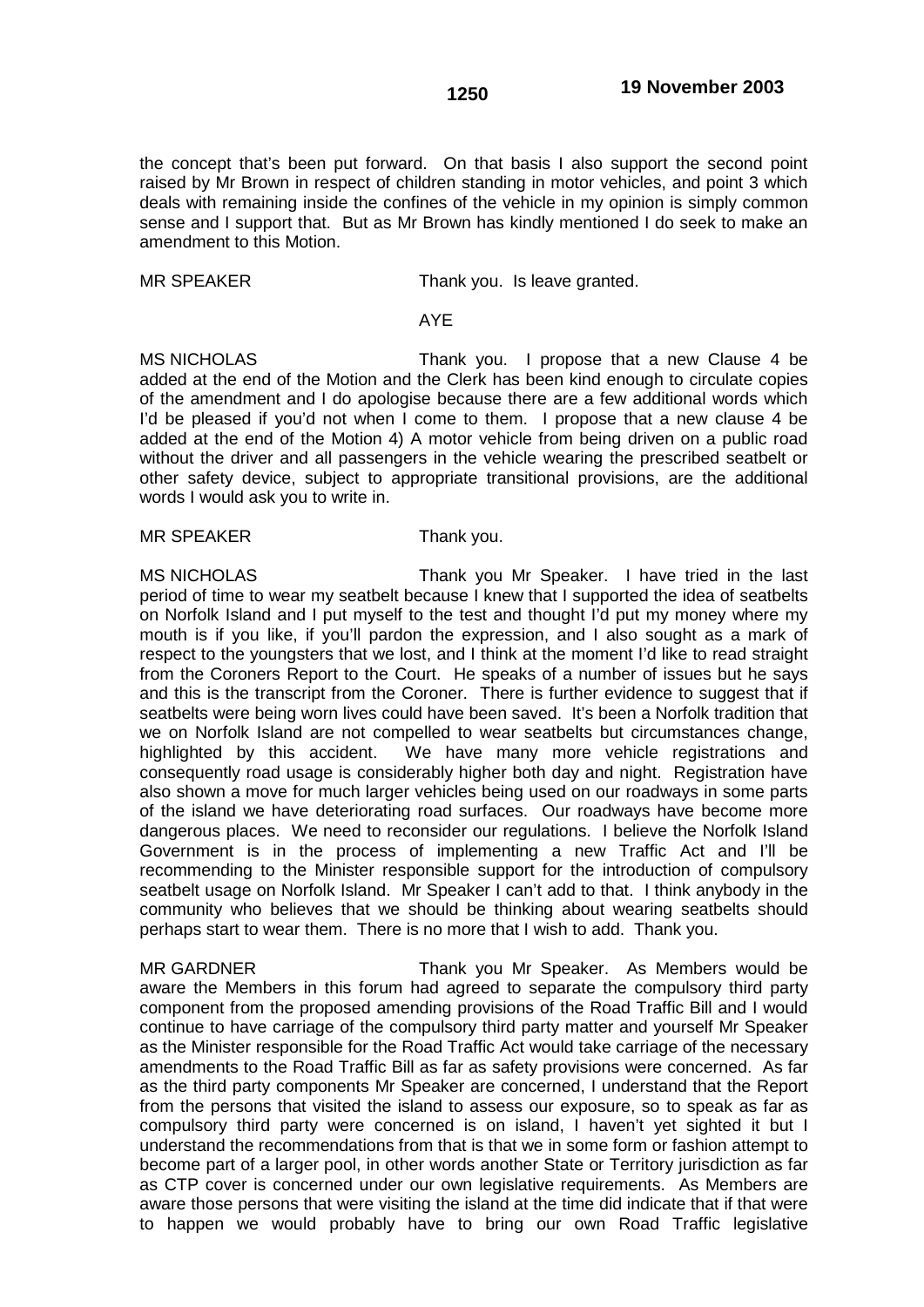requirements in line those States or Territories to come under the same or similar arrangements. Obviously Mr Speaker Ms Nicholas' amendments are one of those matters that would need to be given serious consideration and that's the matter of seatbelts or the compulsory wearing of seatbelts. So too I would imagine would be the bulk of Mr Brown's Motion about persons travelling on the back of trucks, utilities or standing in motor vehicles or other parts of the body being outside of a vehicle. They are important matters. This Motion and the amendments that Ms Nicholas have proposed Mr Speaker seek to have the Bill put together and brought back into this forum for debate, in other words this Motion doesn't as a result of the passage of it if it were successful today make seatbelts and the wearing of seatbelts compulsory, or does it prevent the carriage on or in the backs of motor vehicles or the driving of a motor vehicle with any part of the body of a passenger or driver projecting outside. However it does, I think alert and rightfully so community to the concern that Mr Brown has and I'm sure is shared by many Members around this table and in the community of the dangers of transport in such a form or fashion. Certainly I am conscious also of the arguments that we've been doing it for years and years and years and we're just, it's almost part of the culture that we do these things but we have seen accidents, I am conscious of the recommendations that the Coroner has made. He has written to me in regard to the accident and also shared with me the sentiments that Ms Nicholas referred to as far as the transcript from the Coroners Court sitting, and his concern about the lack of seatbelts but also some other measures Mr Speaker in regards to road safety which in copying that letter to you I've brought to your attention for consideration. They are significant issues, they are matters that I think should be widely debated, not just within this House Mr Speaker but an opportunity be given to members in the community to debate them and certainly I thoroughly support the Motion and the amendments that Ms Nicholas has made so that they can be appropriately debated as I've said in the wider community and certainly within the Membership of this House with an intention to making appropriate road traffic legislation for Norfolk Island that we hope at the end of the day is going to provide us with the grounding to give us a solid compulsory third party legislation for Norfolk Island.

MR I. BUFFETT THE THANK you Mr Speaker. It's really difficult to argue against a Motion such and this, and I don't intend to argue against it but I intend to make just a couple of comments that probably fall within the need to discuss this issue widely with the community for the simple reason that if we could do it as quickly as it should be done then half the vehicles on Norfolk would probably be off the road because half of them probably won't have seatbelts in them, so it's impossible to wear seatbelts. Then we've got to decide a couple of standards when you start looking at things like seatbelts in cars and what standards and when you start looking at these issues, so I'm urging whilst I support it that time frames be put on a couple of these issues because evidently signalled and we need to set those standards way out front before it becomes and enforcement provision of any Act because we can yell and say as to prohibit it but unless it becomes an offence under an Act to do these things then there's very little we can do to be able to stop it, and we need to do a schedule of number of issues firstly at what date every vehicle coming into Norfolk would need to have a compliant seatbelt. Firstly what happens with the vehicles currently running around on the road in Norfolk Island that do not have seatbelts. Probably if you tried to screw a seatbelt into half, you know you put the bolts in you have the ? on top of you, and on it goes. So there is a number of issues and I would urge the two responsible Minister's and certainly we'll probably discuss it at Executive level but I think a schedule needs to be prepared and that's all I'm saying in respect of this. A schedule needs to be prepared in respect of these, we take each one of them, we look at where it's going to be amended so that two things can happen, we can legitimately deal with it and the community can come to terms with what they need to comply with, because quite often we do these things, it falls in the too hard basket and whilst I said I cannot argue against it but I caution that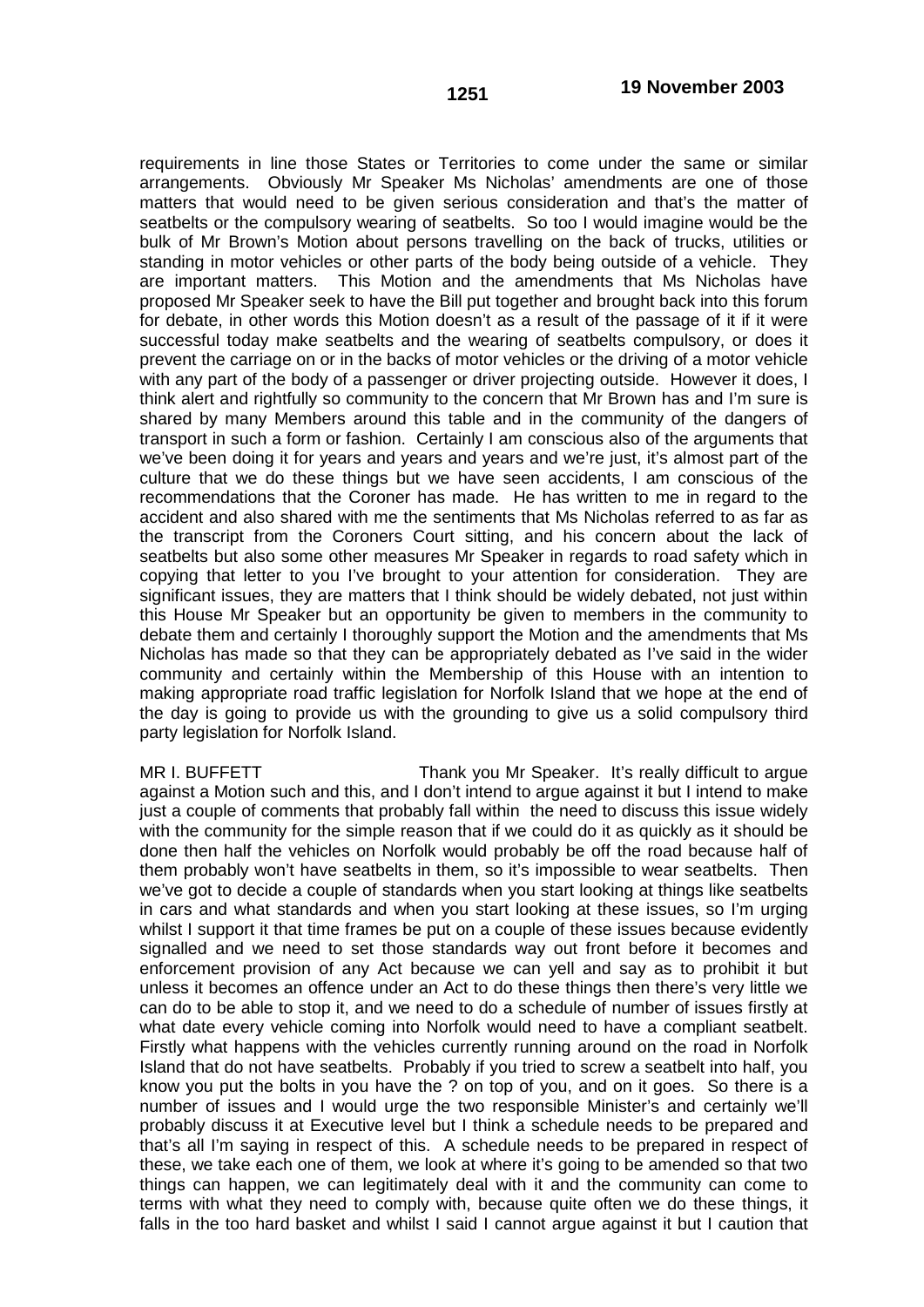we need to do this and I'm sure the Motion is going to pass but I think we need in Motions such as these to put time frames and to look at how we are going to put the whole thing together so as it will allow the community to be able to comply with that we are doing and I just make those words.

MR BROWN Mr Speaker I fully agree with the words of the previous speaker and it is for that reason that Ms Nicholas has added words to her Motion to the effect subject to appropriate transitional provisions. I recall that when compulsory seatbelts were introduced in NSW there was a phasing in period, some vehicles had to have them straight away but older vehicles were for some time exempted and if the older ones were ever required to fit seatbelts it was over a reasonably lengthy period of time, and that recognised that as the previous speaker said not every vehicle is suitable to simply put a bolt through the floor and try to fit a seatbelt. It's for the same reason that thought would need to be given to the question of buses. Up until very recently in NSW at least there was not a requirement that I can recall for buses to have seatbelts fitted. There was in recent times discussion about that happening. The last I heard of that discussion I think was that it was to be a requirement in new vehicles but not a retrofit requirement, at least not in the short term. All those things certainly need to be taken into account in the preparation of drafting instructions for such a Bill, so I don't think that anyone should be unduly alarmed that overnight they find they can't drive their vehicle, but it is essential that we do sit down and work through all of the potential difficulties, work out which of them need to be solved immediately and work out which of them are appropriate to solve over time. Thank you.

MR SMITH Me Speaker yes thank you. I wasn't aware that this Motion was coming up, or this part of the Motion was coming up this morning. I would certainly before agreeing to it like to see it discussed in the community firstly but like everyone else has been saying, it's pretty hard to argue against these days, particularly with the power of some vehicles, the size of some vehicles and the condition of our roads. It may be that the time has come that we lose another little freedom that we've had for ever, however we'll see what Ms Nicholas wants to do with that part of the Motion. As far as Mr Brown's parts in relation to the carriage of children and kids that are inside cars, I recently saw two utes with about 15 kids on the back of them going somewhere and I thought that was inexcusable. They were sitting around the edges of the ute which to me I thought was very very dangerous, so maybe it is time for a Motion to be agreed like Mr Brown has put before us. A bit concerned about the third part of Mr Brown's Motion about pieces of our bodies extending outside the vehicle. I like to have my arm outside the window when I'm driving sometimes but I may not be able to do that for much longer. Otherwise I'm in general support of the Motion Mr Speaker.

MR SPEAKER Further debate. No further debate. What we have in front of us now is an amendment which is Ms Nicholas' No. 4 with the additional words that she described to you which are "subject to appropriate transitional provisions".

MS NICHOLAS I wonder if there is support around the table for an adjournment of that, that particular issue.

MR GARDNER Maybe if I could just talk briefly on that Mr Speaker. The provision to look at seatbelts has been discussed in light of the development of the Motor Traffic Bill 2003 and I'm certainly conscious of discussion within the community on the matter. I just need to re--emphasise the fact that there are a number of provisions within the Motor Traffic Bill which I tabled an exposure draft of in this House I think back in March of this year. It didn't have the seatbelts but I think at that time I did mention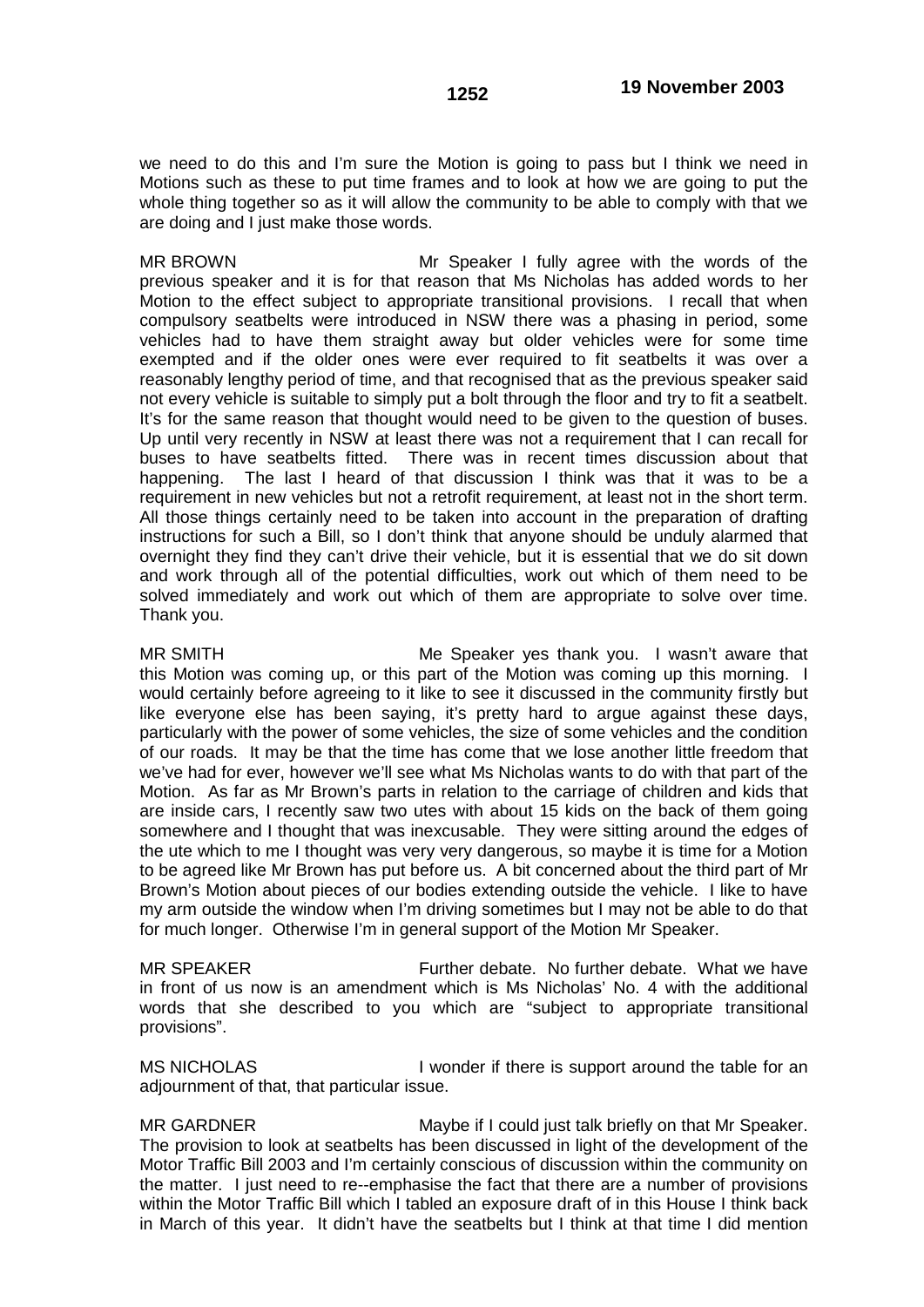that consideration was being given to including that. So there are a wide range of other provisions outside of the subject of this Motion that will be included in that and my own view is that as I've said and I need to emphasise the fact that this Motion is just asking that those provisions be included in a draft Bill to bring back to this House and obviously we are going to go through the community consultation phase and hopefully have more of the radio discussions that we had with the compulsory third party section, get it out into the community and at that time that community consultation can take place. I'm just conscious and very clear in my own mind that I would like to see this move a little bit more swiftly than adjourning it at this time I really have no difficulty in supporting the passage of the Motion as a whole, including its amendments today so those provisions can be included in the draft bill so that at least we can get on with the major consultative side of the new legislation. It's particularly important Mr Speaker in my role as the Minister who's got carriage with compulsory third party to hopefully see that those things are married together and able to advance because I would be dismayed if we haven't made significant advances in both those areas early in the new year.

MR SMITH Mr Speaker I take the point that Mr Gardner is making as I read what he's saying. If we agree with the Motion and pass it today the legislation is still going to be delayed in the House and that's another time for us to discuss it but if any of us do have any opposition to this today but happily pass it on that basis, it would be very hard when the legislation comes up to say hang on I don't really agree with that provisions, but I suppose it doesn't make much difference really but I need to ask the Chief Minister would a few more weeks delay what he's trying to do with the Road Traffic Act that much, it this was adjourned.

MR GARDNER Yes Mr Speaker. Maybe if I could, by asking that a Bill be brought back to this House basically leaves it at the mercy of the House when it arrives. Now whether you agree with the provisions or not, all your doing is your asking the Minister to bring those matters back to the House. I don't read it as giving agreement for those provisions, for example if all 9 Members around this table agreed for this Motion today to go forward as it is, that doesn't necessarily mean that 9 Members have given their undertaking that they would support those provisions. It's simply just a matter to get the matter out for discussion onto the table to allow it to go through the appropriate process, but certainly my view is that I would support the passage of the Motion today, other Members may have different views and I respect those views and if my view is not to take today well so be it, I'm comfortable with that as well.

MR SPEAKER **Honourable Members what we continue to have in** front of us at this moment is the question that the amendment be agreed to and we have done our discussion in terms of that I will put the question to you. The question is that the amendment be agreed to.

## QUESTION PUT QUESTION AGREED

The amendment is agreed to. What we have now continuing in front of us Honourable Members is a question that the Motion as amended be agreed, any continuing debate. No further debate then I'll put that question.

## QUESTION PUT QUESTION AGREED

The Motion as amended is agreed. Thank you.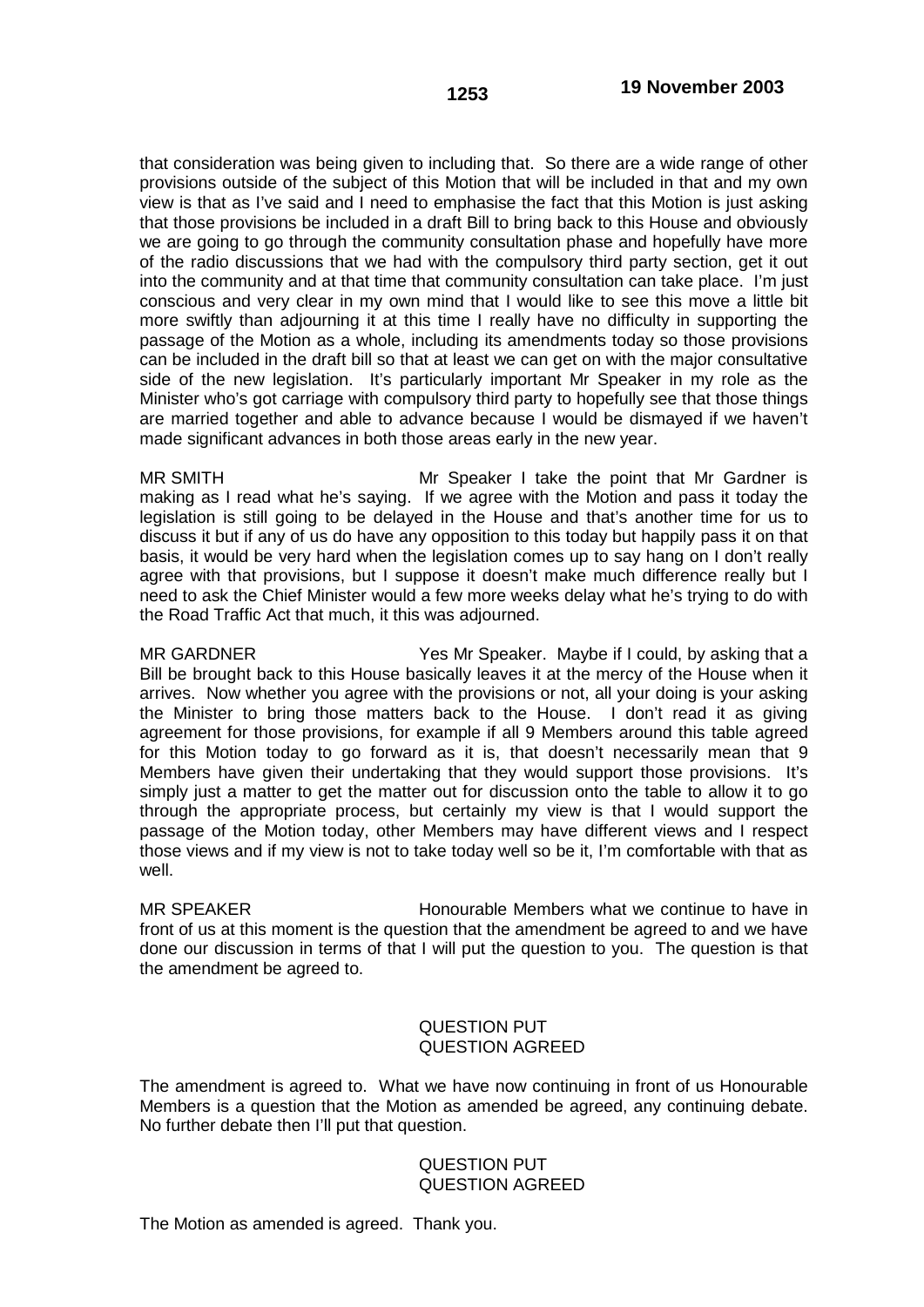MR SMITH Thank you Mr Speaker. Likewise with this Motion this was a Motion of Mr Brown's which I carried forward at the last sitting and I might refer once again to Mr Brown.

MR BROWN Thank you Mr Speaker. Many of our senior citizens hold private health insurance. Within our community many more people are about to become senior citizens and many of those people hold private health insurance. There are still others who presently receive benefits from Australia, and I understand that at least some of those benefits might cease to be paid by the Australian authorities in the relatively near future, and those people will need to obtain assistance from our fund if that information is correct, and no doubt some of those people also have private health insurance. When one looks at the cost of HMA in Norfolk Island and the cost of our Healthcare Fund they have been able to minimise their spending in relation to those of our senior citizens who have private cover because one must claim against one's private cover before claiming against Healthcare, but we've done nothing to encourage those people to maintain that cover. If they chose to simply drop their private fund and rely on HMA or Healthcare a very substantial additional cost will be incurred. I'm not sure whether it is possible to quantify that cost, it's certainly possible to quantify parts of it, but I expect that there are many other people who simply claim against their private insurer and choose not to make a claim for any balance against Healthcare or HMA and we would not know the extent of that. Even if we had a record of the extent of it within our own Hospital we would have no record of the extent of it in Australia or New Zealand when people go there for treatment. In my view Mr Speaker it is time that we did something to send a message to those people, something to say thank you for maintaining your private cover because not only is that a sound idea from your own Health Management point of view, and there are all kinds of reasons for that Mr Speaker, especially in the case of someone with an existing difficulty if such a person moved to Australia or New Zealand they would have a long wait before that difficulty would be covered by the authorities there. So it's a very good idea from a personal point of view to have private cover. It enables you to be treated in a private hospital if you choose on the Mainland without having to pay the quite substantial additional costs which are involved in theatre fees and the like, and in the event that the Government is successful in negotiating an agreement with the Queensland authorities along the lines of the NSW agreement there will then be quite a substantial difference between the rate charged in the public hospital system in Queensland compared to the private system and that too will have implications. But from a selfish point of view besides saying, good decision you've done well, maintain that health cover we need to do something to encourage people to do it because it saves us money. Now this Motion doesn't aim to suggest to the responsible Executive Member that X is the solution. It may be that it's an adequate solution to simply recognise the premiums for the private health cover as medical expenses for the purpose of our local funds and to say, well if you've paid \$2,500 or more in a premium we'll recognise that as counting towards the first \$2,500 for the Healthcare Fund. That's one solution. Another solution might be a degree of subsidy, I'm not quite sure how that would work but there may be some way that can be done. It may be that the Executive Member when he obtains advice in relation to the Motion if it's passed comes up with another scheme. I simply would like Members to join with me in asking the Executive Member to look into that and to find a way of providing that encouragement to our senior citizens so that they do feel that their efforts in maintaining their private cover are recognised and that we are doing something to help them achieve that. Thank you.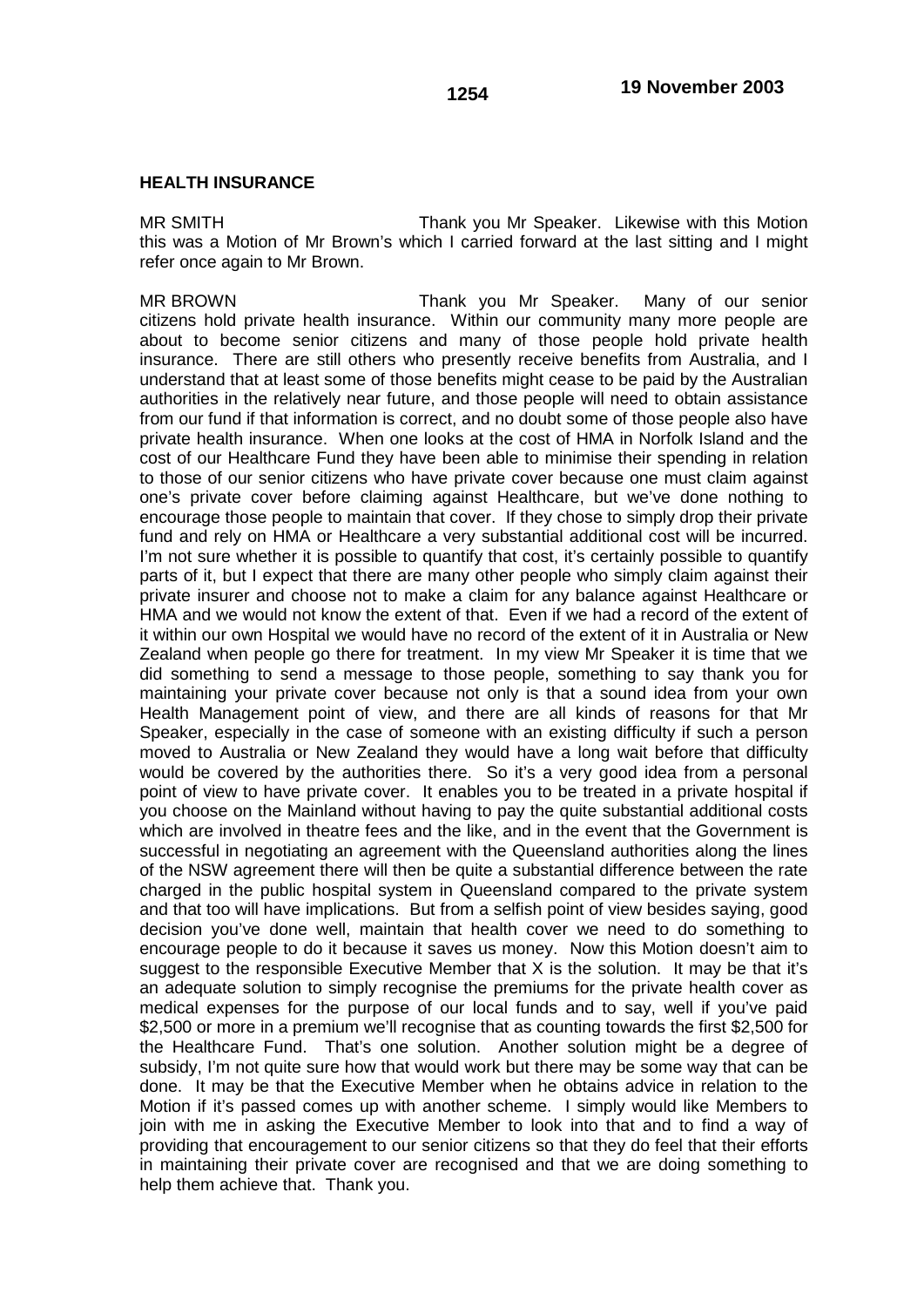MS NICHOLAS Thank you Mr Speaker. Mr Speaker I'm not clear and I haven't had such a discussion with Mr Brown but I perhaps would like to see this, the terms of this Motion extended to all those who hold private health insurance, not simply senior citizens, but he may have some reasons for that, but if I may let me use myself as an example. I hold, although I'm not quite a senior citizen Mr Brown, I hold extended health cover with MBF and this entails some limited cover for dental and optical works. As a single this costs something over \$2,500 per year. In addition of course I pay the local healthcare levy and additional \$500 per annum. Now with the \$2,500 excess, if I can call it that on the local scheme I'm at the stage of thinking carefully about whether or not I should retain the overseas insurance cover. So it may well be that should the local scheme be prepared to pick up what I'll call the gap, that is between what MBF reimburses me and the actual cost of the procedure, that would be an incentive for me to retain both sets of cover. This would mean that I would be 100% covered, which despite the fact that I belong to 2 schemes at the moment I'm not 100% covered. I think the idea is worthy of consideration, like Mr Brown I'm not 100% sure on what the solution will be but that it come up for some discussion, is a good idea and I'd like to support the Motion on that basis. Thank you Mr Speaker.

MR BROWN **If I could briefly respond Mr Speaker.** I was trying to tackle one problem at a time but I would be more than happy to seek leave to add some words to the Motion because it is after all a Motion asking for proposals. Could I seek leave to add after the word "scheme" at the end of the Motion a comma, and the words "and to similarly encourage all citizens".

Members

MR SPEAKER **Is leave granted.** Leave is granted Honourable

MR BROWN Thank you Mr Speaker. I don't need to add anything to what Ms Nicholas said. She hit the nail on the head, there are many within the community at present, certainly many have spoken to me about the fact that their finding it very hard to justify the cost of continuing with private cover and encouragement along the lines of recognising the premium as counting towards the \$2,500 would be a pretty good start.

MRS JACK Thank you Mr Speaker. I thank Mr Brown for his change or his addition of words because it is something that I would also like to highlight and to Ms Nicholas for bringing it up. It's interesting to note too that what and Ms Nicholas' discussion when she mentioned 100% cover, she also has an open ended cover in private health insurance offshore. In al lot of illnesses you have an upper limit that when you reach it that is it no matter how much more you may be expected to pay, for the rest of your lifetime in some instances and for the year or over a certain period of time. So in actual fact to be able to have both private health care cover and also have the local scheme you in fact have complete open ended cover which is absolutely incredible and it should be encouraged. There is at the moment a Social Service Review underway and in that Review we are asking that the current pensioners that are on the Social Service Scheme, that they will have some subsidisation to encourage them to keep those private health care costs or the costs of being in the Healthcare Fund covered, because if you were on a pension and your trying to do the right thing, keep your private health care cover, it can be a very onerous task indeed, and the idea was that we would subsidise them to a similar cover under the lowest rate, which I believe is the Southern Cross if I can mention that, and then they would have that little if they were in another fund to pay, but it was a start. Mr Brown has covered it to all senior citizens and the reason why I like the fact of trying to get the young ones into the scheme is that after a certain age trying to get private health care cover is next to impossible, because after a certain age your medical requirements start to increase and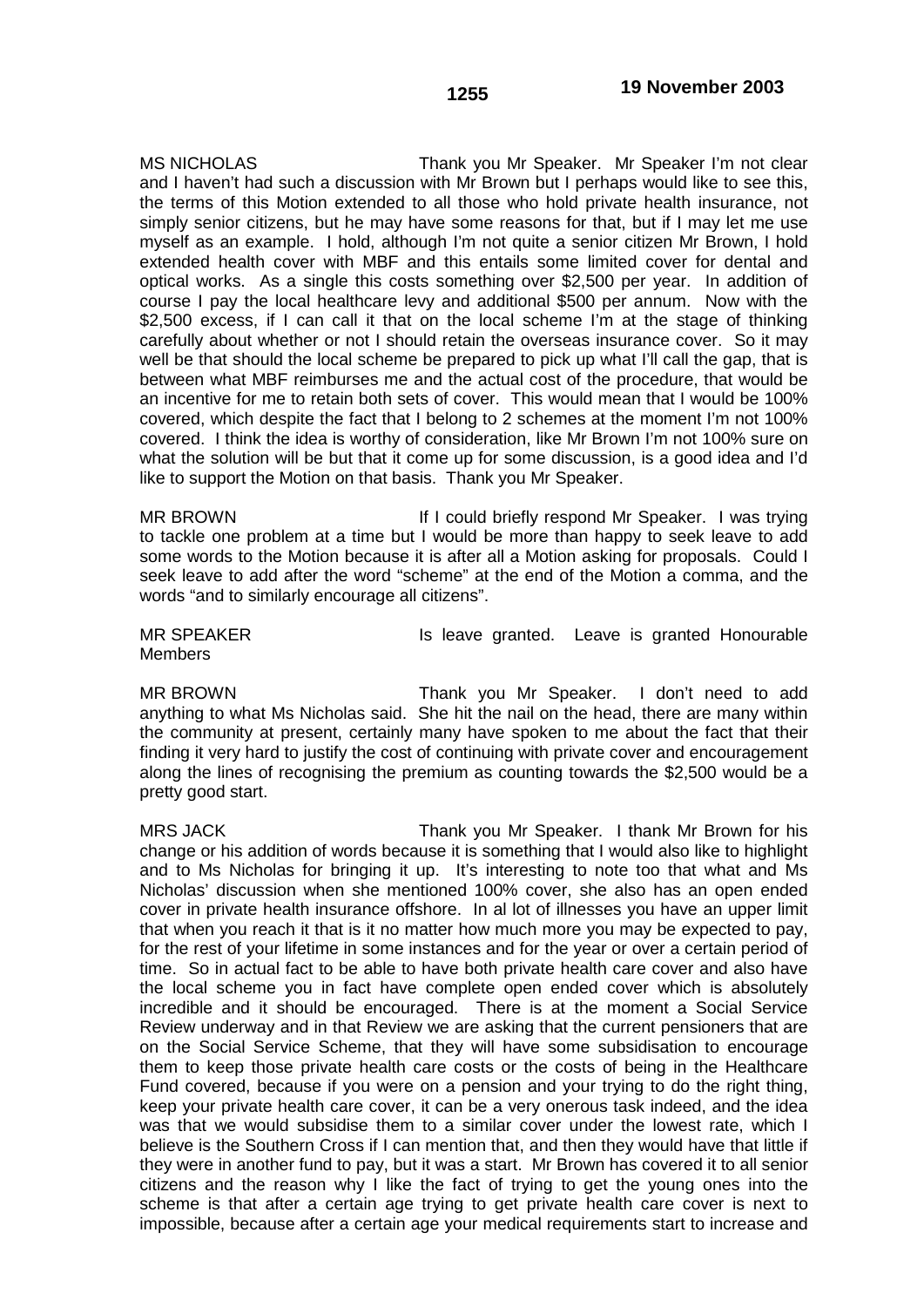no one wants to take that risk on, they even have the benefit of you paying over the years. So I appreciate what Mr Brown is saying, I agree with it and I certainly encourage all people to investigate the means of having their own private health care cover. Thank you.

MR SPEAKER Thank you. Debate. No further debate, then I'll put the question. The question is that the Motion be agreed to and I will say that we adjusted the words to have those, "and similarly encourage all citizens" as part of the Motion.

### QUESTION PUT QUESTION AGREED

## **IMMIGRATION ACT 1980 – VARIATION OF INSTRUMENT UNDER PARAGRAPH 21 (3a) OF THE ACT**

MR GARDNER Thank you Mr Speaker. As Members are aware we discussed this earlier this week and if I can just provide some further information over and above the information that I've provided to Members and the community at the last meeting. Mr Speaker we have been able to, with the assistance of Ms Nicholas and Officers of the Administration, been able to identify the list of or the number of applications that haven't been overturned or indeed thrown out. It's important to emphasise Mr Speaker that the 2% population policy is not in jeopardy because of this. In fact it falls some 160 or so in numbers short of what would be required for us to go anywhere near go close to breaching the 2% population policy introduced many years ago. Part of the reason to at the appropriate time seek to amend the motion is that it would allow us when considering the setting of a quota in February to start with a clean slate within reason subject to any other applications that may be approved between now and then. I suspect that, that would not be a number any greater than probably five based on the information that I've been provided and I'm also conscious that most of those persons, thirteen out of the nineteen currently subsisting on the quota are persons on Island. As I said the important consideration from my point of view is to ensure that the 2% population policy is not breached. We are certainly far from doing that. There has been discussion and some argument that if that's the case maybe we should be setting at the beginning of each year a quota that would provide us with a figure that would at least take us to that 2% population policy. I'm comfortable in the way that we have done it, that we have in the past years said approximately 35 per year as Mr Brown mentioned the other day, this is probably the first year in a number of years that we've actually moved to vary the quota during a quota period, but certainly I'm comfortable with the way we do it. If we need to do it piece by piece at least there is some control on it rather than just having an open ended number of the General Entry Permit, well open ended as far as the policy is concerned, in other words setting 160 or so further positions, that we have some control on it, and it is a matter that is discussed as we go about it piecemeal in this forum and in the wider community before a variation is made and so that Members of the community and around this table are fully aware of the numbers that we are dealing with. I would like further debate from Members if possible on the substantive motion itself and maybe on my proposal to vary that again by five and take it to the 55 for the full period and I look to Members input, thank you

MR BROWN Mr Speaker the number 50 does not frighten me. A 2% per annum growth would be a growth of roughly 30 people per year but in addition to that growth if one was going to look towards the 2% figure. There needs to be a number to replace people who leave and historically, that's been another 30 or so each year. So if we were going to set a number in accordance with the policy we would have been for some years, setting a number in the region of 60 and we would be doing so again this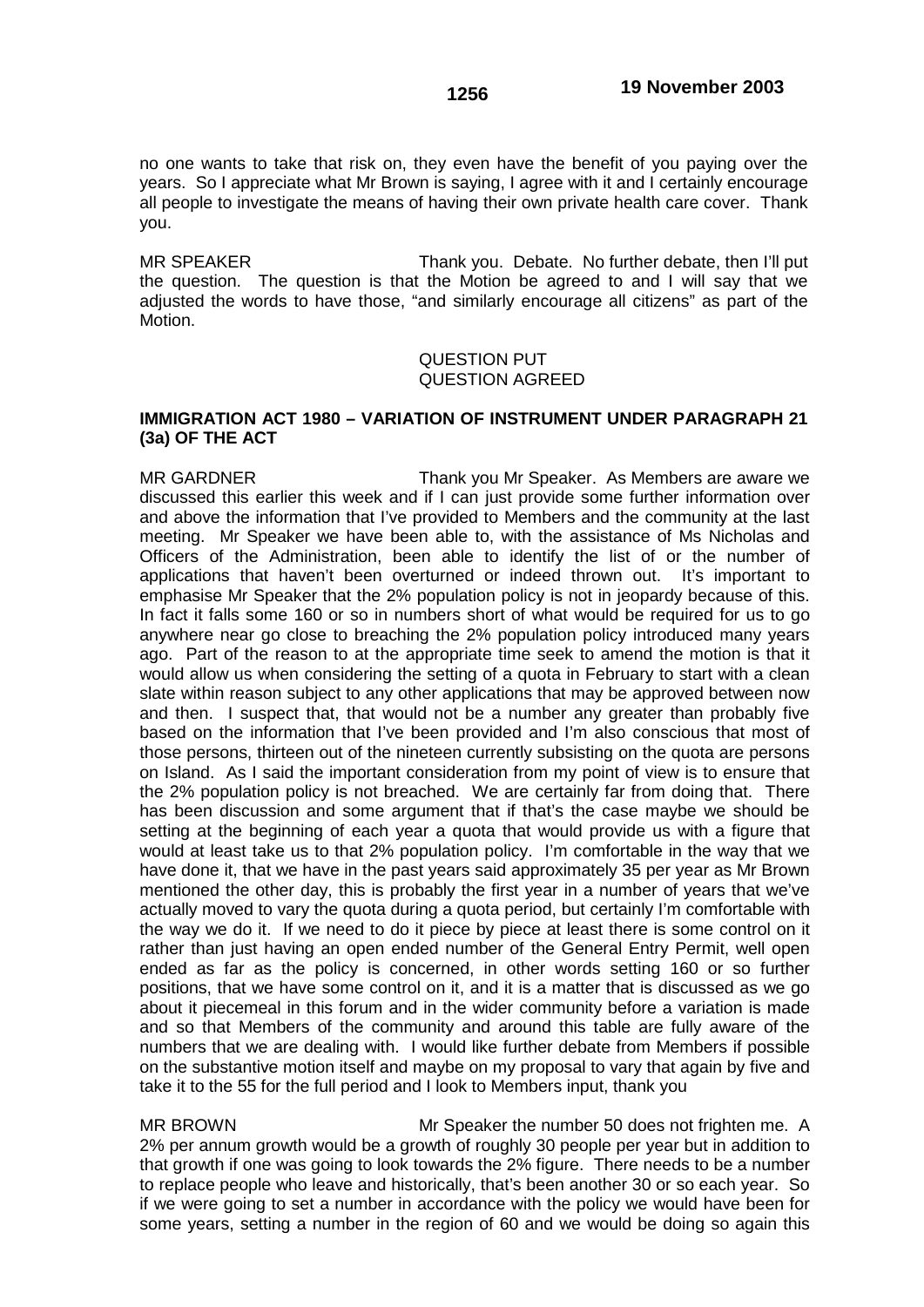year, so the number doesn't concern me. I think I would prefer to see us review our policy before we set the increased figure however. Policies are interesting things. Some take a view that a policy dies with the Legislative Assembly that sets it. Others take a view that unless a subsequent Assembly changes the policy the Policy continues but perhaps a population policy is of such significance that it would be wise to have each Legislative Assembly affirm it or change it rather than assume that it simply continues. There are sound reasons for allowing a growth Mr Speaker. If we look at the census reports going back over the years we will see that there has been in fact little movement in the permanent component of the population. Sure there has been variation from year to year generally depending on the fluctuating economic circumstances on the Island. There's been variation in the temporary component of the population, but very little change in the permanent component but if we look at those same census reports we will see that there has indeed been a change in terms of the different sectors of the permanent population and in particular the over 65 segment has been growing. It has been growing and the number of people in employment has in fact been reducing and that means that in fact in the absence of a modest amount of growth there are less and less of us who need to pay the whole of the cost of running the island and to pay the deserved benefits to our senior citizens. Now that can't continue forever. If we look back at the Butland Report and there we are looking back into the 1970's, and if we carefully read some of the pages of that, Professor Butland tried to tell us the dangers of not ensuring that there was at least a modest growth in the population. Some have said if you plan to stand still you are indeed planning to go backwards and that in effect is what Professor Butland was saying and if we look at his words, and transfer them into today's environment, they are very telling words. They suggest to us that in time, we'll start to see some of the very problems that we are seeing already and if we don't come to grips with those problems very quickly, they are going to magnify exponentially. So I'm saying Mr Speaker that I support getting the quota up to a more reasonable level. I support people who want to sell a business being able to do so, particularly, someone who is aging, perhaps in ill health and wants to get away from the Island. In that situation the incoming person will only match his departure. But by the same token, somebody who plans to remain on the island should be able to retire, should be able to sell his business, he shouldn't have to simply close it down, he shouldn't have to simply employ someone to run it in an environment where he has reached the stage where he couldn't run it himself any longer. But how should we do all of this. Well I think we should reaffirm the population policy first. Second I think that we should have a close look at just which categories of people fill the available quota positions each year, because when we look at that we'll find that not very many of them are actually coming in and out of the business community. The overwhelming majority of them are people who've been here as TEP's, and who can only remain if they can get a gep. For ages we only allowed the TEP to be renewed a few times, even now, we're saying well, five years is sort of the end. Those people have to apply for a gep. They might not really want one. They might intend when they're kids are slightly older and perhaps old enough to go to high school to shift to Australia or New Zealand. They might intend to shift at some stage for all kinds of other reasons too. We need to look at whether we are indeed applying the same criteria to a person moving from a TEP as compared to a person coming in to acquire a business. The answer is that for whatever reason it seems that different rules apply. The person coming in to buy a business is well and truly put through the hoop, particularly in financial terms and yet a person who's been here for three years, five years, whatever the period might be on a TEP, does not seem to have that same difficulty or at least the same degree of difficulty so I'm suggesting we should reaffirm our Population Policy. In doing so we should look at whether we need to change that slightly in order to ensure that we allow the appropriate mix so that in future we don't have the quota taken up part of the way through a year and find that the business community has no ability to turn over. And that can reflect in other ways too Mr speaker, a person coming in to buy a business might be also wanting to buy a house,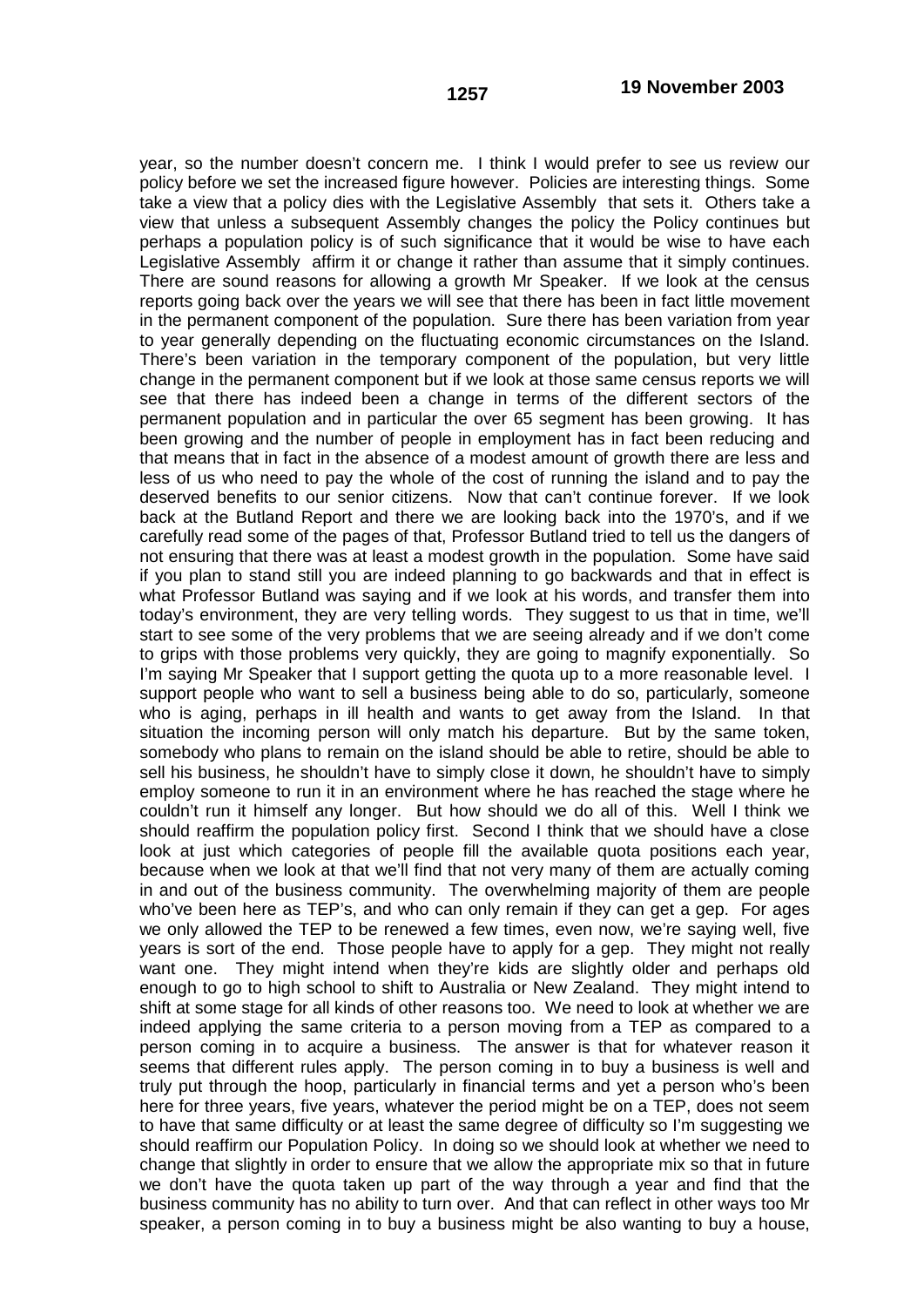from a resident who might be wanting to leave, the old one in one out scheme isn't available at the moment, and that person who's wanting to sell his house frequently, is having to wait until someone can come in and take up the business. The person wanting to move from a TEP is generally able to wait on the island while he awaits his turn in the quota queue. That is not often the case in a business situation although the executive Member does have the discretion to issue a TEP but strictly speaking a TEP in those situations would not be an appropriate permit because our front door policy says so, so I would prefer us to reaffirm or review the population policy and then to sit down and decide in the light of that policy on an appropriate number. I'm not suggesting that in this case we've had pressure on the stable doors, but for years we've had difficulties with waiting lists, every now and again when that waiting list gets to be huge, there has been such pressure that we've opened the stable doors, we've said each time, we will never do this again, this is a once only thing, but if we look through history, it's happened time and time again. As I said I'm not so much suggesting that this is a stable door problem as has been the case in the past but the executive Member should not be put in this position of knowing that he's got a lot of people waiting if a properly monitored policy would have provided positions. On the other hand, if a properly monitored policy would have said sorry, at the moment there are no positions available, then stable door pressure should not on its own cause us to make a change. I have had a number of calls from people within the community expressing concern about this particular proposal. In my view the concern is unwarranted but the community certainly deserves to know our reasoning when we make decisions. I think it is a good thing that a quota is reviewed from time to time through the year as the Chief Minister has said, this is the first time this has occurred for a few years and I compliment him for that. It enables far better management if we are able to take little bites from time to time, rather then trying to guess what's going to happen for the next twelve months at each February and just set a quota then that's intended to stay for the rest of the year. So I don't have a difficulty with the number, I would prefer that we reaffirm the policy before we set the number, and I certainly hope that not too far down the track, we will have the opportunity to actually review how the system is working, whether everyone is subject to the same rules, whether it is appropriate that some can be on the island while they subsist and others can't and so on. Thank you Mr Speaker

MR GARDNER Thank you Mr Speaker just if I could respond to a couple of the things that Mr Brown has said. As far as a properly monitored policy is concerned, I would suggest that the 2% policy is the one that we work with, that this certainly is within those boundaries and is a natural part of the monitoring of that is to ensure that we don't breach it, but that we do make the provision available for persons to come into the island and that certainly is what this motion is based on. Mr Brown quite rightly has pointed out some of the difficulties that we face with the population. We are not alone in that as far as an aging population is concerned. I think every jurisdiction around the world has to come to terms with an aging population but I need to point out, that I do have the benefit of having the details of the persons who are currently subsisting in this list of nineteen and need to point out that none of those persons are in that bracket whatsoever. Mr Brown also mentioned about the business activity and that there seemed to be in the providing of GEP's an imbalance as thought there seemed to be a lot more people that were already on island in employment getting GEP's then in business type activity. Of the number 19 that are currently subsisting there are only five of those that are employees that are moving up to gep status. The remaining fourteen of which three of those are children, are all involved in business type activities or proposed to be in business activities, whether it is tourist accommodation or other businesses on the island so I think the imbalance is probably the imbalance that we are looking for so that it generates some sort of movement within the business community. As far as the reference that Mr Brown said that it was far easier for TEPs to move up into GEP's because we don't look so stringently or strongly at their figures or the documents that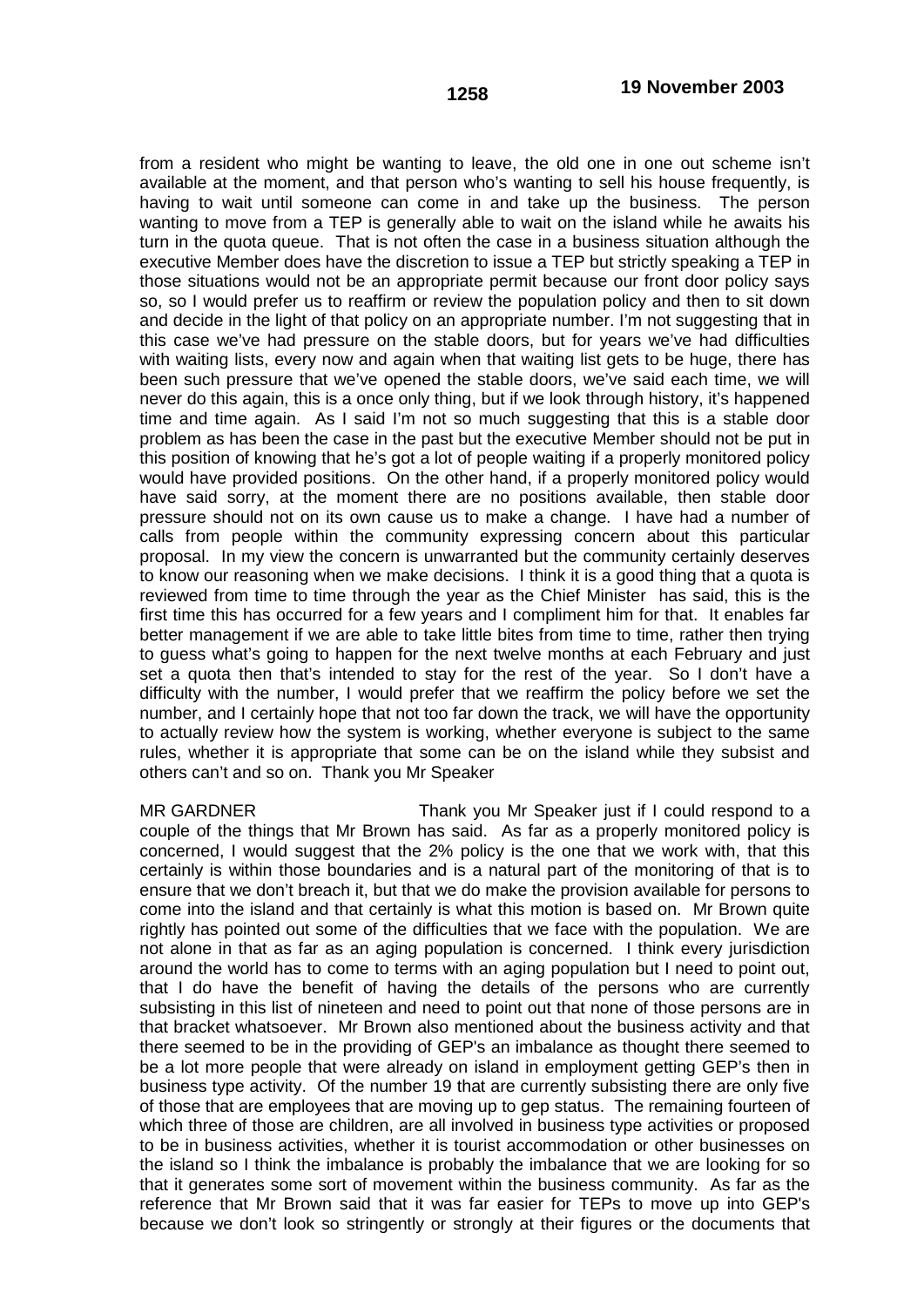they provide I can assure Mr Brown and other Members that we give the same sort of oversight to TEP moving into GEP applications as we do people moving into the island and it certainly is one of the greatest concerns I think that the committee has in trying to determine exactly what the sound financial basis is of each applicant but I would suggest that there is no discrimination between the two bodies looking for applications so there are a number of things that I think required some comment in that area. As I said I am confident and comfortable that we are well within our policy. I did at the last meeting when I introduced this motion, mentioned that I was looking to reaffirm the policy if that is what Members wanted to do or if they wanted to revisit or explore other options for a policy and in seeking these numbers for today in my request for the service I had asked that these numbers be provided and the information for debate at this sitting so Members could give consideration to exactly that, looking at the policy. I recognise the importance of the number of people that are involved in business in this area, not to wish to delay providing those persons with some certainty and to unsettle the activities within the community and I certainly would be looking to finalise the motion at today's sitting taking on board the concerns that Mr Brown has raised and before we look to setting the new quota for the period from February 2004 to 2005 undertaking to review some of those questions that I've been unable to answer today but certainly hopefully some of the queries that Mr Brown had, hopefully the information that I have provided this morning will satisfy a number of those concerns that he had, thank you

MR I BUFFETT THE THANK you Mr Speaker I intend to support the motion in its present form and I note that a lot of what Mr Brown has said this morning. I also note, and I'm not too sure whether this Norfolk Island Government has a population policy or what. We are a little bit confused and we stand between a policy on immigration procedures or whether we have a population policy. Because it seems to me that a lot of what we talk about is mixed in the procedural issue of people progressing from one thing to another but we don't as a Legislative Assembly or a Government say that we believe. Perhaps in February when we set the quota over the next twelve months, the policy of this Norfolk Island Government is to fine people in x categories. We think we need people in the age group of ten to forty, can we do that, but I'm not too sure that we have a population policy. I think we need to examine that fairly closely, whether we have that or whether we are merely being pushed because we have a partial immigration regime that we are allowed to administer that has got set things in place and then it becomes rote because if you have enough money it seems, and you make the application and somebody wants to sell, then we go through a procedure so I think those matters all need to be examined and I think we need to do that and make use of the unique situation that we as a parliament have within the Australian category of things and where we sit in this specific area. We have been given the permission to control what and who comes and goes within this community because we have control and some say over our migration and immigration. I think we need to clearly identify whether we have a population policy and to put that in context with a lot of the issues we're talking about. I'm not personally convinced that we have a population policy but more we have immigration procedures policy and I think that is where a lot of these issues come into play. I take on board the aging population syndrome. I think that yes, sure you know it is something that's happening all over the world, but I think in terms of the ability that we've been given, that we have been given to deal with, the migration into Norfolk of persons and the reasons why some of them come and some of them go I think we have an opportunity that I'm not too sure has been fully explored, and so with those words Mr Speaker I support the Minister's view. I will mention again in this forum the fact that I believe that one of the issues we in the  $10<sup>th</sup>$ Assembly were charged with initially when we came into this forum some two years ago now, was to look at a question of an Immigration Review and for all reasons that have been explained previously it hasn't gone ahead, it hasn't gone ahead but I'm not too sure whether it's just an Immigration Review in terms of a procedurals type thing or whether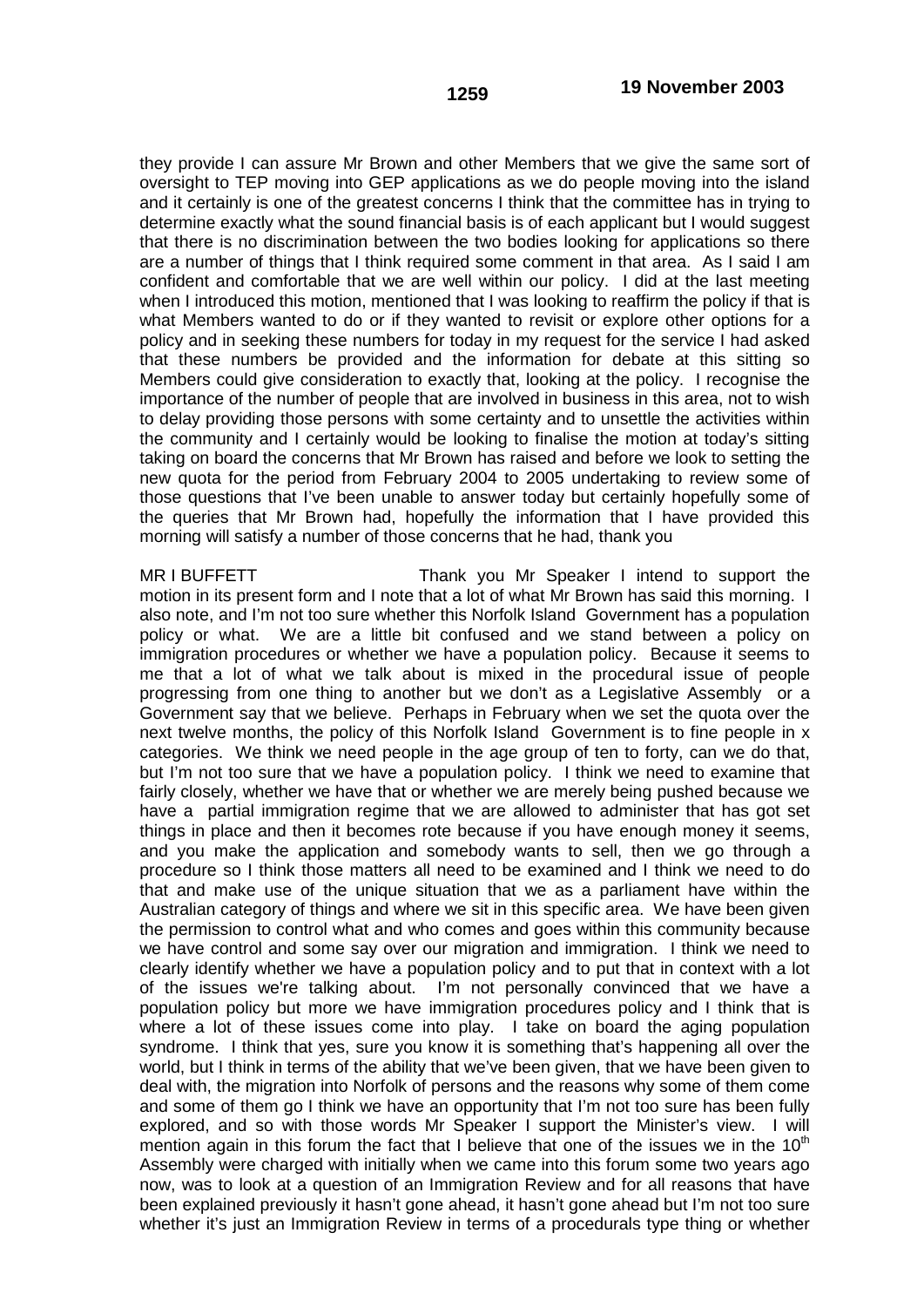we are looking at an Immigration Review that includes all aspects of immigration and migration and the control of that and the demographics of who migrates and should we be in a position to be able to say up front at the commencement of each period, whether it's the commencement of each Assembly period, make it an initial thing of this  $10<sup>th</sup>$ Assembly we're looking for migration into Norfolk of people who stimulate the economy. Do we make it a policy that we will just purely do a ticking procedure for people who want to sell businesses and bolt or sell businesses because they've come on a sunny day, fallen in love and gone again. I think these issues are matters that need to be discussed and with those words I have no more to say.

MR GARDNER Thank you Mr Speaker. Having listened to that maybe if I were to move now or seek leave Mr Speaker to move an amendment as I indicated which was the last figure in the body of the Motion, deleting the number 50 and inserting the number 55.

MR SPEAKER Is leave granted. Leave is granted Chief Minister

MR GARDNER Thank you Mr Speaker. If there is no further debate I would move the amendment.

MR SPEAKER The amendment is that the last figure 50 be deleted and 55 inserted. Any further debate. We're going to vote on the amendment first Honourable Members obviously. Any further debate.

MR BROWN Mr Speaker I think around the table it's clear that Members wish to deal with the matter today. I won't put the House to the trouble of voting against the amendment, I'll simply abstain but could you note my abstention.

MR SPEAKER **Honourable Members I put the question.** The question is that the Amendment be agreed to.

> QUESTION PUT QUESTION AGREED MR BROWN ABSTAIN

Mr Brown abstains. Thank you. The Amendment is carried. We now have the Motion as amended.

> QUESTION PUT QUESTION AGREED

Mr Brown abstains. The Motion is carried Honourable Members.

### **SUSPENSION OF SITTING OF THE HOUSE**

It is my intention that we pause for lunch at this moment so I will suspend and we would resume at 2.30pm. I think that would give Members not only time to lunch but time to do some other things in between that Members obviously find they need to do if they are in the House for the rest of the day. The House stands suspended until 2.30pm Honourable Members.

### **RESUMPTION OF SITTING OF THE HOUSE**

suspension for lunch.

MR SPEAKER **Honourable Members** we resume after the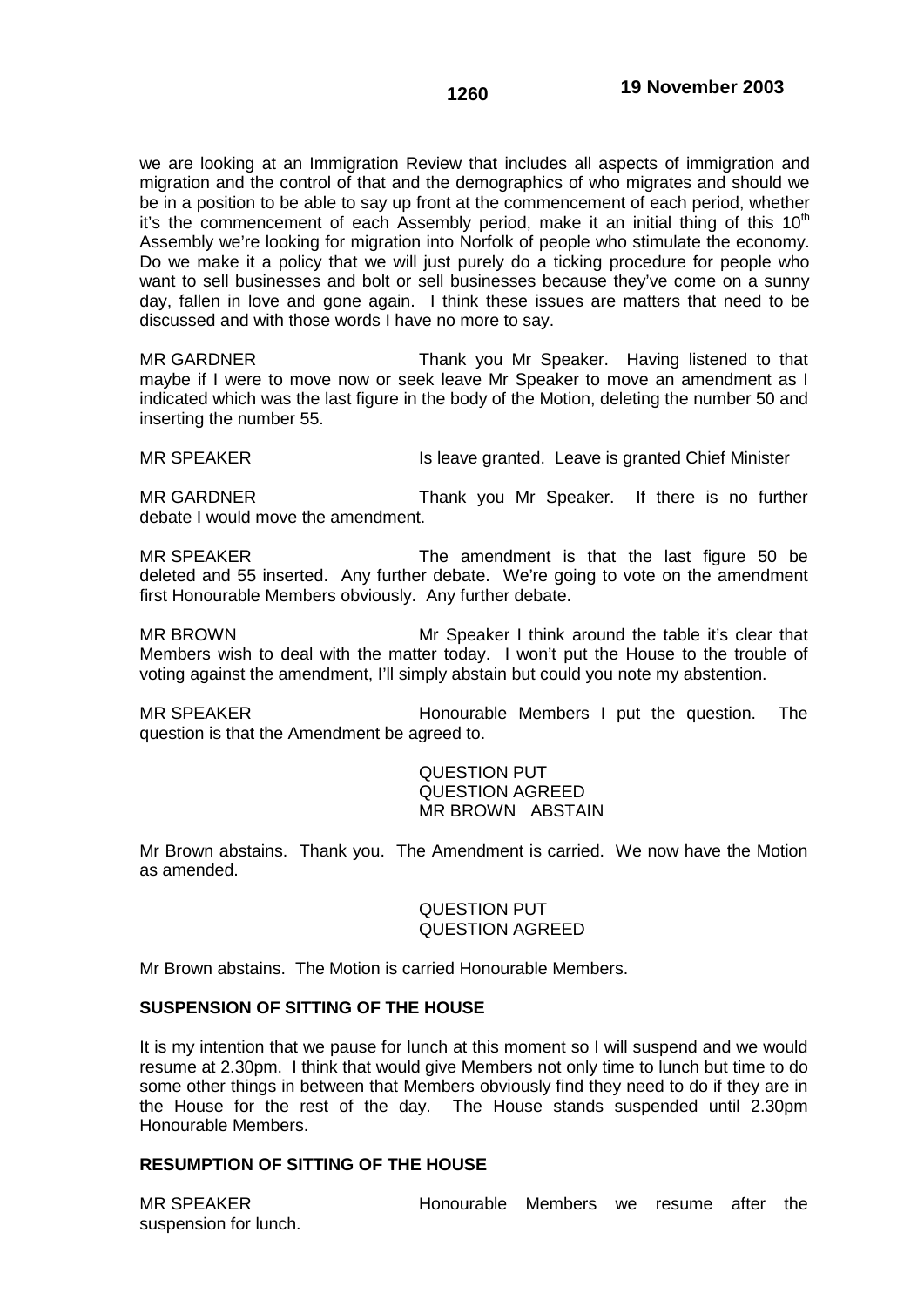### **WASTE MANAGEMENT BILL 2003**

MR I. BUFFETT Mr Speaker thank you. Honourable Members as foreshadowed on the Notice Paper and Programme I now seek leave of the House to withdraw the Bill introduced at the last sitting and to replace it with a new Bill dated the  $14<sup>th</sup>$  Mr Speaker. I think everybody has a Bill dated the  $14<sup>th</sup>$  of November. Mr Speaker I draw the Members attention to another housekeeping matter in respect of the documents in front of them. If they go to I think it's the third page and the page with Number 1 at the top of that page, that page has a heading in bold that says "Detail Stage Amendment", that is incorrect. The proper heading for that page should be "Notes on Clauses" and could I ask Members to make that amendment accordingly so there is no confusion. Thank you.

MR SPEAKER Thank you Mr Buffett. The question therefore that you are asking is whether leave is granted to withdraw the Bill. Is leave granted. Leave is granted.

MR I. BUFFETT THE THANK you Mr Speaker. I present the Waste Management Bill 2003 and move that the Bill be agreed to in principal.

to in principal.

MR SPEAKER Thank you. The question is that the Bill be agreed

MR I. BUFFETT THE THANK you Mr Speaker. I will read the Explanatory Memorandum and then table the Explanatory Memorandum to that Bill for the benefit of the community. Mr Speaker under this Bill waste is given a very broad definition to include all types of litter, garbage, rubbish and refuse including the body of dead animals, and the purpose of this Bill is to deal with the problem of disposal of waste. It makes provision for the designation of Waste Management Centres and facilities for this purpose. The Bill sets out to provide for the management of the areas designated by the Executive Member for the purpose of the Bill and then table the Explanatory Memorandum to that Bill for the benefit of the community. Mr Speaker under this Bill waste is given a very broad definition to include all types of litter, garbage, rubbish and refuse including the body of dead animals, and the purpose of this Bill is to deal with the problem of disposal of waste. It makes provision for the designation of Waste Management Centres and facilities for this purpose. The Bill sets out to provide for the management of the areas designated by the Executive Member for the purpose of the Bill. It also provides for the imposition of levies and fees to maintain the Waste Management Facilities and methods of disposal of waste. Mr Speaker the Bill provides for offences by a person who does not deal properly with waste. A person must dispose of waste in designated areas or in authorised receptacles and in accordance with directions of an Officer authorised for that purpose. It sets out the steps to be taken in the unfortunate situation of killing or maiming a beast and requires a person to take care to confine waste if it is being carried on a conveyance. Mr Speaker the Bill settles the question of title to waste once it has been disposed of at a designated place and it permits the Executive Member to deal with articles that are not destroyed, it makes provision that the waste brought for disposal investing in the Administration is not public stores within the meaning of the Public Monies Act. Mr Speaker the Bill allows for levies to be placed on inwards freight and animals and expressly excludes mail? from any impost. The Regulations may prescribe rates of types of goods including goods other than imported goods subject to a levy and fees and charges that may be raised in connection with waste. Mr Speaker the Bill permits the Executive Member to publish guidelines for the operation, use and management of Waste Management Centres. Mr Speaker that's all I have to say at this particular time on the introduction of this Bill.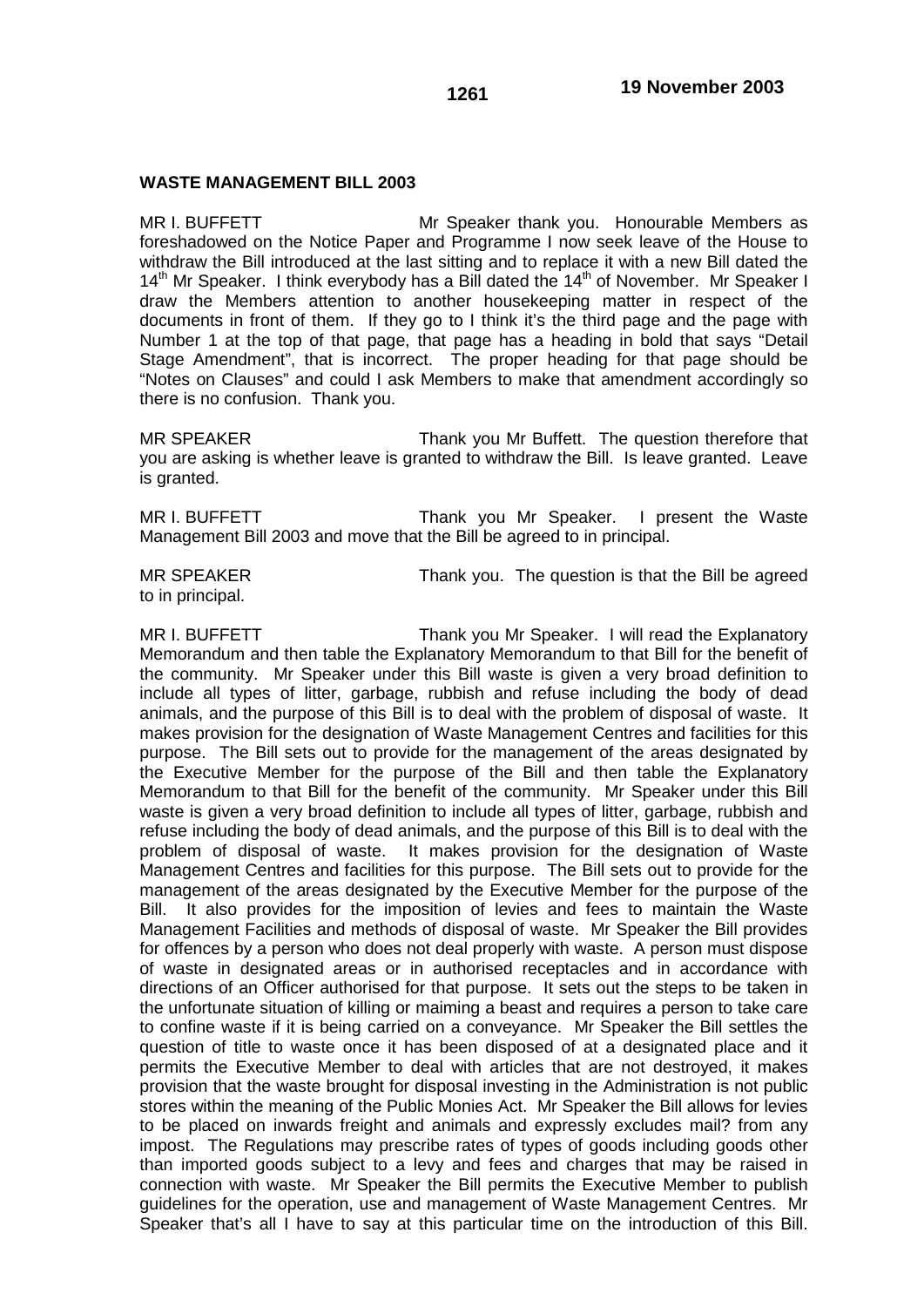Perhaps with one comment that the Bill that I have now placed in this House replaces that previous Bill, it takes into account the matters that were raised by Members at the special sitting that we had, it has streamlined some of the wording of the Bill that the previous legislation that we had looked at and Mr Speaker I believe it's a Bill that we can deal with today. Thank you.

MS NICHOLAS Thank you Mr Speaker. I had a fair bit to say about the previous version of this Bill which was tabled at our last special sitting about 3 weeks ago and I'm pleased to say that this Bill certainly picks up on a lot of the comments which I made at that time and is in effect a precise and concise document which I'm happy to support in principal. However the Bill was circulated on Monday afternoon. I'm not prepared to deal with it to finality at this sitting and I think I need to make that known at this time. I believe that the changes need to be considered and that we perhaps more particularly I, need to feel comfortable in passing the detail of the Bill into law. Thank you Mr Speaker.

MRS JACK Thank you Mr Speaker. I understand the want by the Minister for Land and Environment to have this Bill passed, to introduce levies, to assist in having the finance to enable the running of the Waste Management Centre is of paramount importance and I can also understand the Minister for Finance wanting it passed for that reason too. However this is a new Bill, the old one had several concerns as Ms Nicholas has mentioned and the fact that that Bill had been withdrawn says a lot. This new Bill has had no discussion amongst Members until today and I am not prepared to discuss it because as a unit we haven't discussed it away from this House. There are new taxes or levies proposed, it's going to have huge concerns within the community and I feel that it should be adjourned and made a matter of debate for the next day and sitting and I move that the Motion be put.

MR SPEAKER **In terms of moving that the Motion be put I would** want to give opportunity to others to say something first and I then would need to give you some detail about procedural arrangements and how the matter might move forward or otherwise, and maybe I should do that at this moment.

MR BROWN **Point of Order Mr Speaker.** If a Motion of adjournment has been made and a Motion has also been put before us that the question be put, are we not bound to deal with that Motion.

MR SPEAKER There has not been a Motion to adjourn at this stage unless I incorrectly heard something.

MRS JACK I thought I'd put the Motion be made a matter of debate for a subsequent day of sitting.

MR SPEAKER Then I must apologise to you. I didn't realise that you were making that as a formal Motion at this stage. If that is the case then we can put that Motion of course. I thought that you had wanted to put the question in a way that might have precluded others to have a reasonable say and the Speaker does have some discretion in that matter but that is not the case that you are putting.

MRS JACK If you would like me to withdraw it and give others, I mean I don't want to shut other people out although I do want that Motion heard, no I'll carry it forward I'll stand by it.

MR SPEAKER The question before us is that this matter be adjourned and made an Order of the Day for a subsequent day of sitting.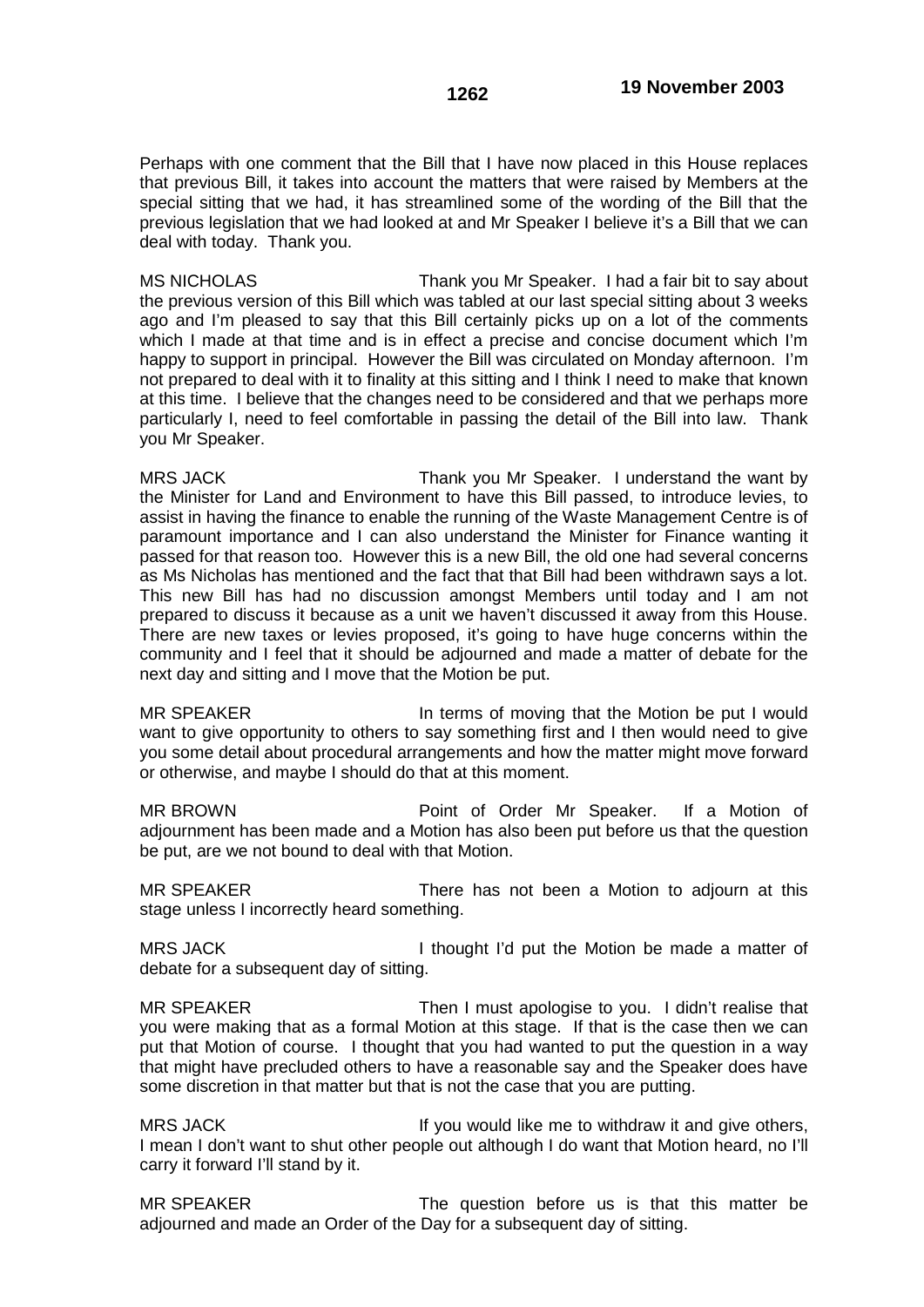## QUESTION PUT

MR SPEAKER Would the Clerk please call the House.

| MR D. BUFFETT       | AYE        |
|---------------------|------------|
| <b>MR GARDNER</b>   | NO.        |
| <b>MR DONALDSON</b> | NO.        |
| <b>MRS JACK</b>     | <b>AYE</b> |
| MR I. BUFFETT       | NO.        |
| <b>MS NICHOLAS</b>  | AYE        |
| <b>MR SMITH</b>     | AYE        |
| <b>MR BROWN</b>     | AYE        |
|                     |            |

MR SPEAKER The result of voting Honourable Members Ayes 5 No's 3. The Ayes have it. This matter is so adjourned until a subsequent day of sitting.

#### **EMPLOYMENT AMENDMENT BILL**

MRS JACK Thank you Mr Speaker. Mr Speaker when I introduced this Bill at the last I spoke of the 3 issues that were covered within it and I will briefly cover them again. The first issue deals with staff uniforms. I'm of the opinion that staff uniforms should be provided by the employer. I'm not referring to the black pants, skirt and white shirt/blouse that so many employers ask their staff to wear. This is where they imply that the look they want is colour uniformity and not style uniformity. The white/black look is smart and universal. However if the employer said I want you to wear a white top, was not of normal day to day type that had embroidery on it that named the restaurant, hotel, nursery or whatever establishment then I say no the employer should foot the bill. Another example I can give refers to various coffee shops around town that have the names stencilled on the back. The shirt should be supplied by the café, and the girls could wear their own shorts or skirt or for the men for that matter not shorts or skirt but pants. If a person is to wear a blazer with a logo on it, again the employer to foot the bill. A Chef works in an area where floors can be slippery, heavy stockpots, sharp knives that sometimes drop to the floor. Part of his personal as a matter of course from his own training has the Chef supply his own shoes and pants, however his jacket should be the responsibility of the employer if it identifies the establishment, just as I would expect a labourer to supply his own work shoes I would expect the Hospital to provide as it does the shoe covers for medical staff to wear inside theatre. A group of employees may be required to dress entirely to code, same shirt and colour and style for male and female employees with the same identifying badges which result in a shirt, in fact if you look at the pants, skirts, shorts as well it results in an outfit that immediately identifies them to an occupation or industry. That uniform should be paid for by the employer. Mr Speaker as I mentioned in the House on the  $29<sup>th</sup>$  of last month uniforms used to be in the Act. They were deleted on the understanding that they would be covered in the new employment contract form, this has not happened and some employees are bearing costs that should not be theirs to bear. The second issue I covered was that of overtime. I have a real problem with 150% of the normal hourly rate that is currently in the Act. Yes some employers are paying it but how many are not. Since the last meeting a fellow Assembly Member mentioned to me that he had been informed of a firm that had one contract for normal working hours and another that dealt with any work not covered by the first, avoiding the true payment of overtime, cheating the employees and totally avoiding the intent of the Act.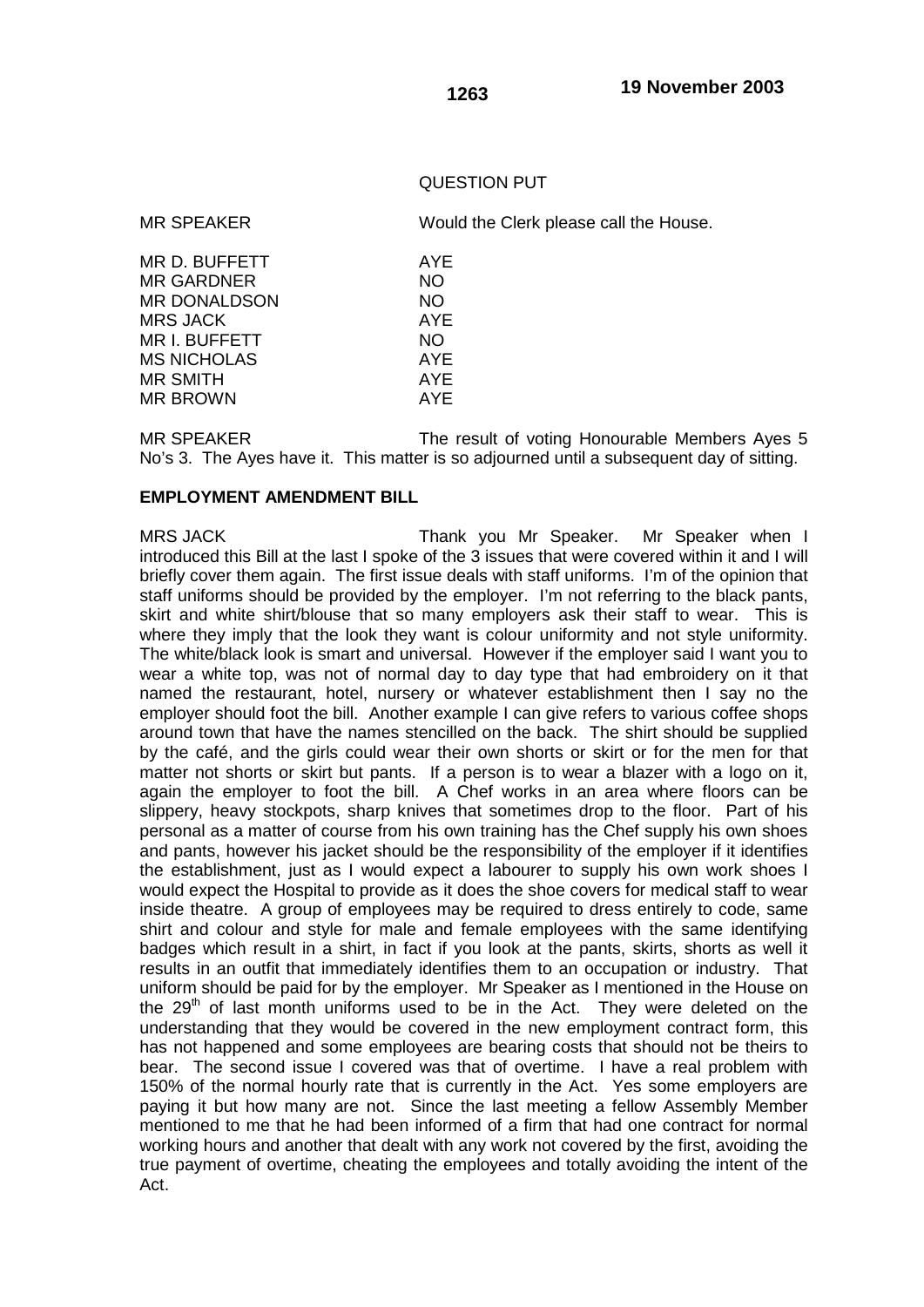an inappropriate word in this place.

MR BROWN **Point of Order Mr Speaker.** The word cheating is

MRS JACK Well I withdraw the remark and stand corrected Mr Speaker.

MR SPEAKER Thank you Mrs Jack.

MRS JACK **I** know of businesses that have stopped overtime altogether because of the result and blowout in costs. Others that still work their staff at the old roster but fail to pay staff their dues. I suggest to you all that the staff that are being paid correctly are indeed fortunate and are of a number that fails to reflect what is really happening in the workforce, so what can we do. Well of course there is an option that we nothing and keep it as it is, after all there is an option that all employees can go to the Employment Conciliation Tribunal with their complaints. We have the legislation why don't they use it, and if they are not going to use it why should it be of our concern. Never mind that the employees feel that they will have their job made so difficult once the boss hears about the complaint that has been lodged, they need the work, some money is better than none so they put up with it. Resentment grows, they may find another job, maybe they don't and you needn't tell the worker that in the legislation there are clauses that cover victimisation, they just say to you, yeah right. We can change the overtime rate, we can look at a different scheme altogether. Mr Brown did have an idea of a flat rate. I had problems with that idea and I will list the problems. One of these problems was should people doing different work be paid at that same flat rate and what would happen if a person covered 2 or 3 different job descriptions. There is also another problem that people hired off the island who may not be made aware of the different rates or options available before signing an employment contract, sign at the flat rate, get the hours of work but at what cost to other employees and I think it could devalue people's work. The other option could be to introduce what I refer to as the base rate. This is 150% of the minimum hourly rate, providing that amount is not less than the normal hourly rate. The minimum hourly rate is currently \$8-50 and the 150% of this equates \$12-75. So what I'm saying is that if a person is on an ordinary hourly rate between \$8-50 and \$12-75 that when they do overtime they would be paid at \$12- 75 per hour. Any other employee whose hourly rate was above that amount of \$12-75 would still be paid at their normal hourly rate whether it is \$13, \$14 or \$17 per hour. What I am hoping to achieve here is a system that is not going to be abused by some employers, one that is not so far removed from what was happening prior to August this year. It does allow for some degree of enterprise bargaining on the part of the employee and it gives a system that gives back to employees overtime that they have recently been denied. The current system has cracks in it, cracks that current resources do not provide spakfilla for and so the very people that the Act was designed to protect and serve are the very ones falling through. Mr Speaker all I am trying to do is introduce a rate that is workable and provides work, that is all, a rate that recognises those at the lower end of the pay scale and affords them some provision, that recognises those above the medium rate of pay and says perhaps they are better placed to enter into their own overtime agreements with their employers, enterprise bargaining in the embryonic stage. The final issue is more a housekeeping issue Mr Speaker. The Regulations say one thing and the Act another and while the Act always overrides Regulations I would prefer the options that are in the Regulations. So what I am dealing with is hours of work for those under 15 years. At present the Act states that an employer must not employ a person under 15 years of age for more than 20 hours per week. This denies the under 15 years of age the ability to work full time during the holidays. Many in this age group are just starting work for the first time, saving money for trips away, and for many that first bike. I think that they should be allowed to work full time during their holidays if they want to do so. For some the reality is that the extra money they earn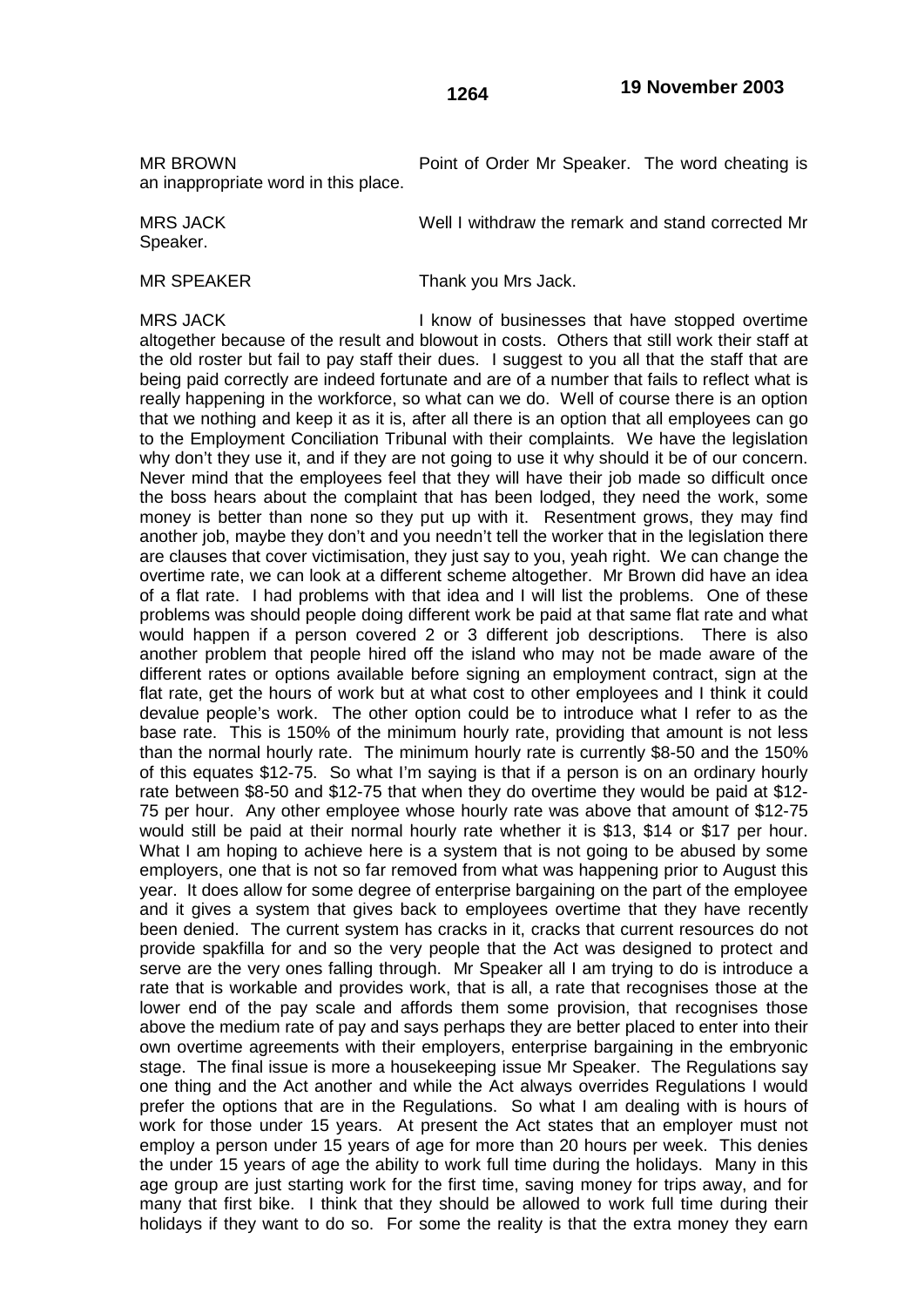helps in household finances. It is not to say that I think under 15 year olds should give up all their vacations to work, I am not. They need to have time off to chill out, have fun, socialise but if they want to work I think they should be encouraged to do so too. Mr Speaker may I also mention that should this Bill be progressed with today it is my intention to introduce into the House some detailed stage amendments and to leave them for further debate at a later day of sitting. Two areas covered deal with penalties for non compliance with Sections within the uniform amendment and the rephrasing of Section 24 that deals with the under 15 year olds and their hours of employment, during school term time and during time which is not term time, a clarification if you will. I'll just leave it open for further debate. Thank you Mr Speaker.

MR SMITH Thank you Mr Speaker. When Mrs Jack introduced this at the last sitting I said I support 2 of the parts of her Motion. The one that I still have difficulty with is the overtime provision for reasons I said at that time and have said over the last few years. I think Mrs Jack touched on the difficulty which causes any problems in her debate. It's not so much whether somebody does or doesn't pay overtime or whatever it's anybody can avoid doing what's in the Act just by simply avoiding it, there is nobody that checks, the employee is the checker but as Mrs Jack pointed out if an employee complains to the employer or to the Tribunal or the Conciliation Board it's highly likely that it's at the end of their term of employment with that employer. From my experience with the Employment Act and the working group that we had with it the reports that we got were exactly that, people would only complain at the very last ditch effort if they weren't being treated according to the Act. I think all of us around the table would be aware that not every employer follows the Act to the degree it's supposed to. When it comes to overtime it's a difficult issue, I mean commercially for some would believe that what Mrs Jack is proposing is great. The proposal Mr Brown had on the other hand I think was a better solution and then there is others that are saying what's all the fuss, what's wrong with just paying normal overtime rates which obviously some businesses do do here. There's one thing that keeps coming out with the Employment Act, there seems to be a belief that the overtime provision has only just been introduced. The overtime provision has been in the Act for I don't know how many years, probably since 1991 or it might even be right from the beginning in 1988. The overtime provision had a quirk in it that it kind of said that you only had to pay overtime on the minimum hourly rate and that was taken by some employers as I understand it, to be well that's how it is where others would say ok if somebody is due for overtime that they should get 150% of their normal hourly rate. I just reinforce that that the overtime provision hasn't just been introduced, it's been there all the time and I know of employers that have never paid overtime, they just don't even bother, the employee doesn't bother to raise it because it's just an issue that doesn't get talked about. If there was some way that we could compromise between Mrs Jack's Motion and what Mr Brown had proposed earlier in the year I would be much more happy with making a change to the overtime provision, otherwise I would personally like to see it stay at 150% of what somebody earns. Now I realise that does cause difficulties where somebody's paying well above the minimum hourly rate and there's a lot of very good employers that do do that and if it was going to penalise the employees who are quite happy to do overtime and not get paid any extra that's the difficulty with it. There is one other solution which was discussed when we were doing the amendments in the year 2000 or just before that, was having a salary bar, not like a salad bar, a salary bar where if somebody wanted to work for an employer at a fixed rate for the year or whatever it might be that it includes all those things and that would be fine, I would be happy with that if an employer and employee signed a contract that says, ok this is your salary your works 100 hours per week, you do all this on that basis and that's acceptable, but where it can be used with the current situation that somebody say now right your going to do an extra 10 hours overtime this week and I'm not going to pay you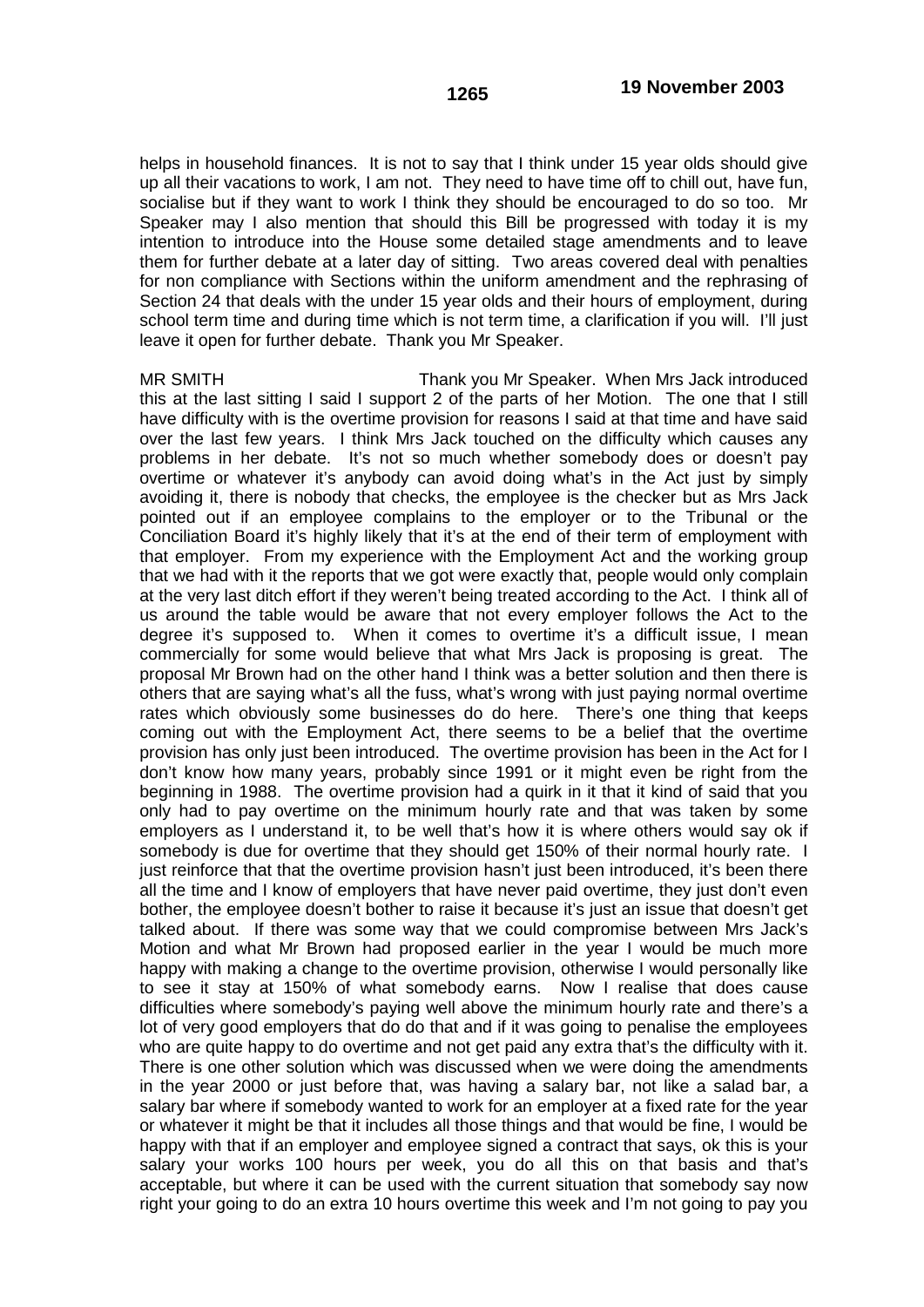any extra, and there's not really much that anybody can do about it if they are to retain their job. I think I heard Mrs Jack say she's going to adjourn this to the next sitting

MRS JACK That's if it gets up when the detail stage amendments come through Mr Speaker, I'd like it to live or die this afternoon.

MR SPEAKER The State of Yes I'm sure what the intent is in that respect. I'm unsure that your saying you want the detail stage amendments to be adjourned but not the Bill to be adjourned and I'm just trying to reconcile that. We have before us a Motion that the Bill in principal be agreed to, are you saying that you would like that to go to the vote and then the detail stage follows that and then when that stage is reached and the details come forward that we adjourn at that stage. Is that your intent to ask the House's approval for that.

MRS JACK No I don't want the whole thing finished today, just the original. I thought that it was possible for the original but not the detail

MR SPEAKER That is so and the original in my interpretation is that we would put to the vote amongst the Members the question that the Bill be agreed to in principal, the stage after that is the detail stage, are we all at one about that. I just wanted to have some clarity from Mrs Jack.

MR SMITH **I'm wondering where it leaves me because as I** said I support 2 parts of the current parts of the Bill but there would be one part I won't be supporting, does the detail stage still allow me to raise my objection to that or do I have to agree to the Bill in principal before that and then contradict myself when it comes to the detail stage amendment.

MR SPEAKER The vote on the Bill in principal. No I don't want the whole thing finished today, just the original. I thought that it was possible for the original but not the detail

MR SPEAKER That is so and the original in my interpretation is that we would put to the vote amongst the Members the question that the Bill be agreed to in principal, the stage after that is the detail stage, are we all at one about that. I just wanted to have some clarity from Mrs Jack.

MR SMITH **I'm wondering where it leaves me because as I** said I support 2 parts of the current parts of the Bill but there would be one part I won't be supporting, does the detail stage still allow me to raise my objection to that or do I have to agree to the Bill in principal before that and then contradict myself when it comes to the detail stage amendment.

MR SPEAKER The vote on the Bill in principal will come before the detail stage. The detail stage doesn't commit you to every part of the piece of legislation, it makes a commitment to whatever extent each Member would want to make a commitment in terms of the general principal the totality of the situation, an overview if you like. The detail stage is when you decide whether or no you want those particular items approved or not approved.

MR I. BUFFETT Well Mr Speaker I hope Mrs Jack's clear what she does want and we didn't make an accident with the Waste Management one, so I'm hoping that we get all the bits right for this one.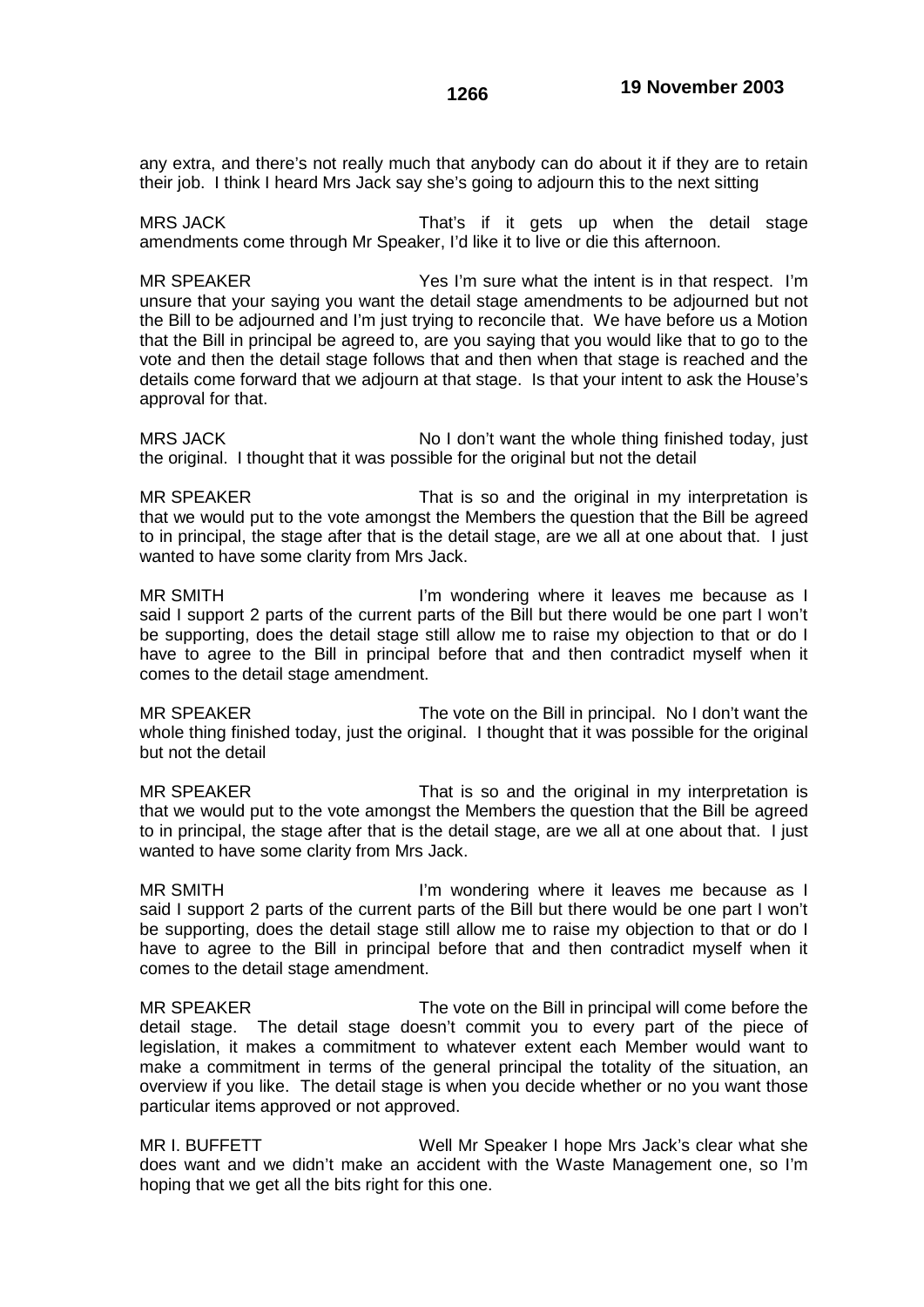MR SPEAKER May I remind Mr Buffett that it is quite improper to have any reflections upon the decisions of the House. The House has made a decision in that matter and may I make a reminder on that.

MR I. BUFFETT Well I stand corrected and thank you Mr Speaker.

MR BROWN Mr Speaker can I help by attempting to paraphrase what Mrs Jack is trying to achieve and Mrs Jack will correct me if I'm wrong no doubt. Mrs Jack earlier in today's meeting expressed a concern about amending documents of any kind being placed before the House at the last minute and she doesn't want to fall into the sin that she criticised. So what she is asking us to do as I understand it is to deal with the in principal question, she wishes to then introduce her further amendments and she wishes to then seek to have the matter adjourned at that stage so that there is adequate time for Members to consider the further amendments. I hope that that's helpful.

MR SPEAKER Thank you for that Mr Brown, that is how I had interpreted what Mrs Jack had said a few moments ago.

MRS JACK Thank you both very much for helping this girl.

MR SPEAKER Honourable Members we are continuing debate on the question that the Bill be agreed to in principal. Is there any further debate on that matter.

MS NICHOLAS Yes Mr Speaker if I may play on the word in principal, in principal I certainly support most of the provisions, the ones that Mrs Jack has spoken of uniforms, I am prepared to support the difference between the minimum and normal hourly rate of pay question. The only one that I'm not completely supportive of is the move to allow employment of those under 15 for up to 40 hours. However I understand that there is conflict between the existing regulations and I've also ascertained that within the community there's support for allowing the youngsters to work those forty hours so with some degree of reservation I'm prepared to support that so yes, I would go ahead and support the proposal as it stands

MR DONALDSON Thank you Mr Speaker the situation under the current employment act is that uniforms are not prescribed as an item that the employer has to provide or pay for. What this amendment does is say that where an employee is required by law to wear a uniform, the employer shall provide it. I understand there's some detail stage amendments dealing to that one later but in principle I support that notion, I support that concept and I shall run with that one without any problem at all. The second one is, in this three part amendment, whether overtime is paid on normal hours or minimum rate. Up to two months or so ago it was paid on the minimum rate because that was what the statutes required. An amendment that was actually commenced in the year 2001 in the year 2001 finally came through and was assented to which changed it from the minimum rate to the normal rate, so that meant that someone who was working for ten dollars an hour automatically ahs to get fifteen dollars per hour for their overtime whereas before they would have got one and a half times, seven dollars fifty for their overtime. What that did was that it actually closed down the opportunity for a lot of people on this island to enjoy overtime, for employees to be offered overtime. Employers said to them, look I'm already paying you twelve dollars an hour for your normal rate, the legislation now requires me to pay one and a half times that, that's eighteen dollars and hour. From my point of view the option of employing a second staff member at a casual rate is much better, I'm sorry, your overtime has stopped. For that reason I brought to the House a couple of months ago an amendment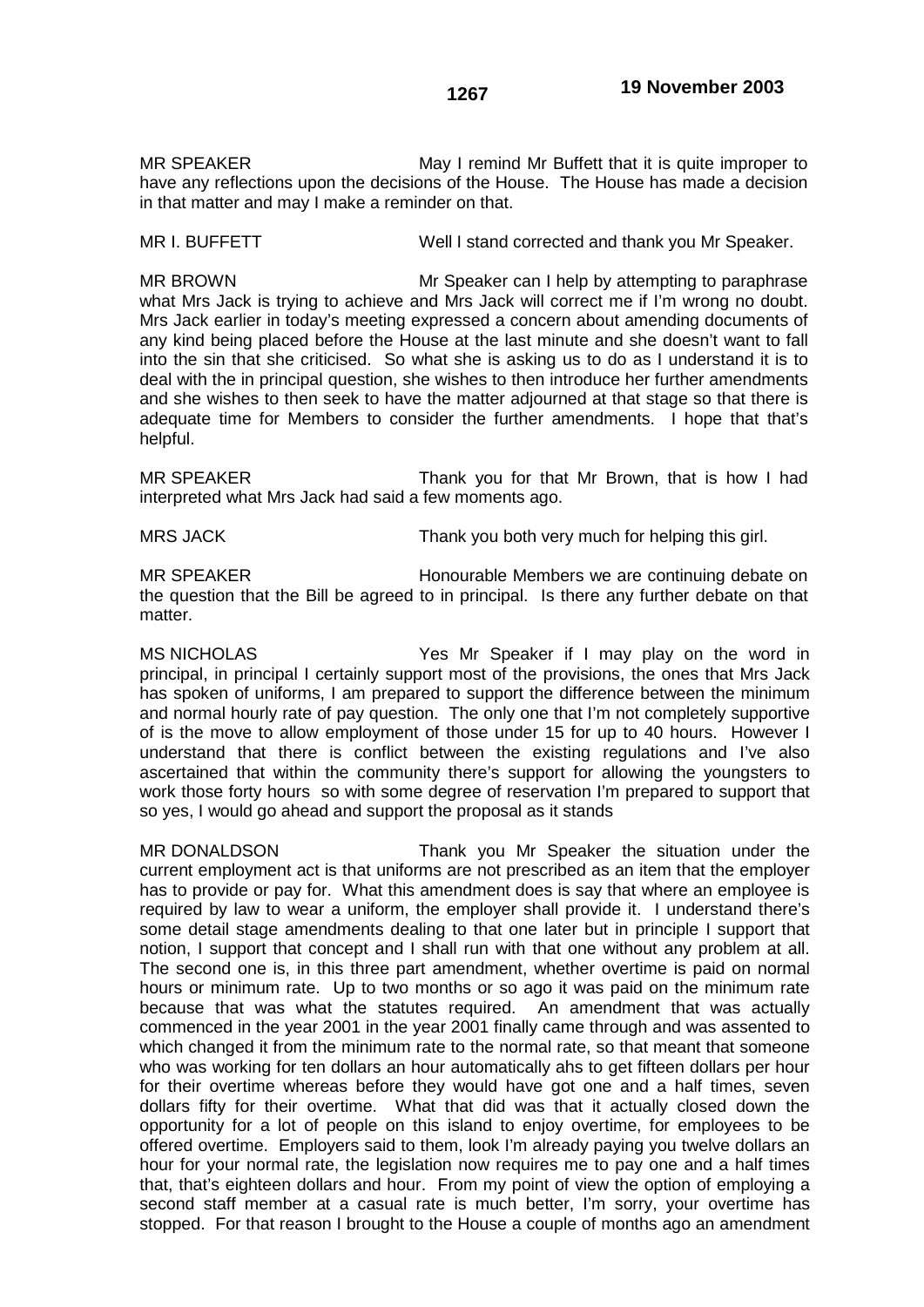to change the basis of overtime to a minimum rate. That amendment was lost but it's come back to the house in a slightly different form and I'm not opposing it for any reasons because it's sensible. It makes the overtime affordable for the employer and therefore available to the employee and so therefore I support the second part of the amendment that's before us at the moment. The third one is simply there's a prohibition in the Act at the moment, in that a child under the age of fifteen can't work more than twenty hours per week. This amendment allows them to work up to forty hours per week during school holidays but retains the twenty hours per week prohibition when they have to attend school and so therefore I support the third one too. I do have some reservations about the amendments that's before us should this go through but I'm quite please that this will be adjourned and further discussion will take place, thank you

SPEAKER Further debate. No further debate Honourable Members? Then I put the question that the Bill be agreed to

> QUESTION PUT AGREED MR GARDNER ABSTAIN

The Bill is agreed in principle thank you. We now move to the detail stage. Mrs Jack I give you the call because you have foreshadowed some detail stage amendments, and then if I interpret again correctly, once debate has concluded on those detail stage amendments there will be a motion of adjournment

MRS JACK **MRS HALL ARRY MRS HALL ARRY MRS** JACK MRS JACK amendments dated 14 November 2003 be taken as read and agreed to as a whole. Mr Speaker I briefly covered in my original statement that it was my intention to introduce penalties for uniforms and to perhaps clarify section 24 relating to the fifteen years and the hours that they can work during term time and out of term time. I'll just leave it to the Members to debate thank you

SPEAKER **Any further debate Honourable Members.** No. then I will seek a motion of adjournment

MRS JACK Thank you Mr Speaker. I move the debate be adjourned and that resumption of debate be made an Order of the Day for a subsequent day of sitting

you

SPEAKER There being no further debate I put the question to

QUESTION PUT AGREED

That matter is so adjourned

### **AIRPORT RUNWAYS LOAN BILL 2003**

SPEAKER **Honourable Members we resume debate on the** question that the Bill be agreed to in principle and Mr Donaldson you have the call to resume

MR DONALDSON Honourable Members as foreshadowed on the Notice Paper and Programme I now seek leave of the House to withdraw the Bill introduced at the last sitting and to replace it with a new Bill dated 14 November 2003.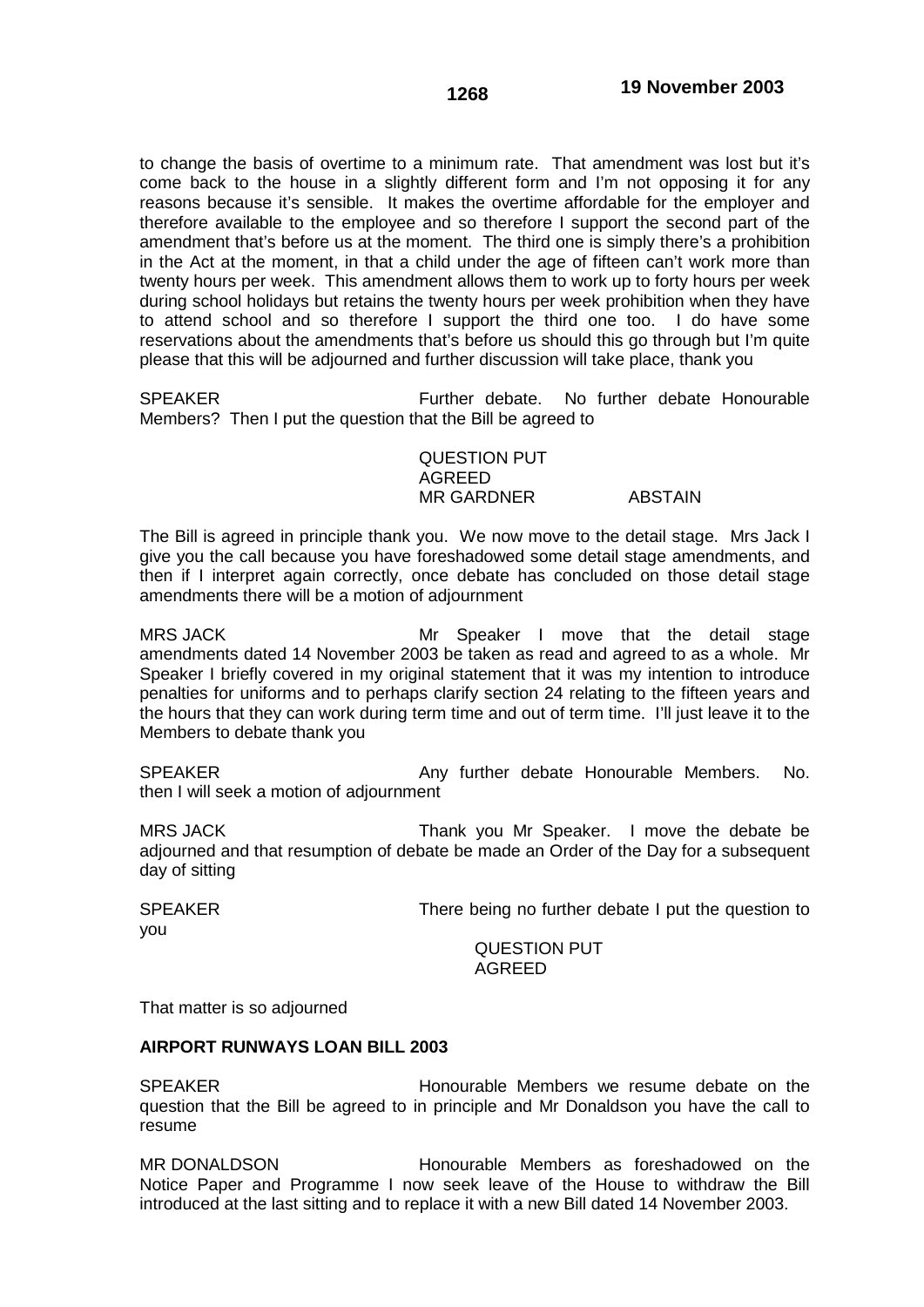SPEAKER **Honourable Members is leave granted.** Leave is granted. The Bill is so withdrawn. Mr Donaldson.

MR DONALDSON Mr Speaker I'll just talk on the replacement Bill that I want to introduce. The replacement Airport Runways Loan Bill has the same intention and purpose of the original Bill that it replaces. The difference is in the wording and the presentation of the replacement Bill

SPEAKER **I** wonder if as a prelude to that, if you could present the Bill and then move again that the Bill be agreed to in principle so that we have it in context please

MR DONALDSON Thank you Mr Speaker my apologies. I present the Airport Runways Loan Bill 2003 and move that the Bill be agreed to in principle

now Honourable Members

SPEAKER Thank you Mr Donaldson. The new Bill obviously,

MR DONALDSON Thank you Mr Speaker. The replacement Airport Runways Loan Bill which is dated the  $14<sup>th</sup>$  November 2003 has the same intention and purpose of the original Bill that it replaces. The difference is in the wording and the presentation of the replacement Bill. The wording is clearer and the wording is actually a lot more economic in its use of words and therefore a lot more concise. It is an improvement on the original version and is a lot more readable. The purpose of this Bill is to confirm a loan from the Commonwealth for the purpose of resurfacing runways at the Norfolk Island Airport. The Bill puts in statutory requirements for the management of the loan moneys for the duration of the project. It does this by requiring a loan fund to be kept in a separate bank account and the bank account will be designated for the Norfolk Island Airport Runways Loan Fund Bank Account. These funds are to be used exclusively for the purpose for which they were intended and to be separately accounted for within the loan fund of the public account of Norfolk Island. Finally it puts in place a statutory requirement to create and contribute to a Trust Fund entitled the Norfolk Island Airport Runways Trust Fund. This fund is also established within the public account of Norfolk Island. This Trust Fund shall accumulate funds equal to or greater then \$7.875m which are to be made available in the year 2005 or thereabouts to finance the next runway reseal. Deposits into this Trust Fund will come from four sources. Interest charged on a loan from the Commonwealth. This interest is to be calculated, not paid to the Commonwealth but deposited into the Trust Fund as being part of the Administrations money. Over the life of the loan, interest earned will total approximately \$2.2m. Secondly, interest generated by the Trust Fund itself over the twelve year life of the loan will be \$1.1m. There will be an amount of \$100,000 each year, contributed for ten years from the airport undertaking and in the last two years after the loan has been repaid before it is expected for the reseal to be due again, the airport will contribute an additional \$1.8m per year. All this adds up to, at the end of a twelve year period, having \$7.875m in the Trust Account to be used for the reseal of the runway. The contributions by the airport undertaking have been costed into the airport budget over the next twelve years and are affordable from existing sources with a once only increase of \$5.70 to the passenger transit fee at the end of the year 2005. Mr Speaker, this Bill is an integral part of the funding arrangements for the airport runway reseal. It is a requirement of the loan agreement that we have entered into with the Commonwealth and I commend the Bill to the House

MR BROWN Mr Speaker, this Bill explains in an understandable form what the Minister has been attempting to do for some months now. I have no difficulty understanding the Bill in its new form and I have no hesitation in supporting it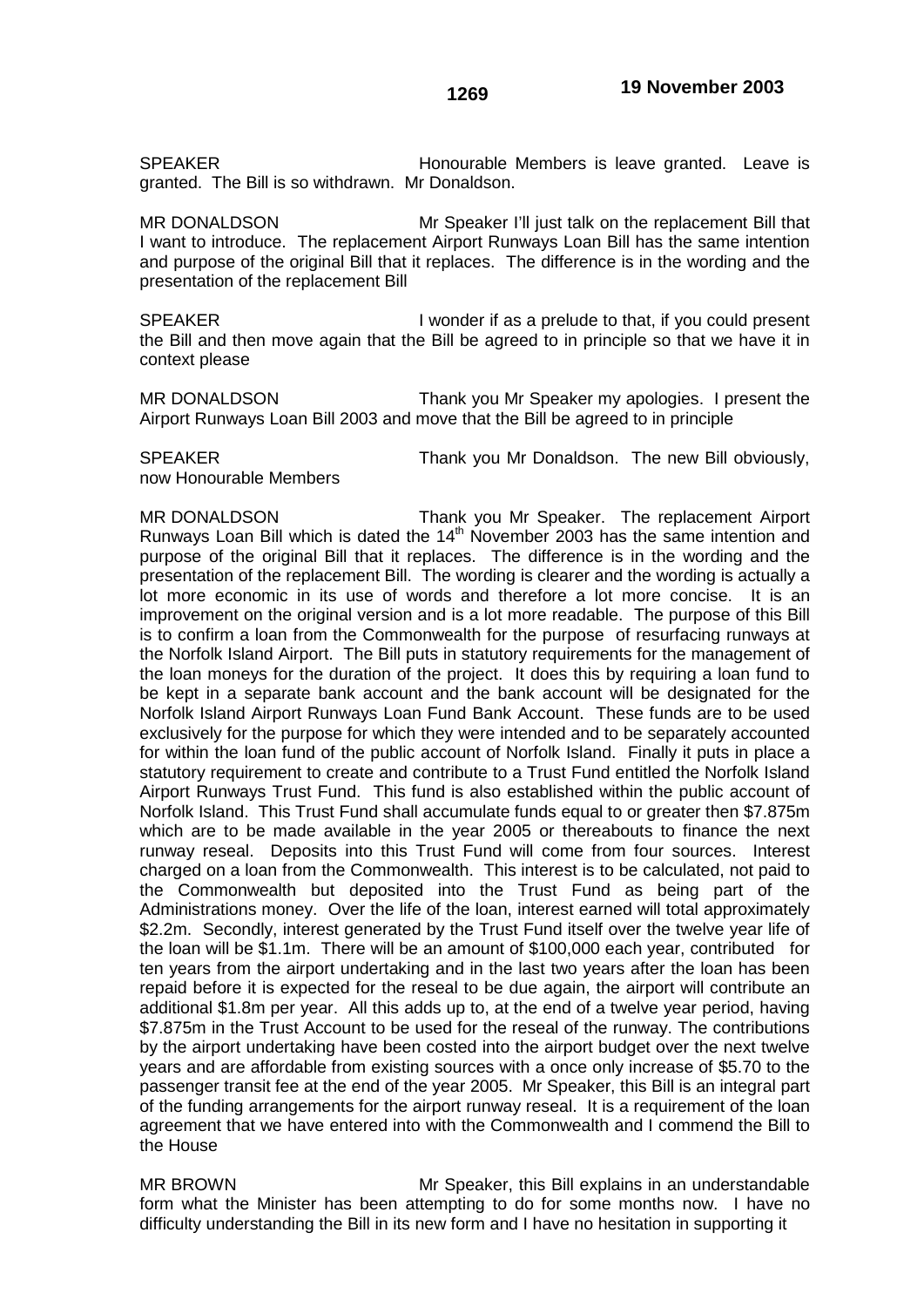MS NICHOLAS Thank you Mr Speaker. The legislation, this Airport Runways Loan Bill, is similar to that of the Waste Management Bill in that it's a replacement Bill. However the words in this Bill have simply been rearranged to allow clarity. The Bill itself in various forms has been around as Mr Brown said, for some months. There's no real change and I'm prepared to support it

MR SMITH Thank you Mr Speaker I support the bill. Obviously it's in a form that is very acceptable. Just a related question with it. With the funds that we are going to get from the Commonwealth, if there has to be an extension to the runway because of the factors that were being discussed this morning, is that included in the amount that we are looking at borrowing, or likewise, if you decided as the Minister to change from upgrading the runway that's current, and upgrading the other runway because it could be made longer, would that be covered in such a document as this

MR DONALDSON No this Bill itself deals only with the runway reseal. It doesn't deal at all with the RISA requirements. That's a separate requirement and that's probably a much bigger requirement then just a simple reseal. The loan moneys are committed for the next reseal, they can't be spent on other things along the way and I believe that's what happened last time when it was resealed in 1991, the passenger landing fee was set at an amount that was expected to have enough money put aside for the year 2000/2003 for the reseal to take place. Regrettably that money didn't materialise in the quantities that they expected and I think some of it was spent on the terminal and other activities, that's why we had to enter into a loan agreement and to prevent that situation from happening again, that money will be quarantined for the twelve or thirteen years between now and the next reseal and it will only be able to be used on the next reseal

MR SMITH Thank you Mr Speaker yes, that's kind of what I was getting at I suppose. If we have to extend the runway or do something with it would you do the major reseal which is due now or would you hold that off until you've made the extension or do you wait five years until this other thing kicks in, then if you had to add to the runway would you have to then borrow some more money to seal that bit. Maybe it's a bit of a naïve question

MR DONALDSON Thank you Mr Speaker. No, I think like I said, they are both separate issues. The reseal has to be done. It's already running a little behind schedule although it's not causing any distress at the airport, they are maintaining the runway in good working condition. The RISA problem, or the runway extension problem if it is needed, will be a separate issue, it will be a major issue, will be subject to separate financial arrangements completely. The advise I've been receiving is that there is no point at all in delaying the reseal that's before us at the moment in the expectation that we might have to have a bigger job in two or three years time

MR BROWN Mr Speaker, the Minister has hit the nail on the head when he says that there should have been a lot more money then there is now. He said that some of it got spent on things that really mightn't have been intended, because the airport movement charges were certainly meant to ensure that there was plenty of money in the bank account to cover the costs of the present reseal and Members might recall that half a million dollars or so was loaned to the Electrical Undertaking. Something like a million dollars was spent on a fancy landing system. Quite a bit was spent on the airport terminal, \$600,000 or so was spent on a set of plans that never actually resulted in even a sod being turned. \$300,000 has been spent in the last year on new domestic fire tenders. Well in excess of \$100,000 a year is being spent as a result of the domestic fire service being transferred to the airport which conveniently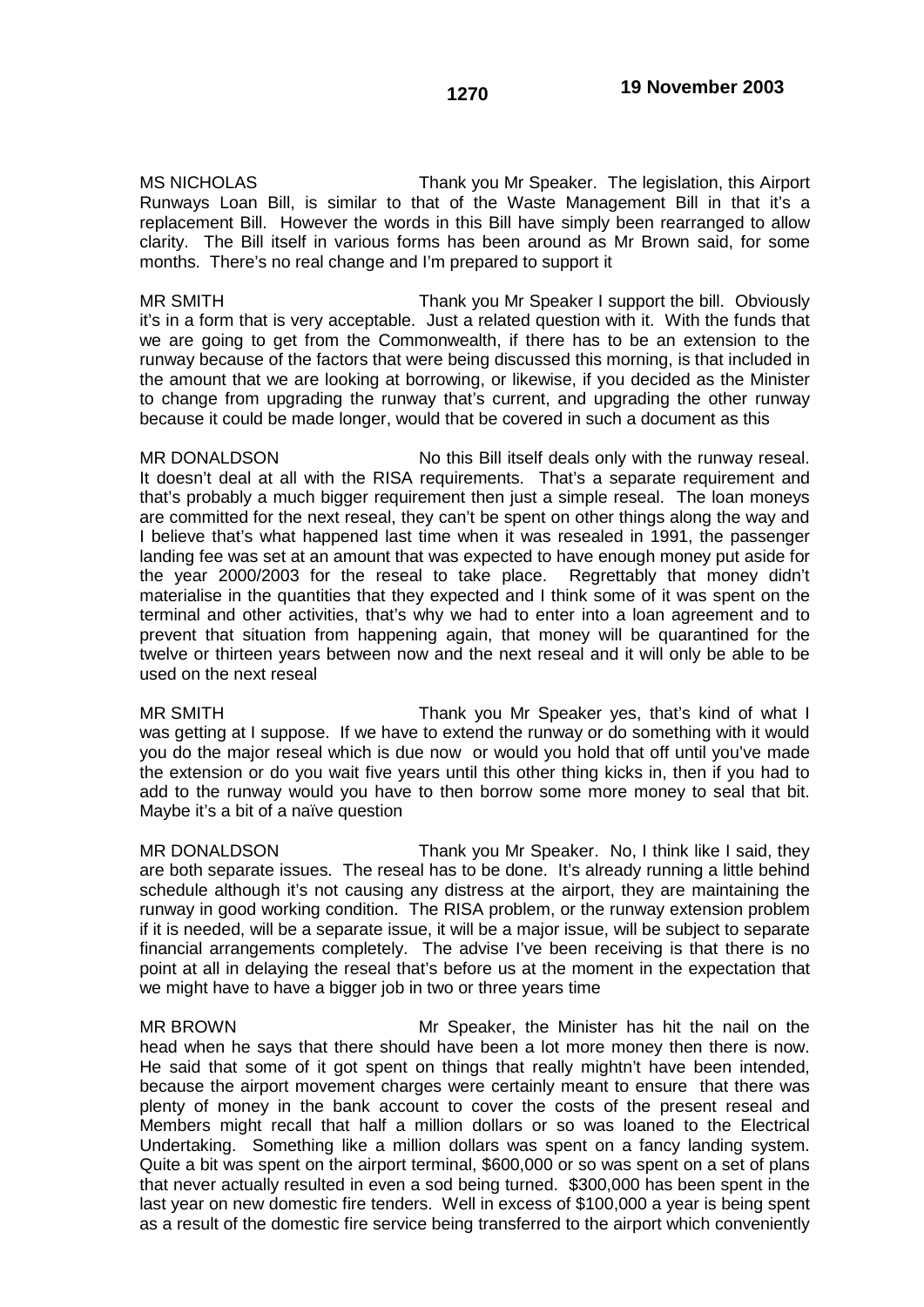got that expenditure out of the revenue fund and lumbered it on to the airport undertaking but the Minister is right, Mr Speaker. The structure that he is attempting to create as a number of Members has said, we've known what he's been attempting to do, it's just that he couldn't get a bill that actually said it, but now that he has got a bill that says what he wants to do, it will create a Trust Fund into which the money will go and the money won't be able to be taken out of there for other purposes, so that is a worthwhile precaution and it is a protection for the community against future Assembly's being a little carefree in the amounts they spend on other things, thank you

MR DONALDSON Thank you Mr Speaker if there's no further debate I would like to make a move that I foreshadowed earlier and that is that so much of standing orders be suspended as would prevent the Bill being considered through all stages today

SPEAKER Thank you Mr Donaldson and I'll put that motion to you Honourable Members and I would just give you a reminder that in terms of Standing Orders it requires that, that motion would require the support of six Members

### QUESTION PUT AGREED

I would interpret that, therefore there are at least six Members who support that, and that would allow the Bill to progress further. Then I put the question that the Bill be agreed to principle which is the basic principle amount before us. Any final debate?

### QUESTION PUT AGREED

The ayes have it, thank you. Do you wish to dispense with the detail stage

#### QUESTION PUT AGREED

We so dispense with the detail stage. I seek a final formal motion

MR DONALDSON Thank you Mr Speaker. I move that the Bill be agreed to

SPEAKER Thank you. Any final debate. I put that question

QUESTION PUT AGREED

The ayes have it, the Bill is agreed

# **BILLBOARDS REPEAL BILL 2003**

SPEAKER We resume debate on the question that the Bill be agreed to in principle and Mr Buffett you have the call to resume

MR I BUFFETT THE STEAK YOU Mr Speaker. I ask Honourable Members as is foreshadowed on the Notice Paper, I now seek leave to withdraw the Bill introduced at the last sitting and replace it with the new Bill dated the  $13<sup>th</sup>$  November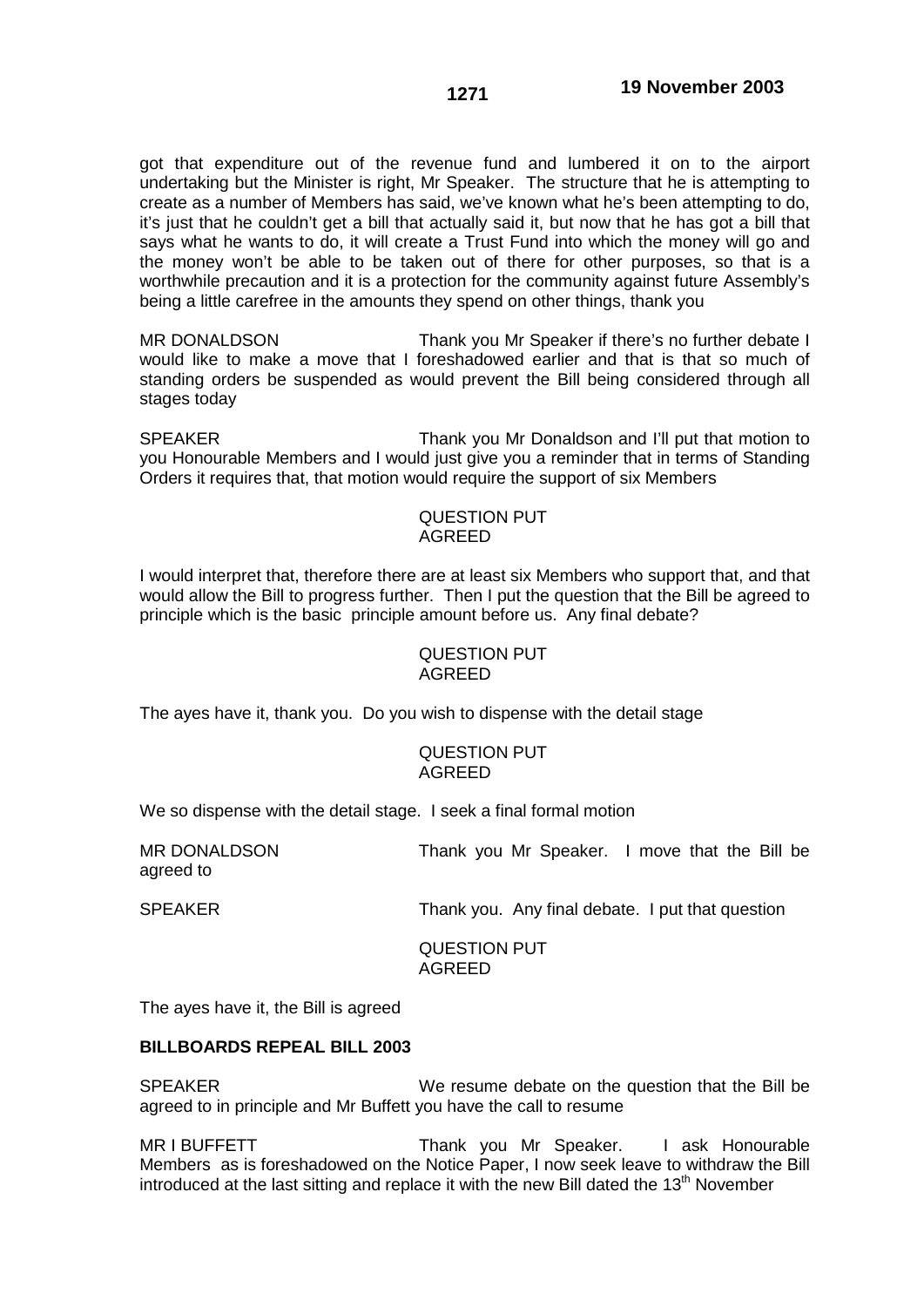SPEAKER Is leave granted Honourable Members? Leave is granted thank you. The bill is so withdrawn Mr Buffett

MR I BUFFETT THE THANK you Mr Speaker I present the Billboards Bill 2003 and move that the bill be agreed to in principle

SPEAKER Thank you. The question is that the bill be agreed to in principle

MR I BUFFETT THE THANK you Mr Speaker it is my intention to save confusion about any adjournments or anything, that this bill will be adjourned and made an order of the day for a subsequent day of sitting and it's only a three line bill and I don't think there's been much changed, expect to fix up a couple of words in the actual bill

SPEAKER Any debate Honourable Members

MR I BUFFETT THE THANK you Mr Speaker. There being no further debate I move the debate be adjourned and that resumption of debate be made an Order of the Day for a subsequent day of sitting

SPEAKER There being no further debate I put the question is that this matter be adjourned and that resumption of debate be made an Order of the Day for a subsequent day of sitting

> QUESTION PUT AGREED

That matter is so adjourned

### **FIXING OF THE NEXT SITTING DATE**

We've concluded the substantive business now, and move to the next sitting day

MR BROWN Mr Speaker I move that the House at its rising adjourn until Wednesday 17 December 2003, at 10.00 am.

SPEAKER Thank you Mr Brown. The question is that the Motion be agreed to.

> QUESTION PUT AGREED

#### **ADJOURNMENT**

MRS JACK Mr Speaker, I move that the House do now adjourn

SPEAKER Is there any debate Honourable Members?

MR BROWN Mr Speaker Ms Nicholas has become a Granny in the last short time, and to my recollection she's the first sitting Member to actually become a Granny while a Member of the House and I just thought that it might be appropriate for us to wish her well in her old age. Could I take back old age Mr Speaker, I really meant in caring for her grandchild